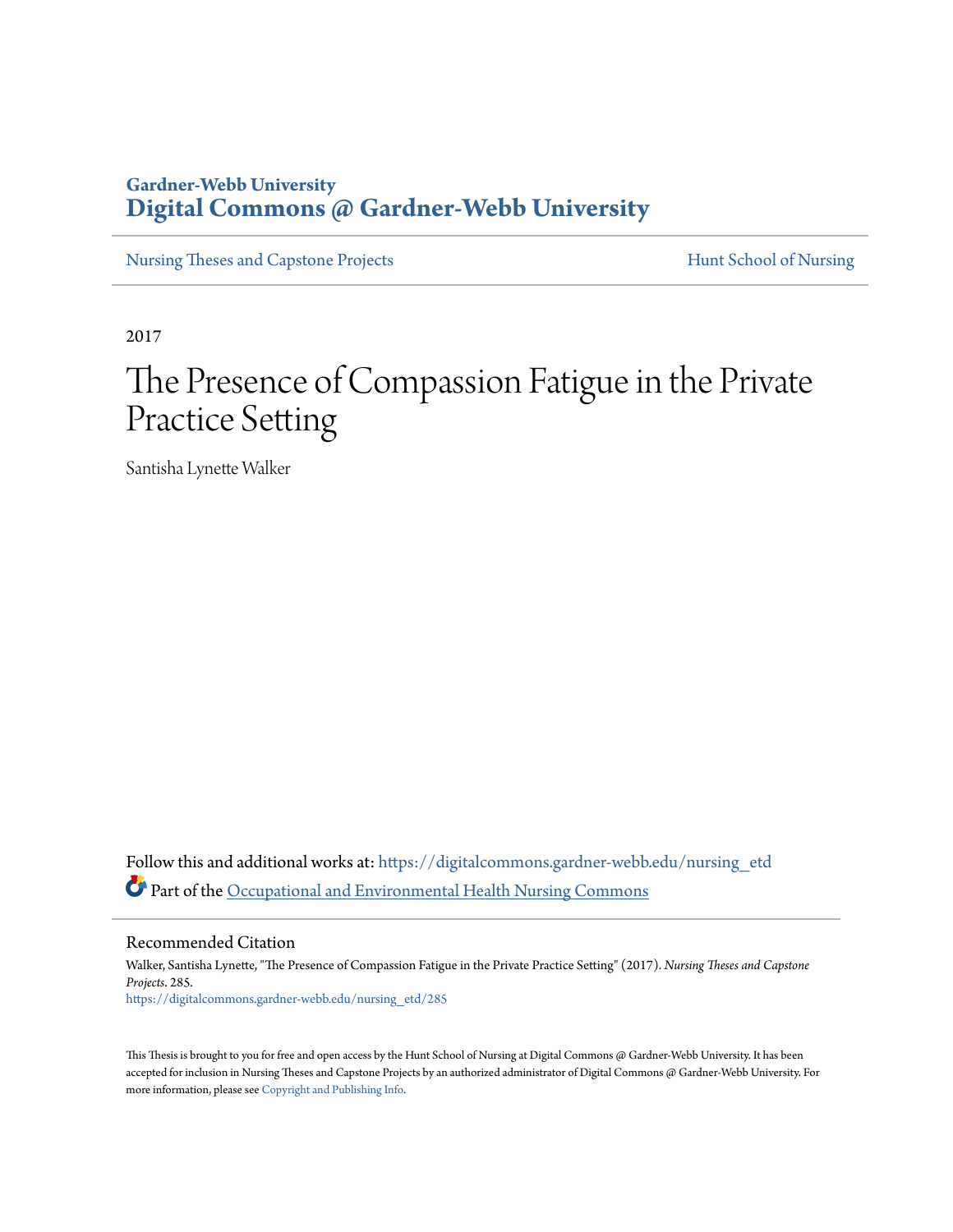The Presence of Compassion Fatigue in the Private Practice Setting

by

Santisha L. Walker

A thesis submitted to the faculty of Gardner-Webb University Hunt School of Nursing in partial fulfillment of the requirements for the Master of Science in Nursing Degree

Boiling Springs, North Carolina

2017

\_\_\_\_\_\_\_\_\_\_\_\_\_\_\_\_\_\_\_\_\_\_\_\_\_\_\_\_\_\_ \_\_\_\_\_\_\_\_\_\_\_\_\_\_\_\_\_\_\_\_\_\_\_\_\_\_\_\_\_\_

\_\_\_\_\_\_\_\_\_\_\_\_\_\_\_\_\_\_\_\_\_\_\_\_\_\_\_\_\_\_ \_\_\_\_\_\_\_\_\_\_\_\_\_\_\_\_\_\_\_\_\_\_\_\_\_\_\_\_\_\_

Submitted by: Approved by:

Santisha L. Walker Dr. Kathy Williams

Date Date Date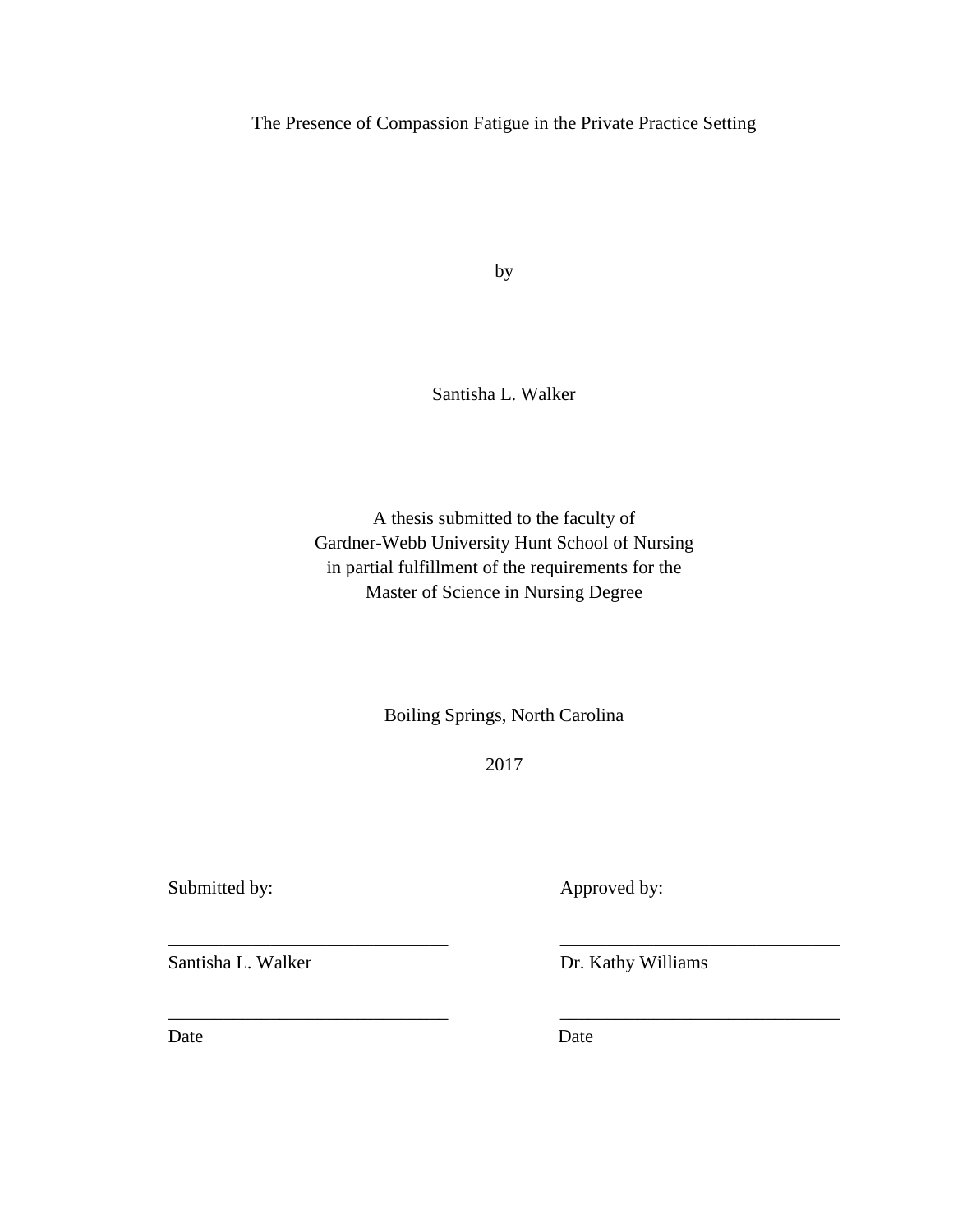#### Abstract

Nurses play an intricate role in healthcare and may carry a burden while providing patient care. Bearing this burden could lead to a significant level of stress, which in turn could cause compassion fatigue. Many nurses face issues of stress and fatigue during their daily nursing practice, lending to unsafe conditions for patients and a decrease in quality of life. The purpose of this study was to assess nurses' perception of the presence of compassion fatigue for nurses working in the private practice setting. This quantitative study, guided by the Neuman Systems Model, consisted of a non-randomized convenience sample of 15 nurses at a private neurology practice. The measurement tool used for the study was the Professional Quality of Life, Version 5 (ProQOL V5), consisting of 30 questions on a 5-point Likert scale. The ProQOL V5 includes three subscales: compassion satisfaction, burnout, and secondary traumatic stress. The burnout and secondary traumatic stress subscales combine to form compassion fatigue; therefore, the data analysis was focused on questions related to burnout and secondary traumatic stress. One sample t-test portrayed minimal difference between the responses to the questions about burnout ( $M = 48.27$ ,  $SD = 6.724$ ,  $p = .335$ ) and secondary traumatic stress ( $M = 47.00$ ,  $SD = 8.552$ ,  $p = .196$ ) when compared to previous responses from the ProQOL V5 questionnaire measuring compassion fatigue ( $M = 50$ ,  $SD = 10$ ). Findings from the study indicated that although compassion fatigue, consisting of the subscales burnout and secondary traumatic stress, was present in the private practice setting, there was minimal difference in the prevalence of compassion fatigue in the private practice setting compared to other healthcare settings.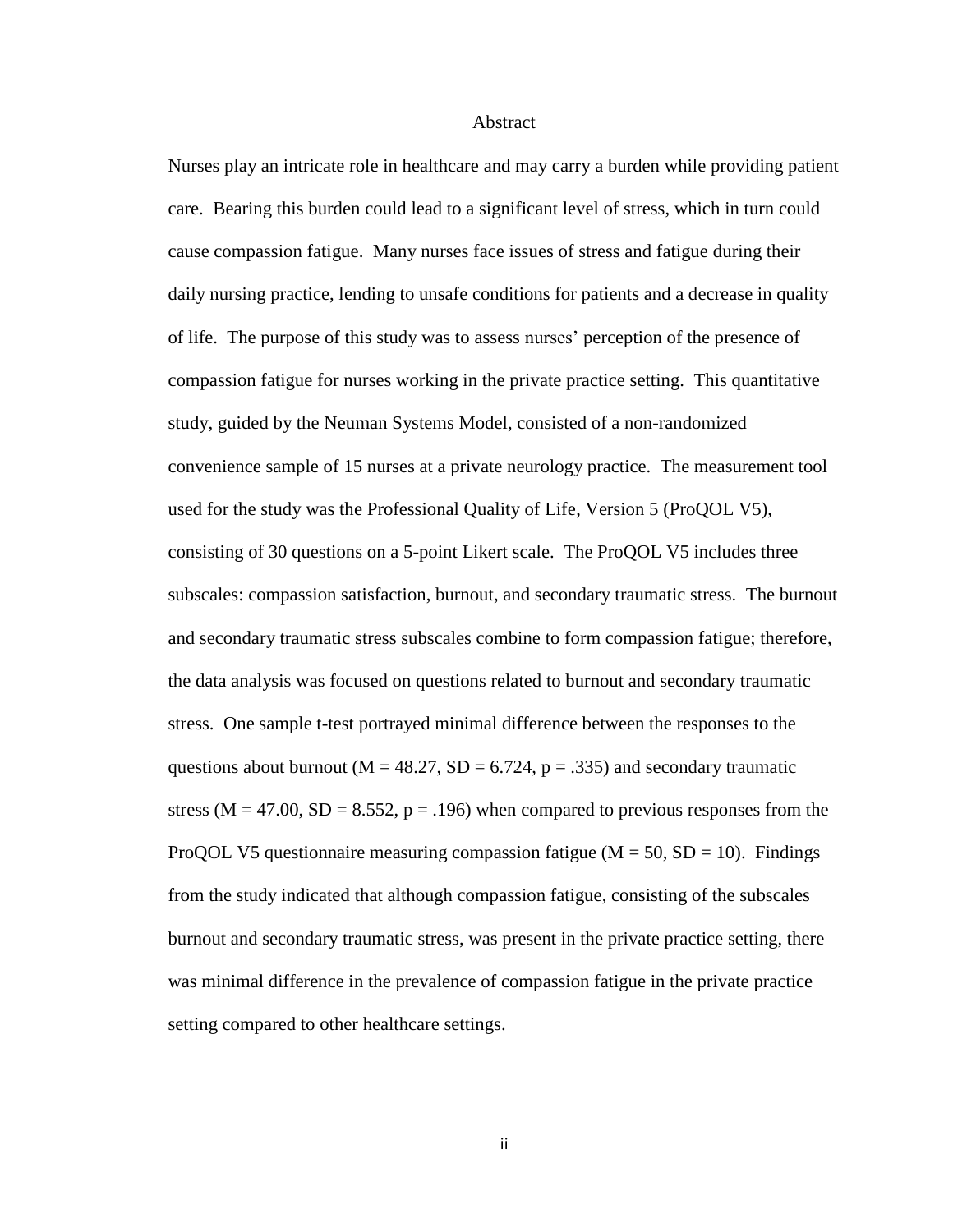*Keywords*: compassion fatigue, burnout, nurse stress, private practice, outpatient nurse, Betty Neuman, Neuman Systems Model.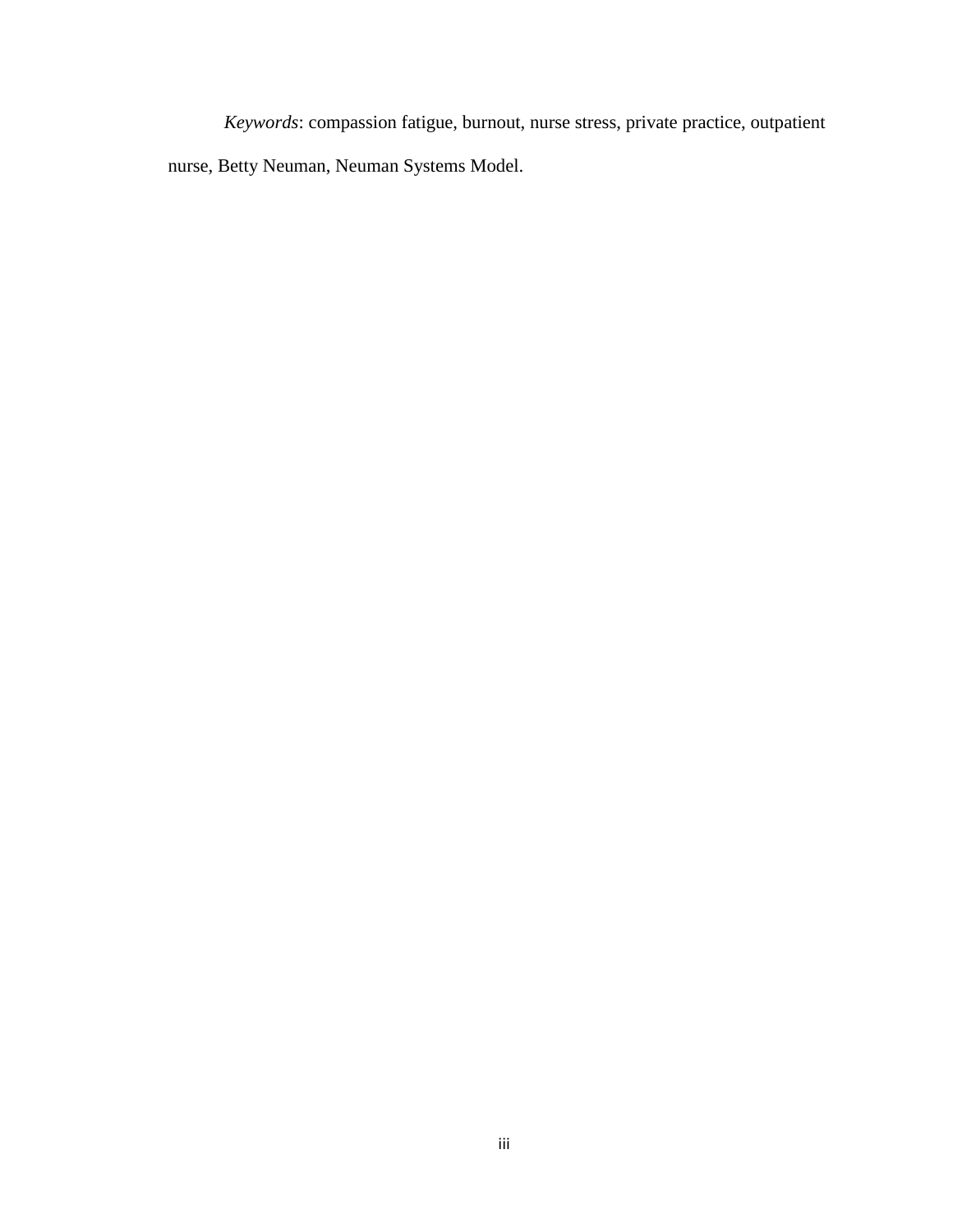#### Acknowledgments

 First, all glory belongs to God for blessing me to achieve my Masters of Science in Nursing degree, for guiding me and being present every step of the way. I would like to express sincere gratitude to my husband, Derrick Walker, as I could not have obtained this accomplishment without his continual and unwavering support, prayers, and encouragement. To family and close friends, I wholeheartedly appreciate your prayers, reassurance, and positive energy towards my desire to complete this degree. I extend a warm thank you to the many individuals who have supported, encouraged, and prayed for me along this laborious journey. I would like to thank Dr. Kathy Williams who served as my Thesis Advisor. She coached, guided, shared her knowledge, and made herself readily available to me. I would also like to thank Gardner-Webb University's Hunt School of Nursing Faculty for their assistance throughout this journey. May God continue to bless each person who has positively contributed to my completion of this degree.

In loving memory of my grandmothers who were caretakers

Esther Mae Farrar

(1940-2015)

Mary Catherine Temple

(1929-1973)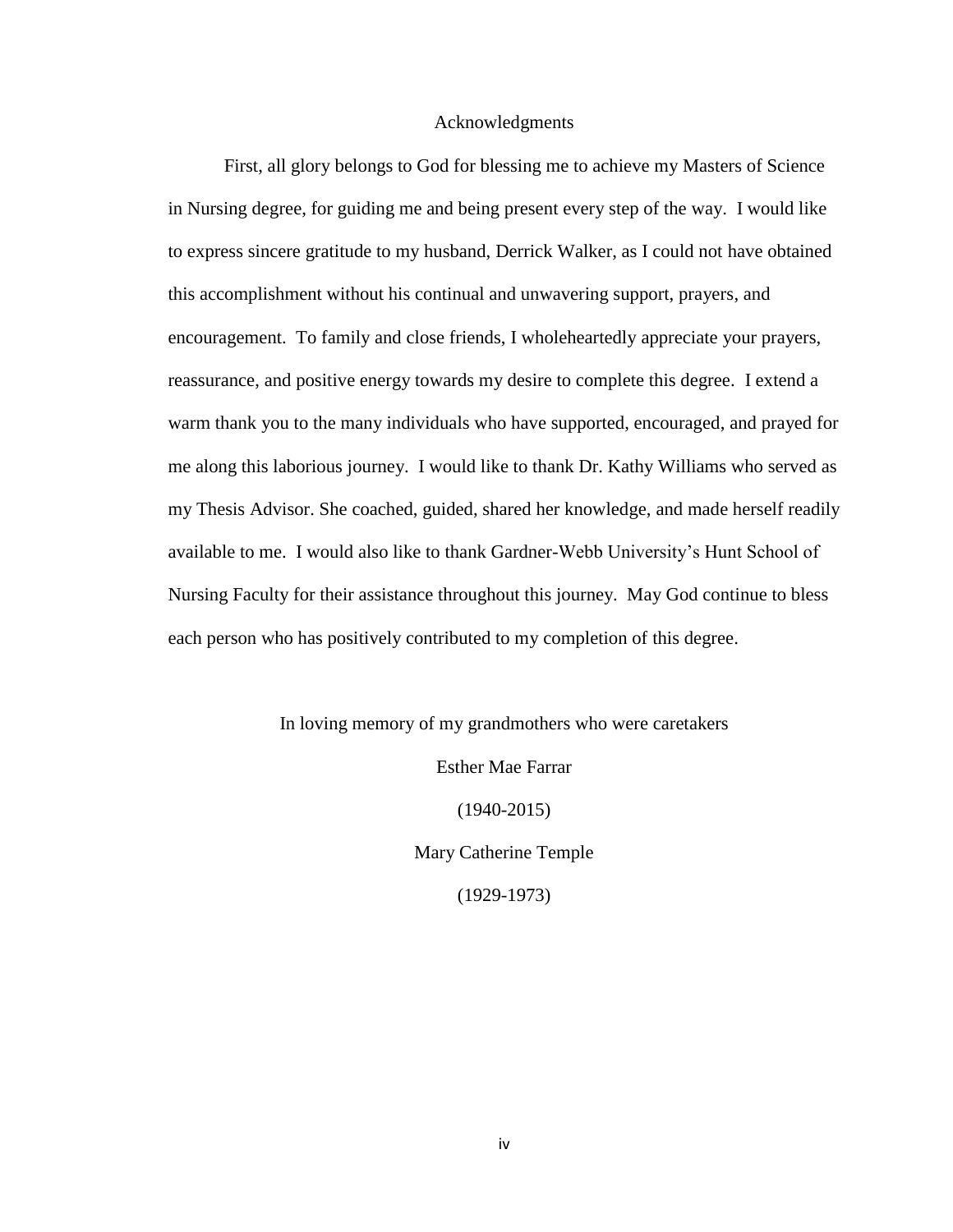**©** Santisha L. Walker 2017

All Rights Reserved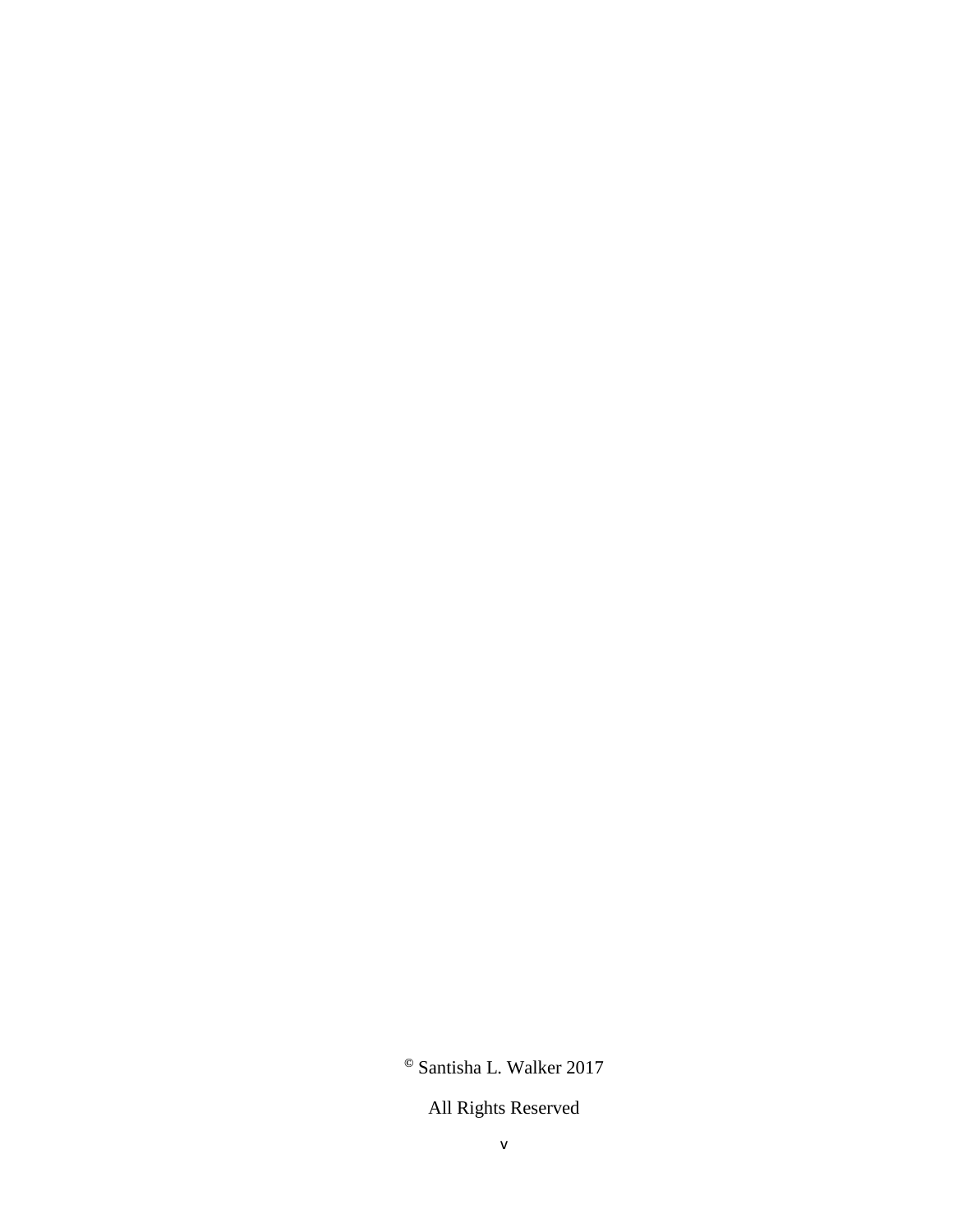# Table of Contents

# **CHAPTER I: INTRODUCTION**

| <b>CHAPTER II: EVIDENCE-BASED RESEARCH</b> |
|--------------------------------------------|
|                                            |
|                                            |
|                                            |
|                                            |
|                                            |
|                                            |
| CHAPTER III: METHODOLOGY                   |
|                                            |
|                                            |
|                                            |
|                                            |
|                                            |
|                                            |
|                                            |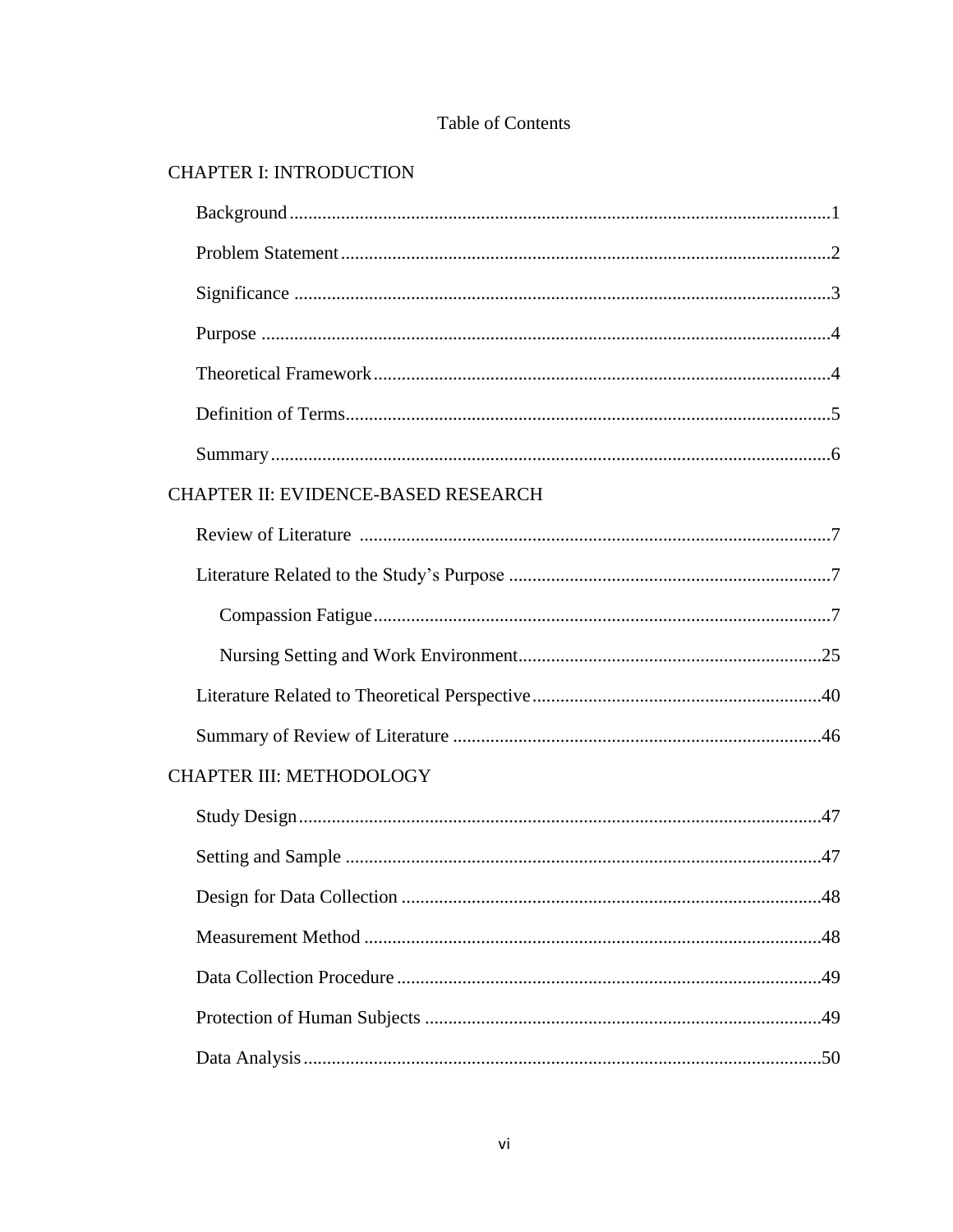# **CHAPTER IV: RESULTS**

| <b>CHAPTER V: DISCUSSION</b> |  |
|------------------------------|--|
|                              |  |
|                              |  |
|                              |  |
|                              |  |
|                              |  |
|                              |  |
|                              |  |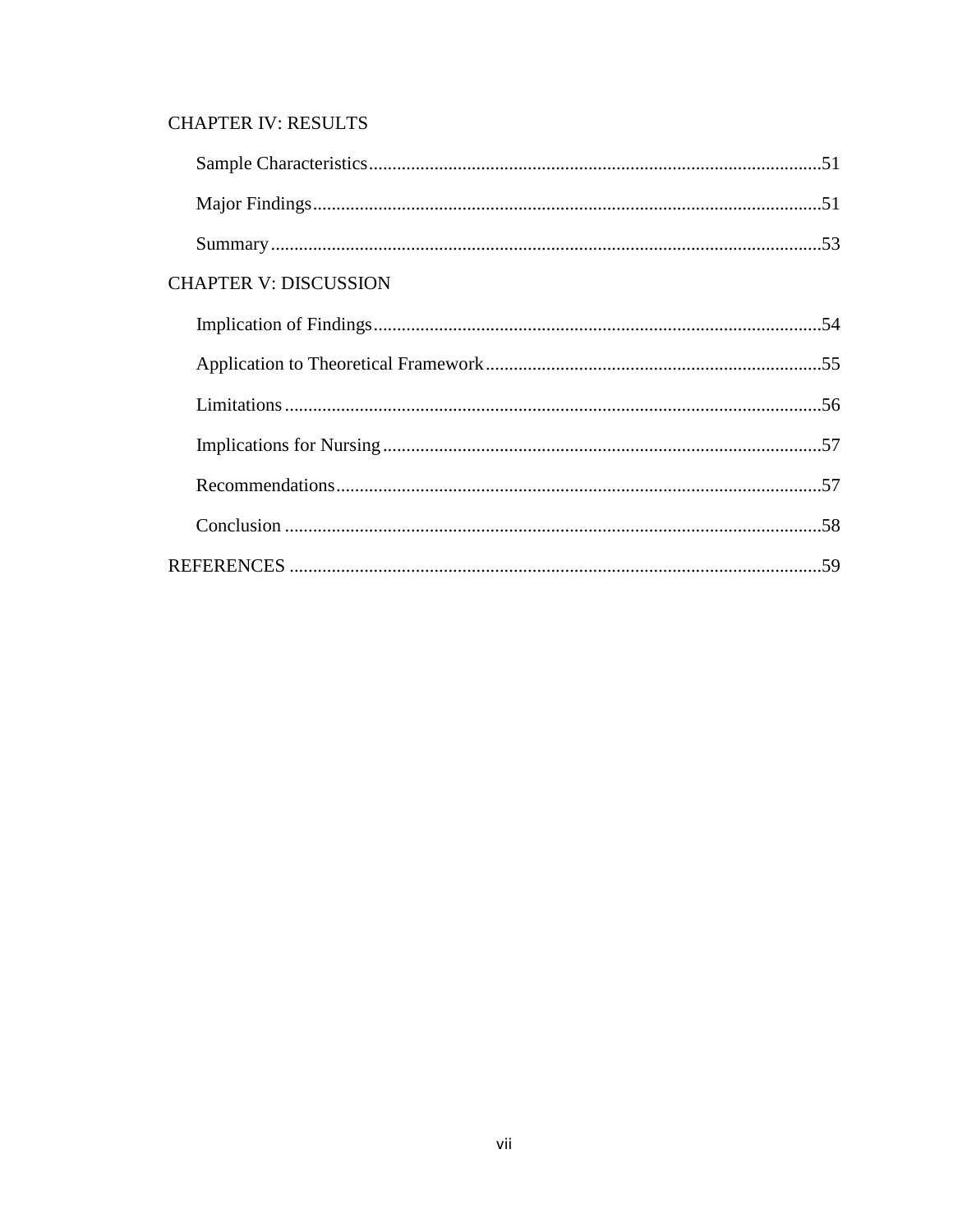# List of Tables

|--|--|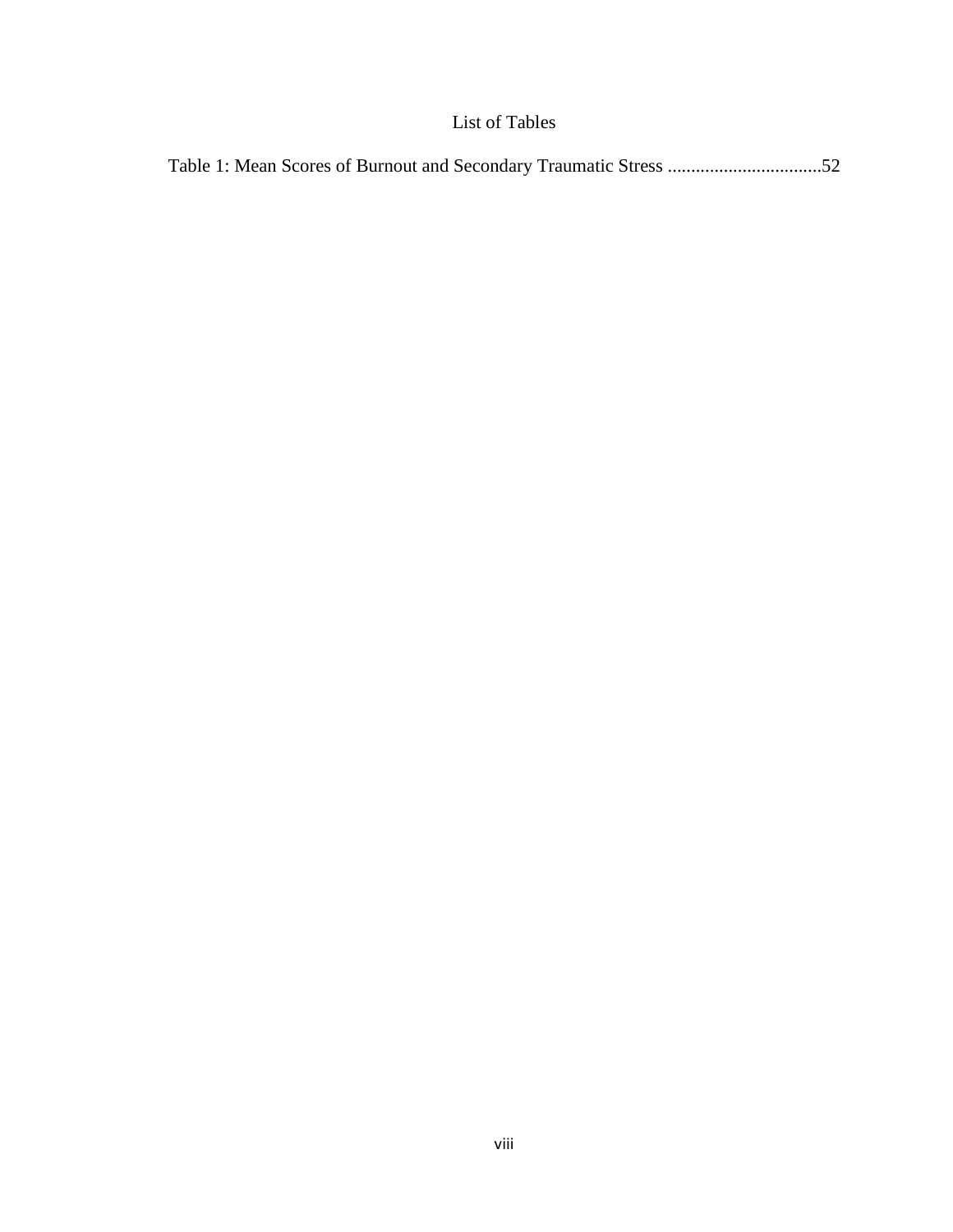# **CHAPTER I**

# **Introduction**

#### **Background**

The profession of nursing plays a significant role in the healthcare field, and will continue to contribute to healthcare's overall operation. Because of the nurse's contribution to healthcare, nurses tend to carry a burden while providing patient care. With this burden comes a significant level of stress during patient interactions, which could lead to compassion fatigue. According to Bao and Taliaferro (2015), compassion fatigue is comprised of burnout and secondary traumatic stress. Burnout stems from frustration, powerlessness, and the inability to achieve work goals, while secondary traumatic stress is the manifestation of resulting emotional stress caused by experiencing and being a part of patients' traumatic stress through empathy. Compassion fatigue historically has been studied in populations other than nursing, however it is common in healthcare today. Over the past 20 years, the dynamics of compassion fatigue have received more attention within the realm of caregiving stress, considering a wider array of other healthcare professionals (Boyle, 2011). Compassion fatigue is experienced by individuals who help others in distress; therefore, it results from caring for patients in physical and/or emotional pain or distress. Symptoms of compassion fatigue may onset acutely and can lead to over involvement of care (Lombardo  $\&$  Eyre, 2011). Compassion fatigue may reduce nurse's capacity to be compassionate for their patients and could potentially interfere with their professional quality of care, which could ultimately lead to compromised quality of care for patients. Some evidence suggests that compassion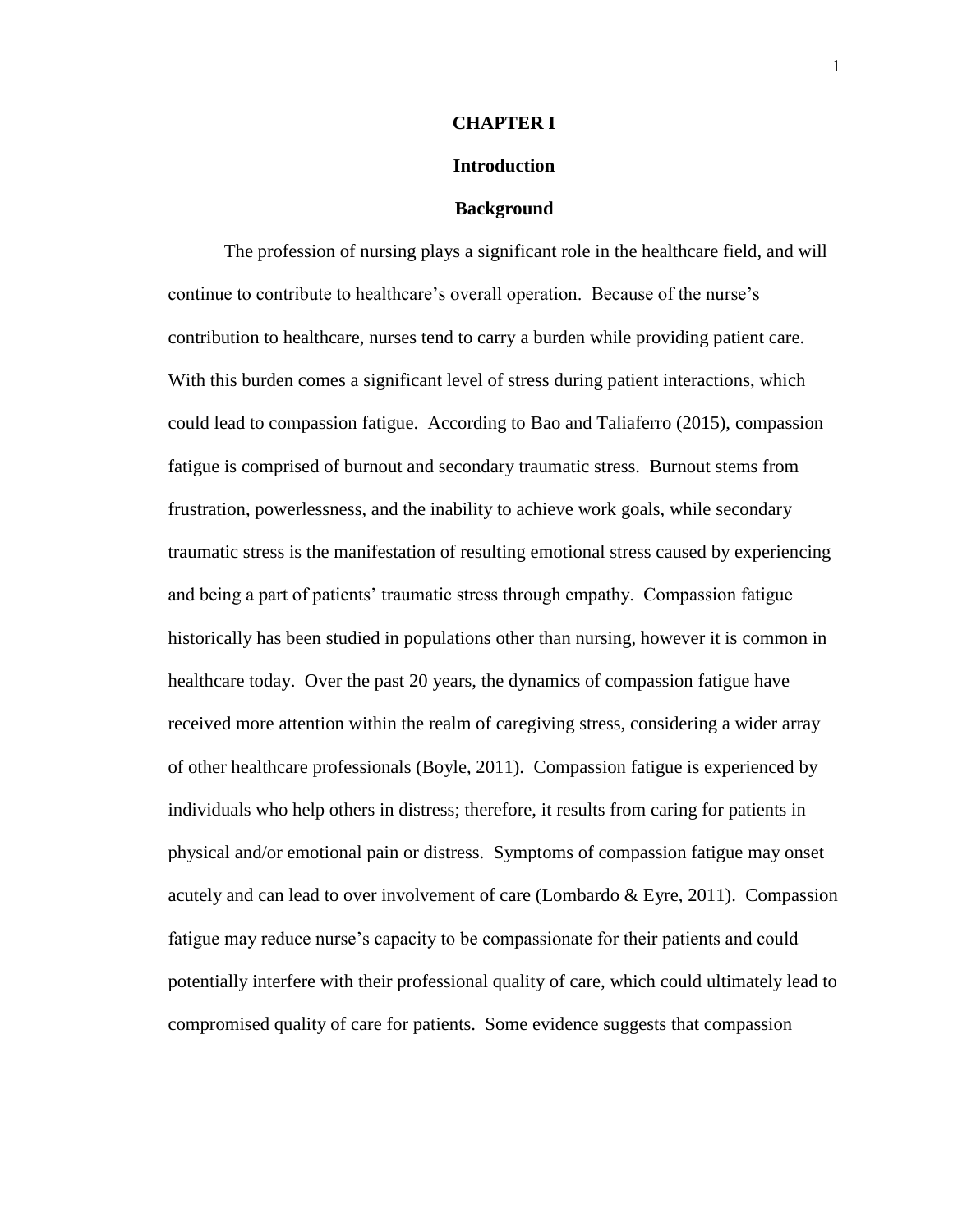fatigue contributes to a high turnover rate and decreased productivity (Bao & Taliaferro, 2015).

Nurses who experience compassion fatigue may demonstrate anxiety both at work and home, difficulty sleeping due to stress, and judgement errors. There is an inverse relationship between compassion fatigue and compassion satisfaction; therefore, a nursing environment consisting of poor nurse staffing, unhealthy work environments, high workloads, and the increasing complexity of healthcare can contribute to decreased nurse satisfaction and lead to the development of compassion fatigue (Henson, 2017). Many nurses face these types of issues during their daily nursing practice, which could contribute to unsafe conditions for patients and to nurses' decreased quality of life. Taking time to understand individual nurses and their environments can lead to the development of support programs and adaption of the work environment to prevent compassion fatigue (Henson, 2017).

#### **Problem Statement**

The problem of concern is that nurses are experiencing compassion fatigue. The nursing profession consists of high levels of stress due to being one of the most demanding professions globally when compared to other professions and the nursing profession is characterized by immense workloads, intensity of work, and is fast paced (Fradelos et al., 2014). Compassion fatigue may have a direct relationship to decreased quality of care provided for patients due to decreased productivity; therefore, whenever compassion fatigue occurs, there may be a failure to recognize when patients are in distress (Potter et al., 2010). Compassion fatigue also has a direct impact on the nurse's quality of life, leading to burnout and secondary traumatic stress, which are both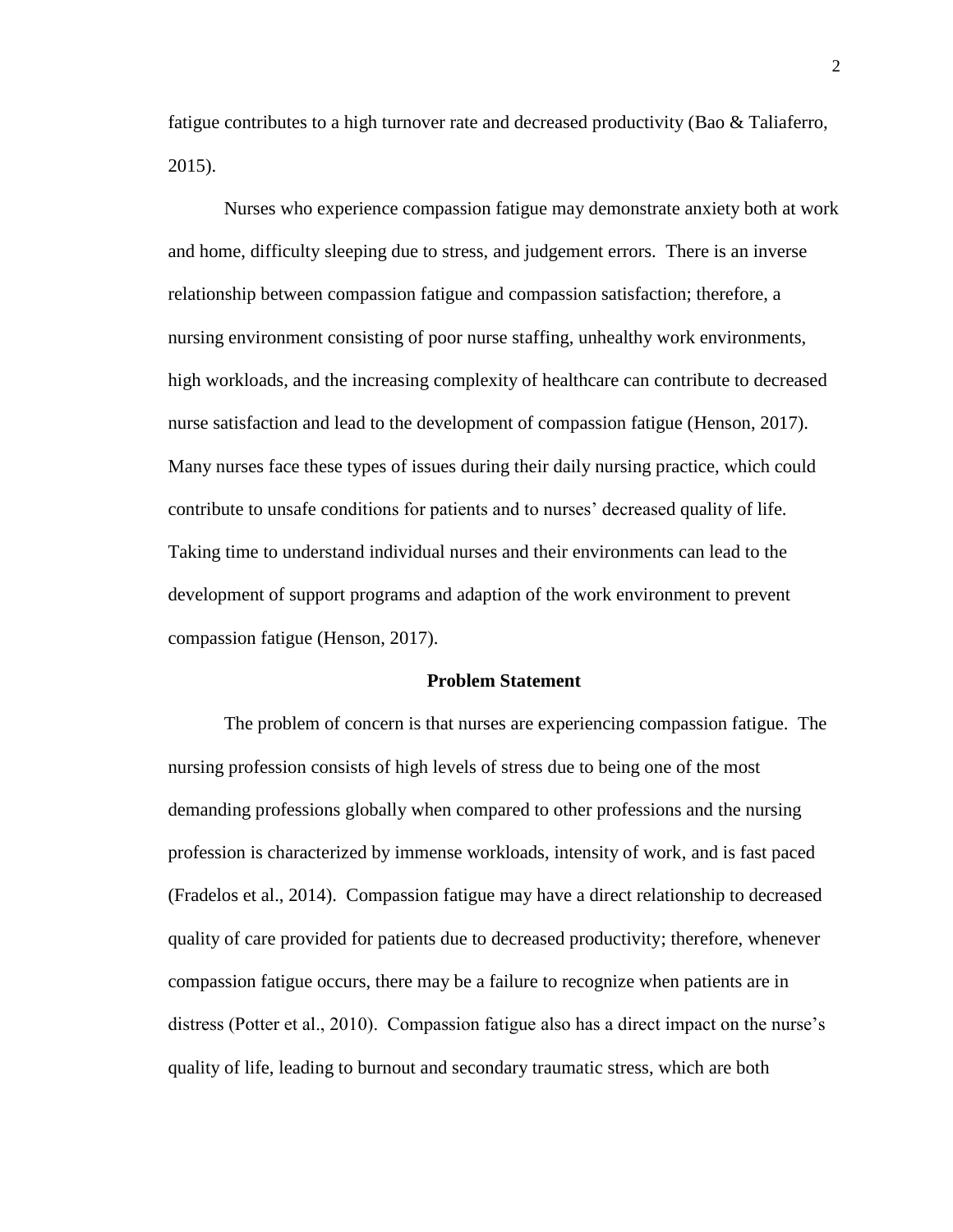considered negative aspects of professional quality of life (Stamm, 2010). Burnout correlates with a decrease in job satisfaction, which may stem from exhaustion and disinterest (Stewart  $&$  Terry, 2014). If nurses become exhausted it may be more challenging to complete the day to day tasks and demands of the job. This challenge has a direct effect on patient care and therefore should be addressed.

# **Significance**

Due to the essential role of nurses regarding patient safety, taking time to understand the issue of nurse compassion fatigue and the effect it has on the nursing profession is imperative. There could be professional consequences involved with compassion fatigue, and there are vital implications for the well-being of the nurse, as well as the safety of patients when considering compassion fatigue for nurses (Fradelos et al., 2014). Understanding how to adequately promote and maintain nurses' compassionate care is critical for nurses to be able to deliver quality care to patients with optimal outcomes (Bao  $\&$  Taliaferro, 2015). Nurses experiencing the burnout aspect of compassion fatigue can have a negative impact on the quality of care provided to patients and could jeopardize positive intentions for care due to emotional and physical withdrawal from patients (Lee & Akhtar, 2011).

When a culture of safety is created, nurses assume the role of problem solvers and competently carry out the nursing process by identifying complications that can be shared with the interdisciplinary team for solutions (Allen et al., 2015). Quite often nurses experience exhaustion, skip meals to provide patient care, and receive pressure to work extra shifts, which each could impact patient safety (Lin & Liang, 2007). In order to develop a positive and nurturing practice environment for nurses, it is essential to grasp a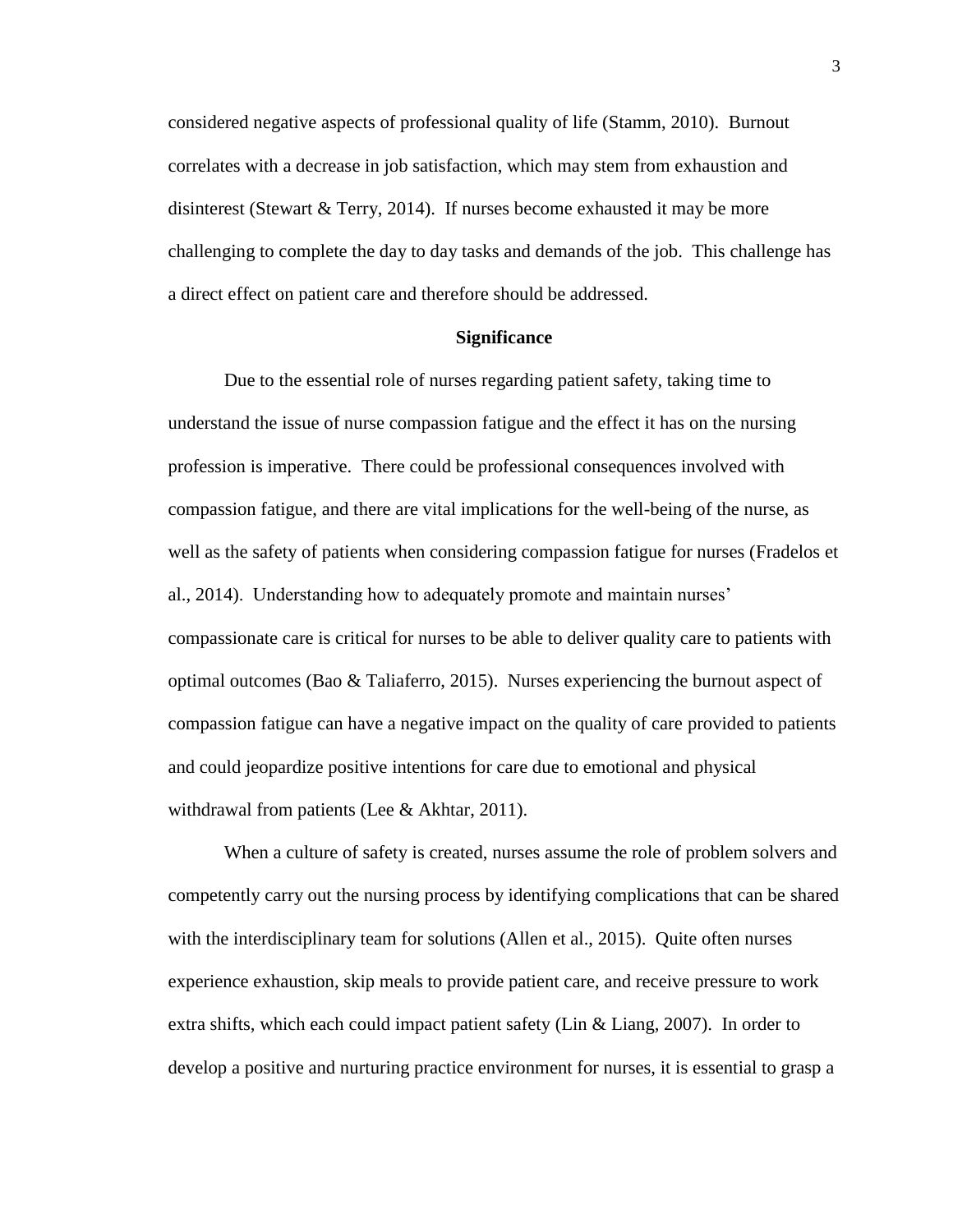better understanding of how nurses are affected by compassion fatigue and burnout (Potter et al., 2010). Dissatisfied nurses in the workplace has been directly related to negative implications for the safety of the patient (Lin & Liang, 2007). Stresses that nurses encounter may lead to compassion fatigue and burnout; therefore, it is imperative to provide the necessary changes in healthcare to positively affect the nursing profession.

#### **Purpose**

The purpose of this study was to assess nurses' perception of the presence of compassion fatigue for nurses in the private practice setting. Current literature addresses compassion fatigue in primarily the hospital setting, and there is limited information about compassion fatigue in the private practice setting. The aim of this study was to investigate nurses' perception of the presence of compassion fatigue in the private practice setting.

# **Theoretical Framework**

The theory used to guide this study is Betty Neuman's Systems Model. Neuman's System's Model (NSM) emphasizes that:

Nursing can be readily conceptualized as a complete whole, with identifiable smaller wholes or parts, [and] the complete whole structure is maintained by interrelationships among identifiable smaller wholes or parts through regulations that evolve out of the dynamics of the open system. (Smith & Parker, 2015, p 166)

Neuman believed in the transfer of energy throughout the entire system, and that there is a direct connection between the individual and their environment. Neuman (1989) stated: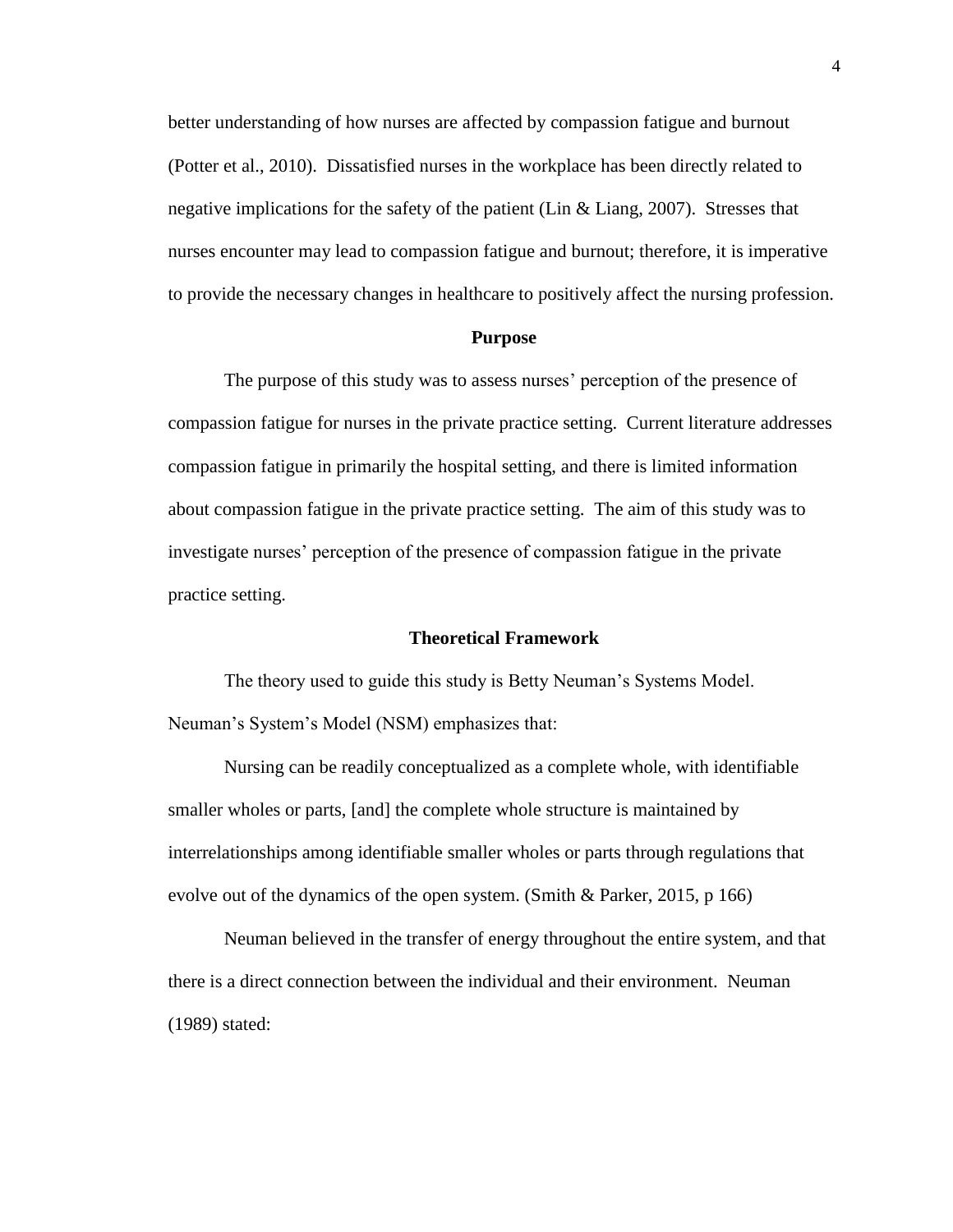The client is an interacting open system in total interface with internal and external environmental forces or stressors; the client is in constant change, with reciprocal environmental interaction, at all times moving either toward a dynamic state of wellness or toward one of illness in varying degrees. (p 12)

Neuman believed in "lines of defense" and "lines of resistance" as part of the "client-to-client" system, also known as the individual person, to help protect the "basic structure energy resources", which are core and basic survival factors. Neuman believed that environmental stressors can affect the normal stability level of an individual (Smith & Parker, 2015). NSM reviews the four domains of nursing, which consists of the individual person, including their lines of defense, lines of resistance and energy resources, the person's environment, the person's health, and the role of nursing in maintaining stability throughout the entire system (Smith & Parker, 2015). The NSM is based on the notions of stress and the reaction to stress (Neuman, 1989). It is possible for a nurse's basic energy structure to be affected when they experience compassion fatigue because of the effects of burnout and traumatic stress on their quality of life. Burnout tends to extend into the personal lives of nurses, although it may stem from their work environment (Fradelos et al., 2014). According to the Neuman Systems Model, an individual is no longer considered well if their environmental stressors have affected their energy structure and the individual becomes unstable (Smith & Parker, 2015).

## **Definition of Terms**

For the purposes of this study, compassion fatigue is considered the negative aspect of professional quality of life and breaks into two parts. The first part being burnout, which typically includes exhaustion, frustration, anger, and depression; and the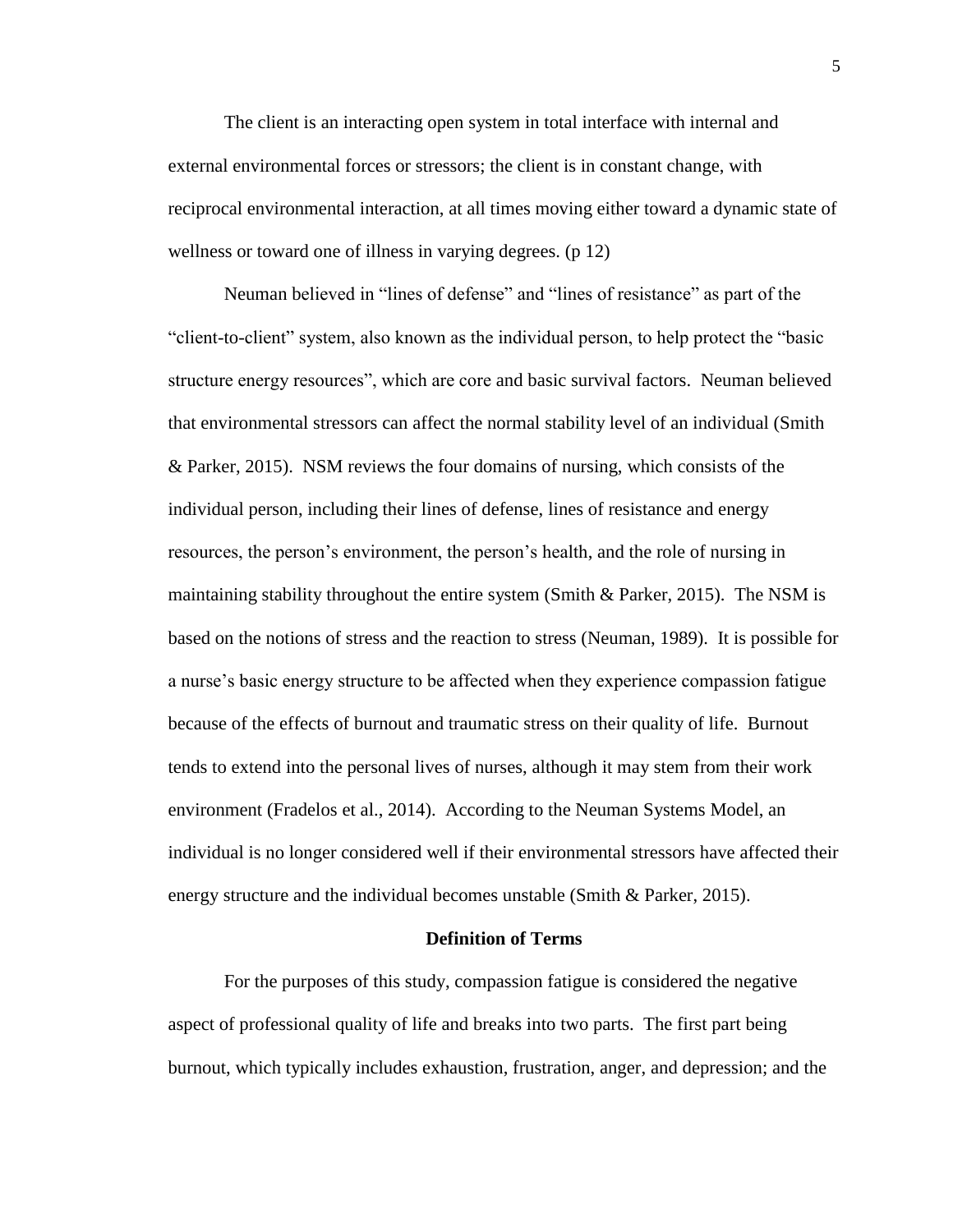second part being secondary traumatic stress, which is considered a negative feeling driven by fear and work-related trauma (Stamm, 2010).

# **Summary**

Most research regarding compassion fatigue has been completed in the in-patient setting. This study assesses the presence of compassion fatigue in the private practice setting. Nurses are vital to the healthcare system and interdisciplinary team. It is essential for the nurses' level of stress and fatigue to be assessed to ensure they can perform daily tasks and provide safe care to patients. Burnout affects nurses both professionally and personally. Exposure to distress can negatively impact a nurse's quality of life, leading to burnout and secondary traumatic stress, two forms of compassion fatigue.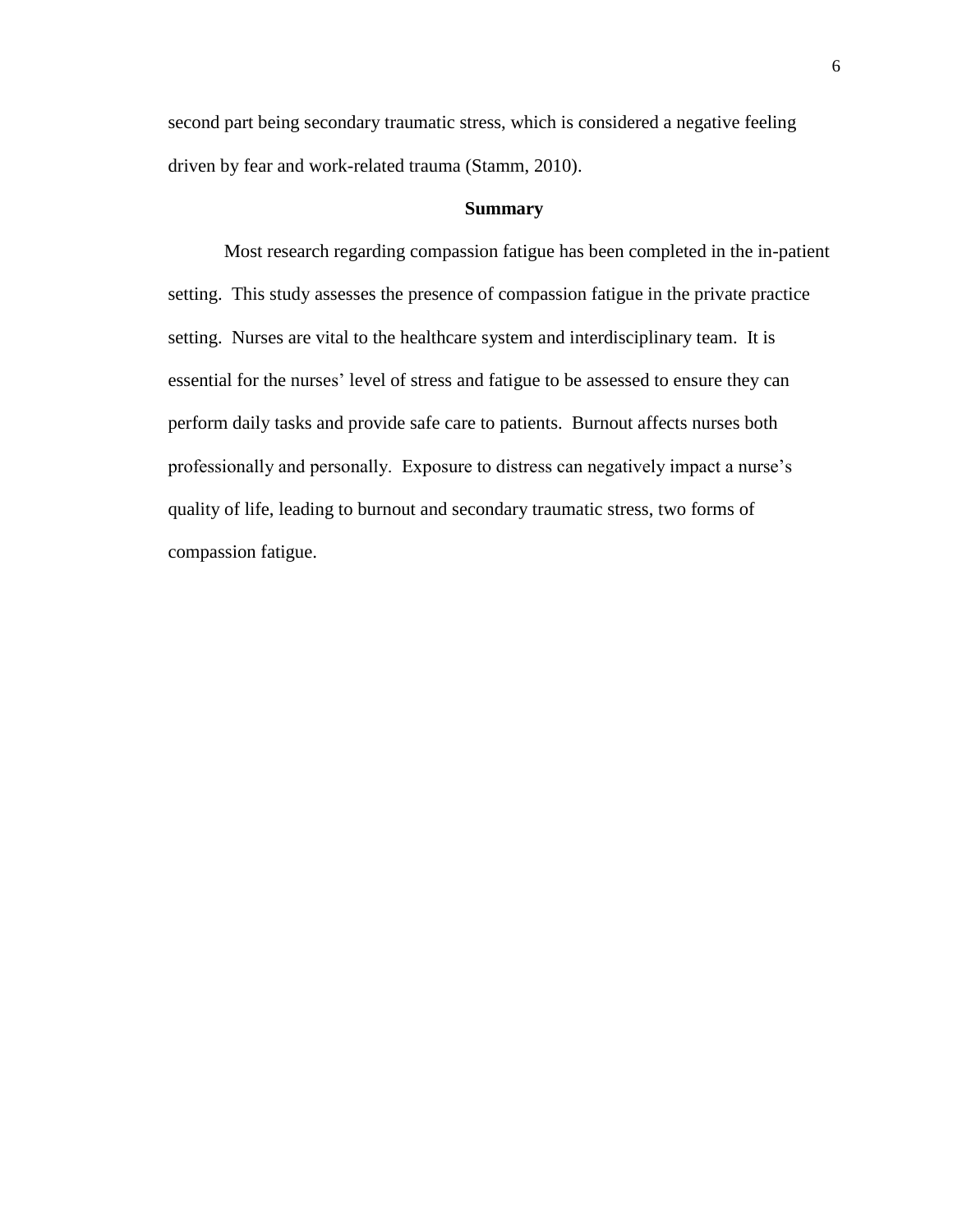# **CHAPTER II**

#### **Evidence-Based Research**

The purpose of this study was to assess nurses' perception of the presence of compassion fatigue for nurses in the private practice setting. Current literature provides information on the topic of compassion fatigue in an in-patient setting. The literature revealed there is limited material about compassion fatigue in the private practice setting. Compassion fatigue may affect many areas of the nurses' daily practice. The aim of this study was to investigate nurses who are working in the private practice setting perception of compassion fatigue.

# **Review of Literature**

A literature review was conducted to discover evidence-based, peer-reviewed studies related to compassion fatigue. The sources used for this literature search were Cumulative Index for Nursing and Allied Health Literature (CINAHL) and ProQuest Nursing and Allied Health Database. The keywords used to explore for the study were: compassion fatigue, burnout, nurse stress, compassion fatigue in private practice, outpatient nurse burnout, Betty Neuman, Neuman Systems Model.

#### **Literature Related to the Study's Purpose**

#### **Compassion Fatigue**

A descriptive, cross-sectional study analyzing a quality-improvement evaluation of oncology healthcare staff was conducted in both inpatient units and outpatient clinics at a large National Cancer Institute in midwestern United States to determine the prevalence of compassion fatigue and burnout among nurses working in oncology (Potter et al., 2010). Potter et al. (2010) pointed out the importance of understanding how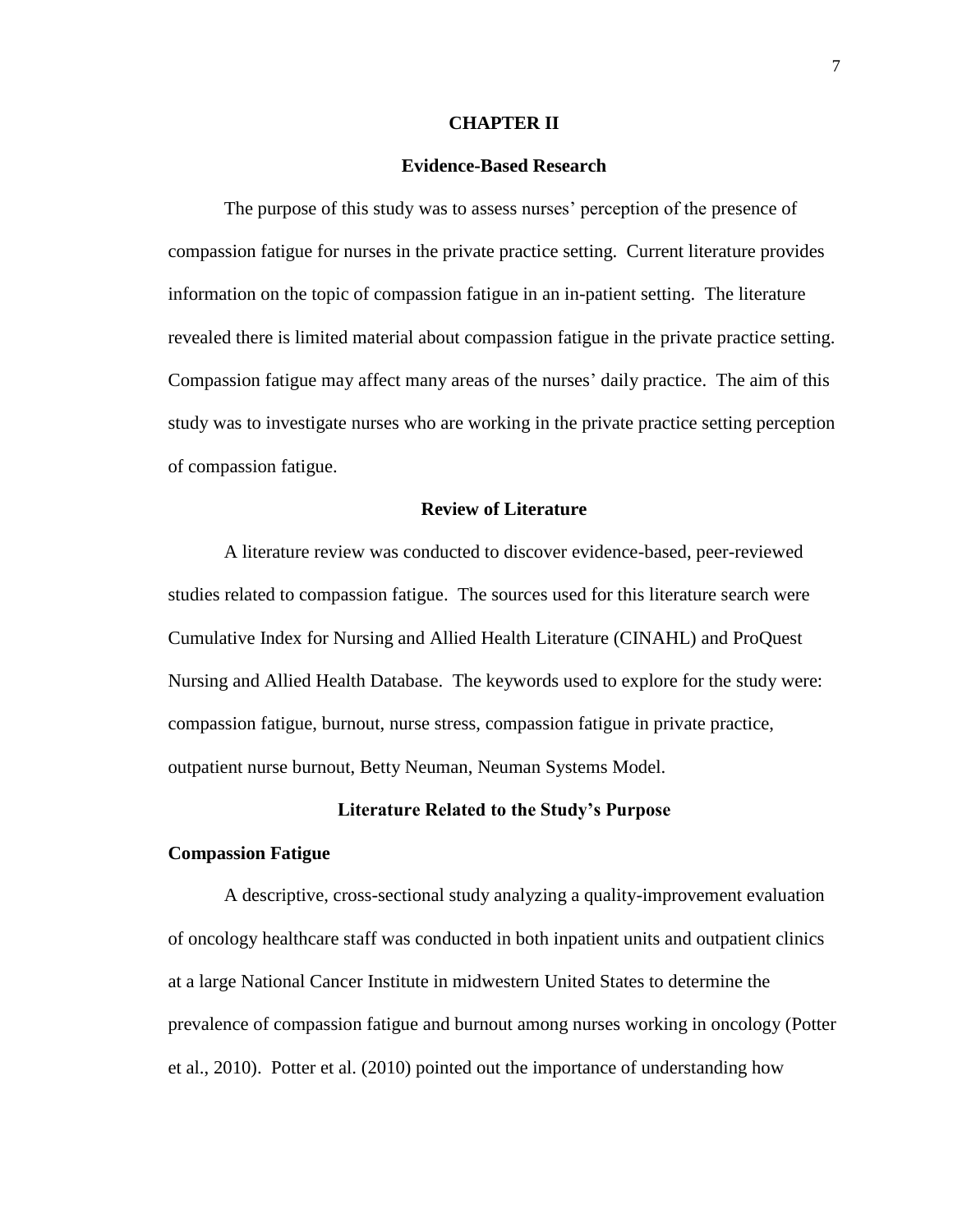compassion fatigue and burnout burdens the caregiving professional as well as affects the workplace, leading to decreased productivity, increased sick days, and higher turnover. They also bring attention to how workplace stress for oncology nurses are leading to compassion fatigue and burnout, and how gaining a better understanding of how oncology nurses are affected by compassion fatigue and burnout is crucial for the positive development of the nursing environment. Potter et al. (2010) believed the study to be the first step toward the design of a comprehensive mindfulness-based stress-reduction (MBSR) program to assist healthcare providers in the recognition and management of compassion fatigue and burnout (Potter et al., 2010).

The study consisted of a group of nurse managers from the institute creating a work group to examine the issue of compassion fatigue among the staff. Through observing and speaking with staff, consisting of a sample of Registered Nurses (RN), Medical Assistants (MA), and Radiology Technicians (RT), totaling 153 healthcare providers, the managers noticed the possibility of symptoms of compassion fatigue and burnout. A quality-improvement evaluation was conducted with inpatient and outpatient oncology staff, which included five inpatient oncology units, four outpatient chemotherapy infusion areas, and three physician office practice areas (Potter et al., 2010). The evaluation consisted of a total of 448 survey packets which were distributed in staff mailboxes, and an information brochure describing the evaluation was posted on all units. Nurse managers held staff meetings and used the brochure for talking points. The completed evaluation was returned in specially marked envelopes placed in each clinical setting (Potter et al., 2010). The instrument used for the evaluation was the 30 question ProQOL R-IV, which measures compassion fatigue, compassion satisfaction,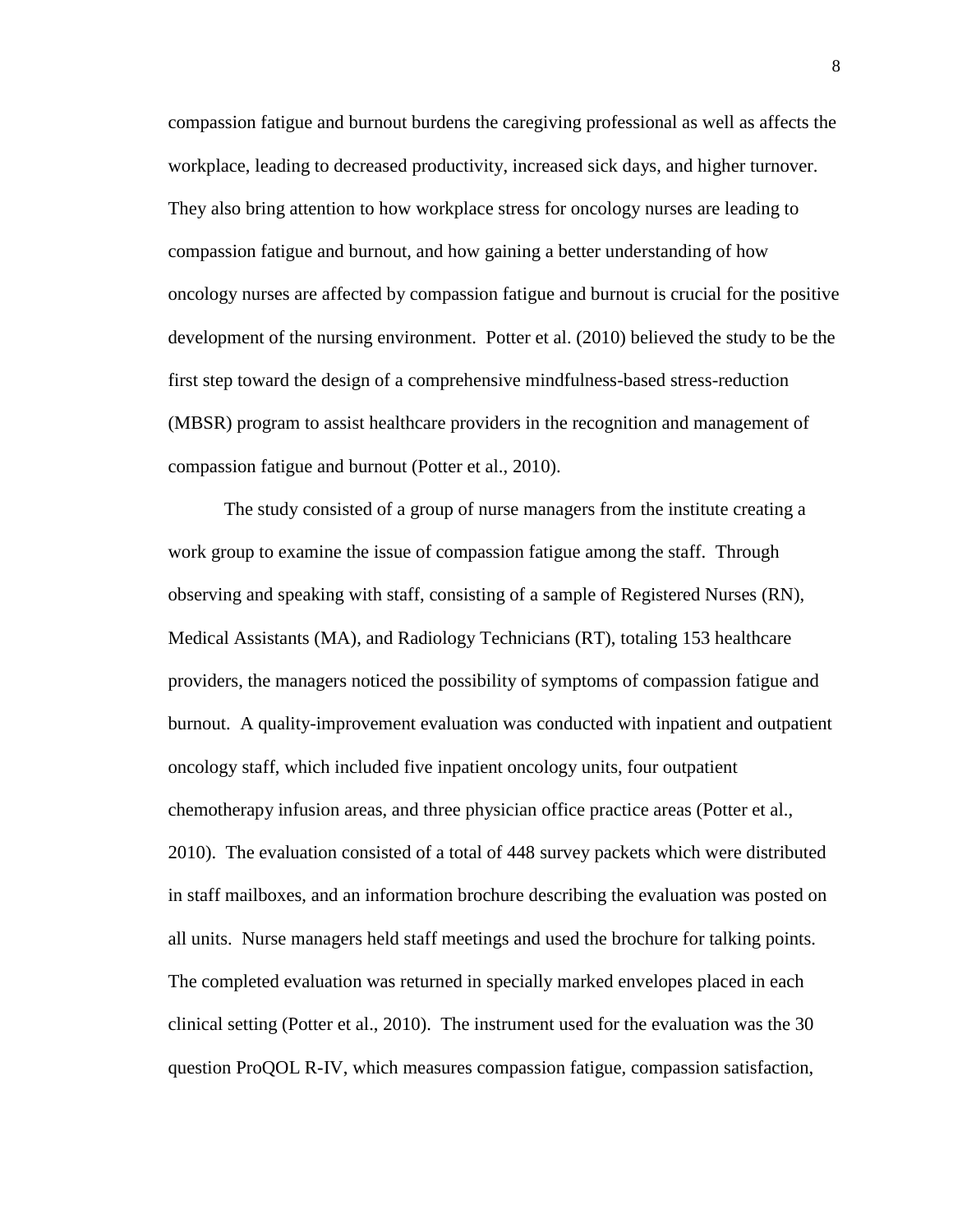and burnout (Potter et al., 2010). Results of the study reported a total of 153 healthcare providers participating in the study, most of which were RNs ( $N = 132$ ). The average compassion satisfaction score among all study participants was  $38.3$  (SD = 7.2), with the average score among previous users of the ProQOL R-IV being 37. The average burnout score for the study's participants was  $21.5$  (SD = 6.4), which compared with an average score of 22 for previous ProQOL R-IV users. The average compassion fatigue score among participants was 15.2 (SD = 6.6), which was higher than the average score of 13 by previous ProQOL R-IV users (Potter et al., 2010). Findings were statistically significant for the relationship between compassion satisfaction and work setting ( $p =$ 0.008) (Potter et al., 2010). Staff working on inpatient nursing units had the highest percentage of high-risk compassion satisfaction scores. The percentages of high-risk scores for compassion fatigue were relatively equal among inpatient and outpatient staff, with scores of 37% and 35%, respectively. Although 44% of inpatient staff scored at high risk for burnout compared to 33% for outpatient staff, the difference was not statistically significant. The study suggests there is value in analyzing the prevalence of compassion fatigue and burnout among oncology healthcare providers, and understanding the needs of distinct demographic groups offers valuable direction for intervention program development. The study also highlights the need for an intervention for staff at risk for compassion fatigue and burnout, and implementing evidence from the study to design a stress-reduction program will better equip healthcare providers to recognize and manage compassion fatigue and burnout (Potter et al., 2010).

A strength of the study was prior approval of the quality improvement evaluation was obtained by the Human Research Protection Office of the affiliated university and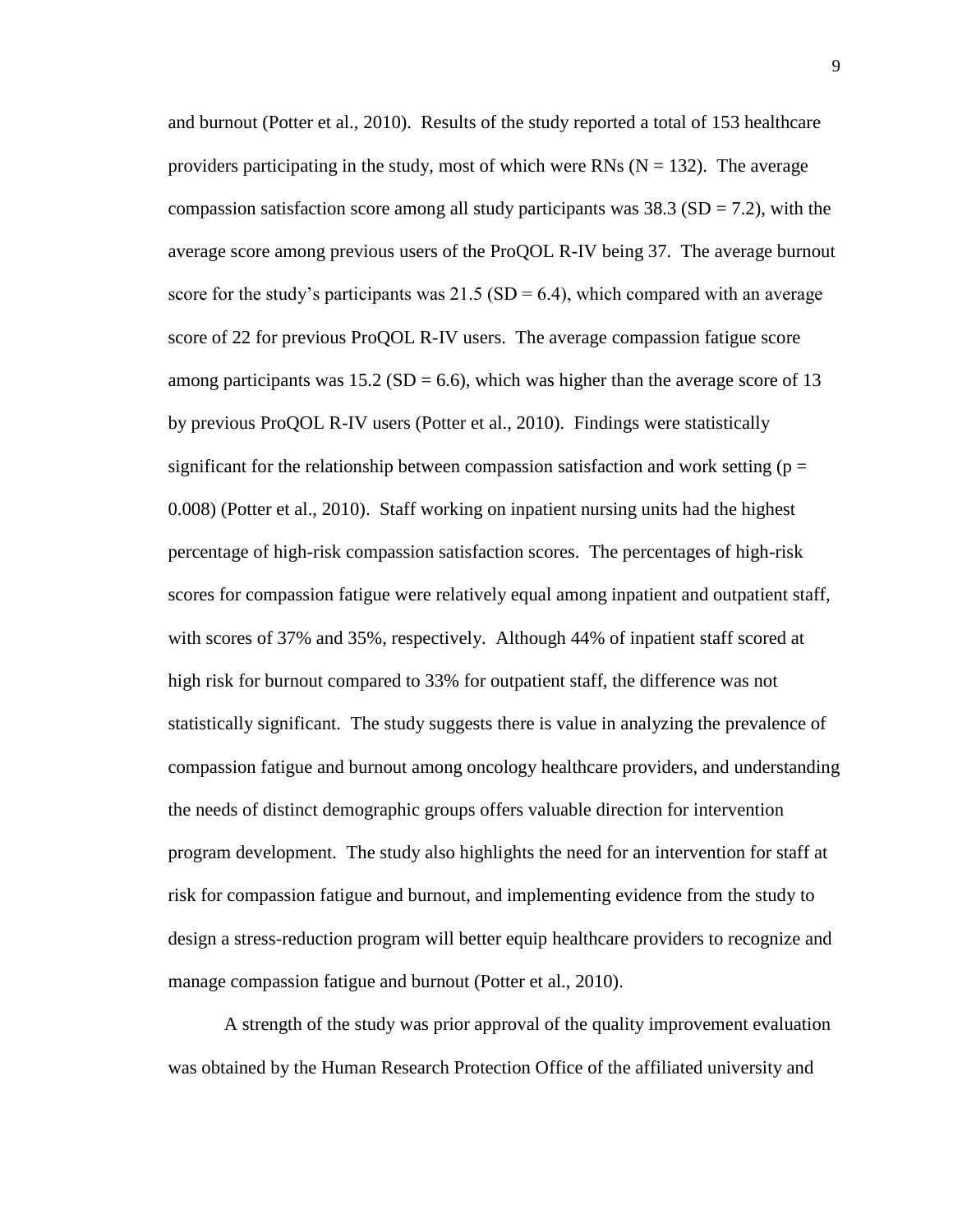the cancer center's Protocol Review and Monitoring Committee (Potter et al., 2010). Another strength was reporting that the ProQOL R-IV instrument had undergone psychometric evaluation in an effort to improve subscale reliability and validity. Construct validity testing has verified that the subscales on the ProQOL R-IV do measure different constructs, with  $\alpha = 0.87$  for compassion satisfaction,  $\alpha = 0.72$  for burnout, and  $\alpha$  = 0.8 for compassion fatigue (Potter et al., 2010). A weakness of the study was the small sample size, particularly with respect to a very small number of respondents who were medical assistants and radiology technicians. A larger sample size would offer a broader range of analysis with regard to demographic variables. Another weakness was those who chose not to respond to the survey could have had higher or lower levels of risk for burnout and compassion fatigue, and due to the study being a cross-sectional design, the analysis does not provide an understanding of whether the prevalence of burnout and compassion fatigue changes over time (Potter et al., 2010).

Lombardo and Eyre (2011), Psychiatric-Mental Health Clinical Nurse Specialists employed by a large teaching hospital system in the midwestern part of the United States, discussed compassion fatigue for nurses. They provided a theoretical perspective about compassion fatigue, based on Watson's Theory of Human Caring. Also discussed were symptoms related to compassion fatigue, practical interventions, and the need for future research to better prevent and perfect the topic of compassion fatigue among nurses. Lombardo and Eyre (2011) provided two case studies. One was centered around a reactive nurse who did not seek help for her continuing stress versus a proactive nurse who avoided developing compassion fatigue.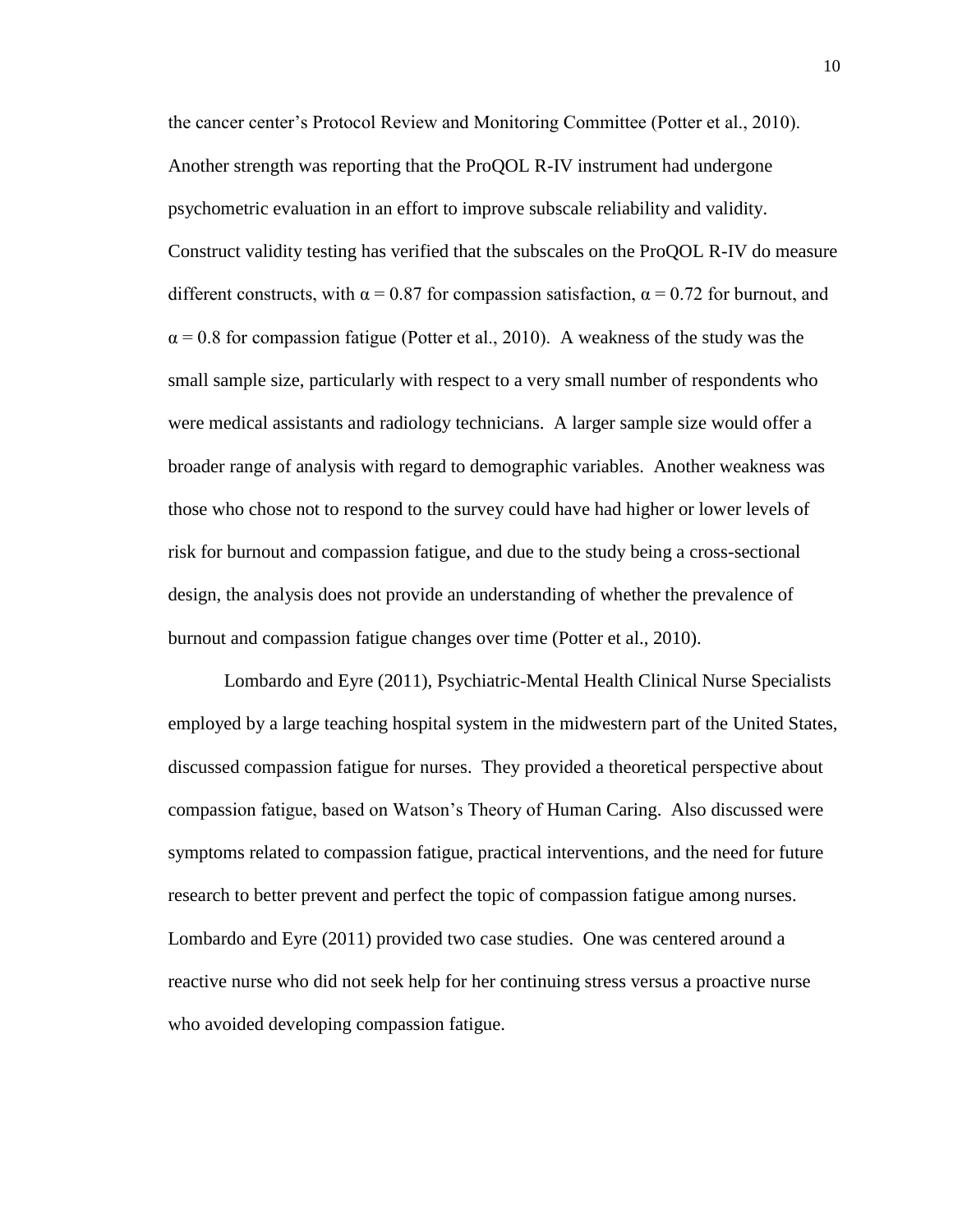Both case studies took place in a hospital setting. The first case study of a reactive nurse discussed a new graduate nurse working on a busy telemetry unit. She quickly acquired the nursing skills needed to be successful on the unit and became a unit leader. She experienced the deaths of three of her patients, the patient census remained high, and her workload remained intense. She no longer enjoyed her work and it became a chore. Changes in her behavior were noticed by co-workers and nurse manager, as she struggled to obtain work-life balance. To assist, her schedule was adjusted but the adjustment was not effective. She moved to an outpatient clinic; however, this new work environment did not diminish her over involvement with certain patients and their families and she continued to provide care for patients with end-of-life and cardiacdisease processes. Eventually, she left this position to pursue a less stressful work environment (Lombardo  $\&$  Eyre, 2011). The second case study was about a proactive nurse who portrayed anxiety and job dissatisfaction on a regular basis due to being overwhelmed with the complex patient assignments, and she expressed sadness about her patients' social and emotional concerns to the point where she was frequently tearful. She felt a lack of support from some of her peers and supervisors, had difficulty sleeping, worried about work on her days off, and talked openly about wanting to leave the hospital. The nurse reached out to several clinical nurse specialists who helped her focus on achieving a healthy work-life balance. Although attempts were made to help improve the situation on her unit, she continued to experience anxiety and dissatisfaction. Despite her growing unhappiness, she identified a specific area of nursing in which she had always wanted to work, and the proper arrangements were made to speak with the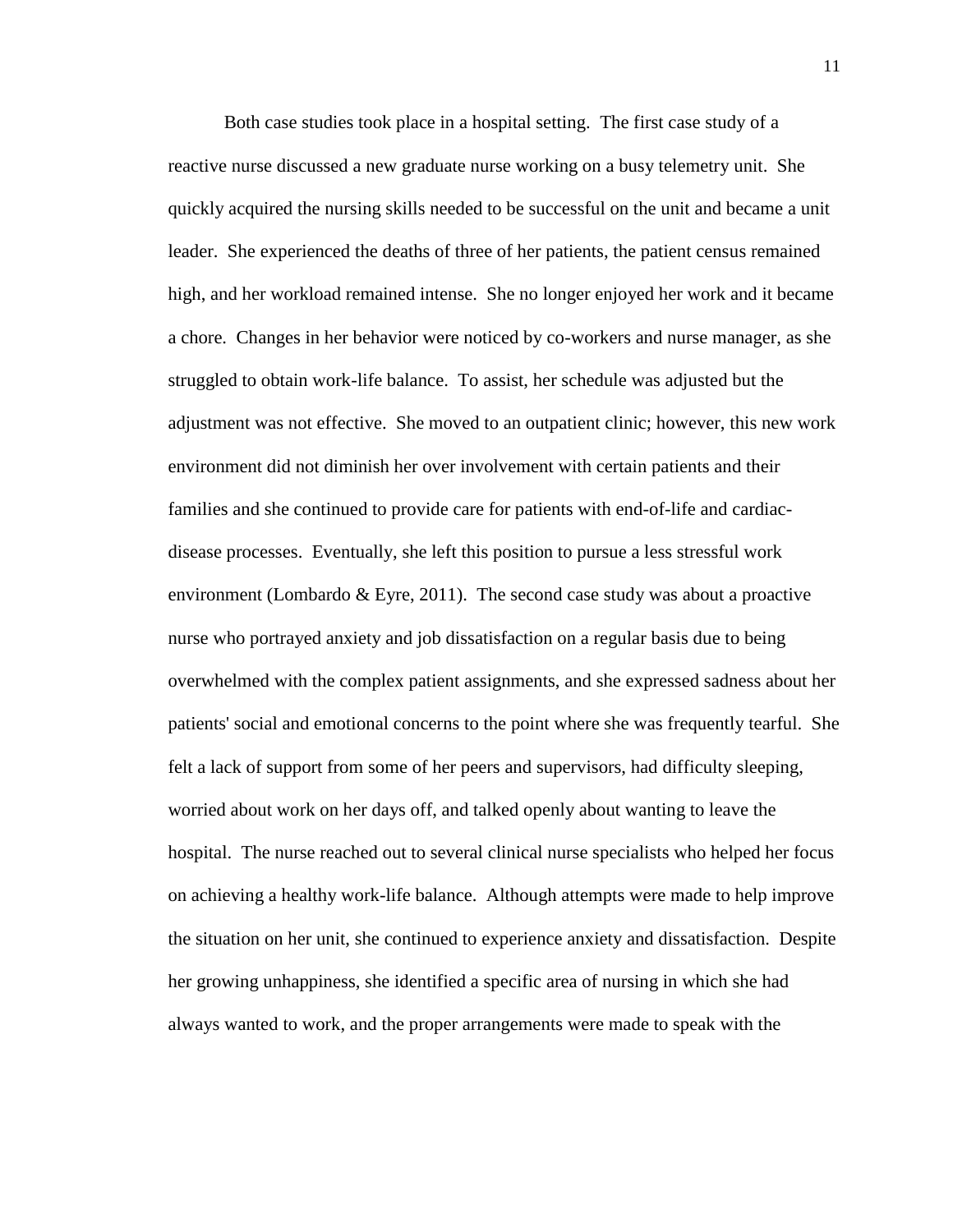supervisor and schedule a shadowing experience in the area. She transferred to the new area and has since made a positive adjustment (Lombardo & Eyre, 2011).

Watson's Human Caring Theory was used as a theoretical perspective for nursing compassion fatigue due to the theory's advocacy for relationship-based nursing (RBN). Lombardo and Eyre (2011) pointed out empathy being the core of RBN. They also identified the three core relationships for transforming practice using RBN, which consisted of the nurse's relationship with patients and families, the nurse's relationship with self, and the nurse's relationship with colleagues. They believed that the nurse's relationship with self is a core concept in managing compassion fatigue. The terms compassion fatigue, secondary traumatic stress, and burnout are distinguished in the discussion.

Lombardo and Eyre (2011) highlighted work-related, physical, and emotional symptoms of compassion fatigue to assist in understanding how to identify indicators, as well as provided practical interventions to assist with coping with compassion fatigue. In addition, they discussed the need for future research to better prevent and perfect the topic of compassion fatigue among nurses. They confirmed their desire for compassion fatigue to be studied in its entirety to include identifying specific characteristics and experiences precipitating the phenomenon, studies to investigate factors that contribute to the development of symptoms, and studies to identify the effectiveness of interventions to combat compassion fatigue in a variety of work settings. Lombardo and Eyre (2011) indicated it was vital that individual nurses, nursing leaders, and healthcare facilities work together to find answers to prevent and alleviate compassion fatigue.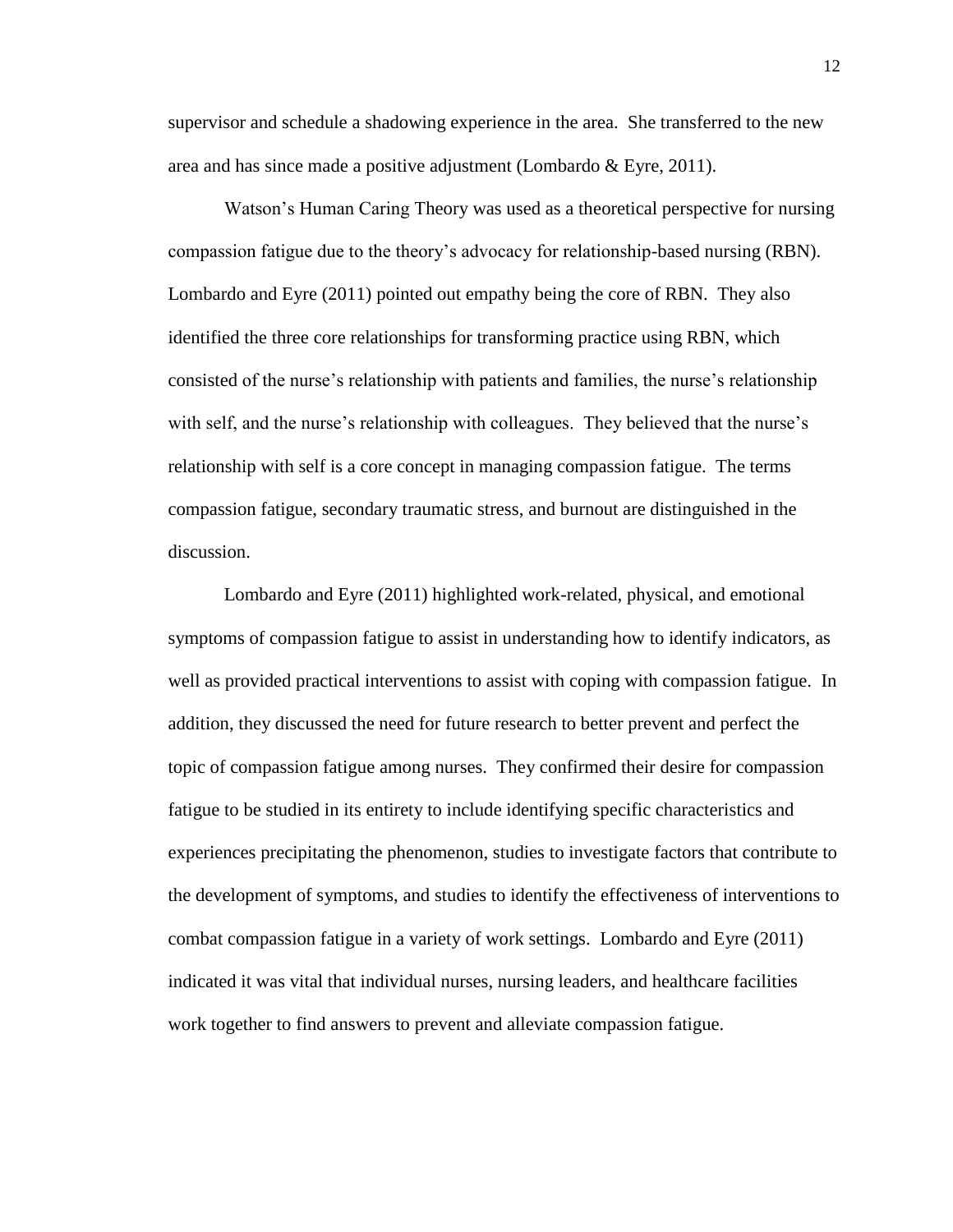A study was conducted to assess burnout and quality of life (QOL) in nurses working in hospitals in the broader area of Athens, Greece, as well as to examine correlations between burnout, QOL and the social environment. The study also investigated the differences in the levels of burnout and QOL for nurses working in general and mental health hospitals (Fradelos, et al., 2014). The study hypothesized that burnout levels can be influenced by various parameters, such as age, gender, and working facilities. Fradelos et al. (2014) suggested there was a negative correlation between burnout and QOL, and a negative correlation between social support and burnout. Fradelos et al. (2014) pointed out the central role nurse's play throughout the world in the delivery of health care, and that studies indicate that work experiences and satisfactions of nurses in several countries are modest. They also highlighted that many nurses report negative attitudes and diminished psychological and physical well-being, resulting in a desire to leave the profession.

Fradelos et al. (2014) reviewed the literature and discovered that in the effort to prevent and cope with burnout syndrome, various strategies have been suggested with social support being well documented as a highly effective intervention for coping with burnout. Research indicates that there are at least two specific aspects to social support: perceived and received social support (Fradelos et al., 2014). The study included a purposive sample consisting of a cohort of 139 nurses who were recruited from general and mental health hospitals located within the broader area of Athens. The inclusion criteria were: (a) 18 years of age and older, (b) ability to speak and read Greek, and (c) a registered nurse working in the public or private sector. The study's investigators reviewed demographic information to determine participants met the inclusion criteria.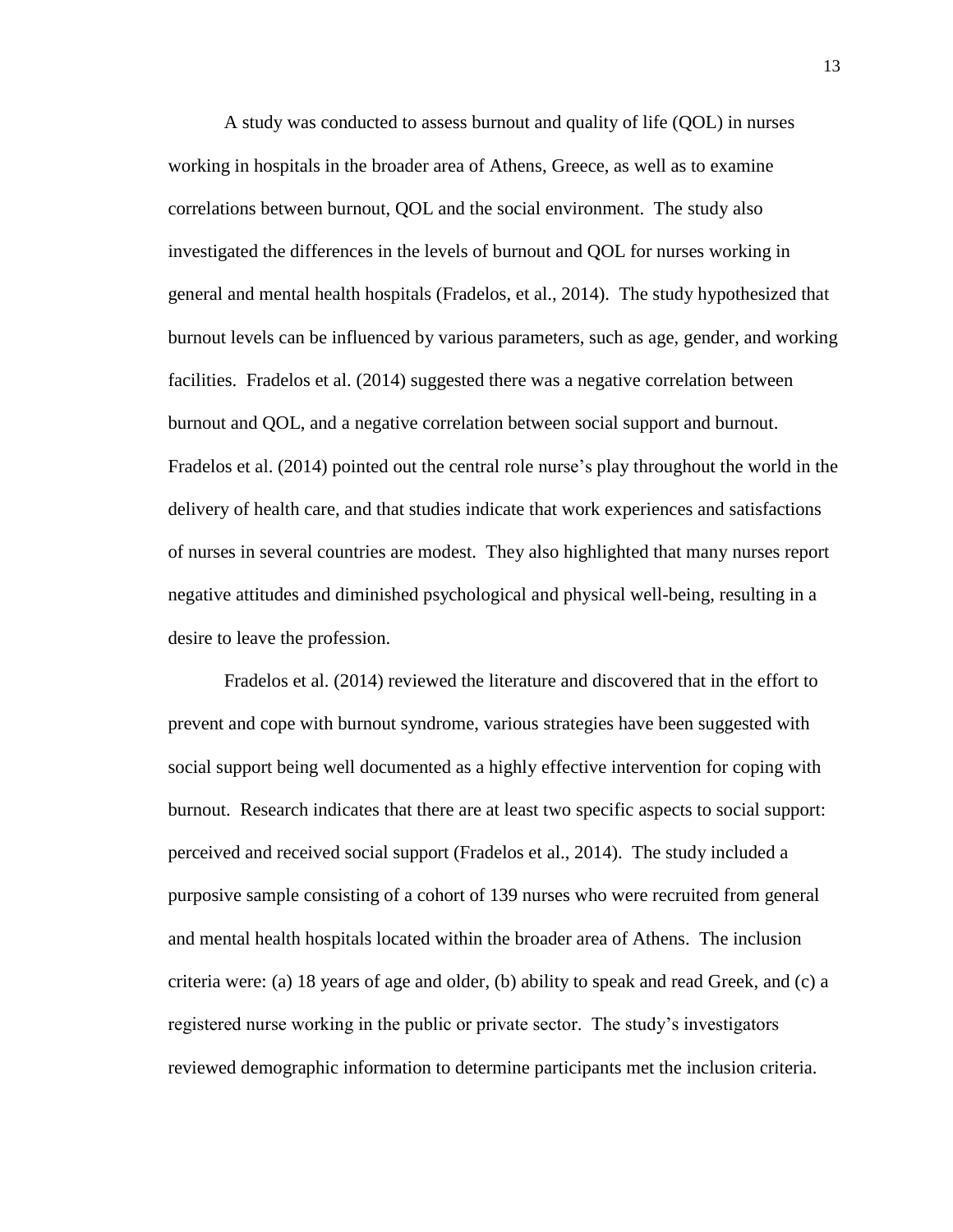For those who did not meet the inclusion criteria, the data was discarded (Fradelos et al., 2014). A Greek version of the Maslach Burnout Inventory-Human Services Survey (MBI-HSS), consisting of a 22-item Likert scale questionnaire to help measure perceived burnout, was used to collect data. In addition, a 36-item Short Form Health Survey (SF-36), which is a multi-purpose, short form health survey providing an eight-scale profile of functional health and well-being scores, as well as composite physical and mental health summary measures, was utilized to collect data (Fradelos et al., 2014).

The results of the study revealed correlations between QOL and burnout effects, correlations between QOL and social support, and correlations between burnout levels and social support. The p value of all results was  $p = .000$ . Correlations between QOL and burnout effects showed the "Emotional Exhaustion" subscale of the burnout scale appears to be strongly and negatively correlated with the subscales "Energy Fatigue", "Emotional Well-Being" and "Social Functioning". A less pronounced correlation is observed with the values of subscales "Pain", "Physical Functioning" and "General health". There was a somewhat strong negative correlation between the subscales "Depersonalization", "Emotional Well-being", and "Social Functioning", and a less strong correlation between subscales "Depersonalization", "Energy Fatigue", "Pain", "General health", and "Physical Functioning". The "Personal Accomplishment" subscale of the burnout scale exhibits, as expected, the opposite behavior. It is positively correlated with subscales "Energy Fatigue", "Emotional Well-Being", "Social Functioning", "Pain" and "General Health". Finally, no time related variables, such as "age, years of experience in the same field, years of working on the same job/tasks" were found to be related to burnout levels in any way (Fradelos et al., 2014, p 105-106).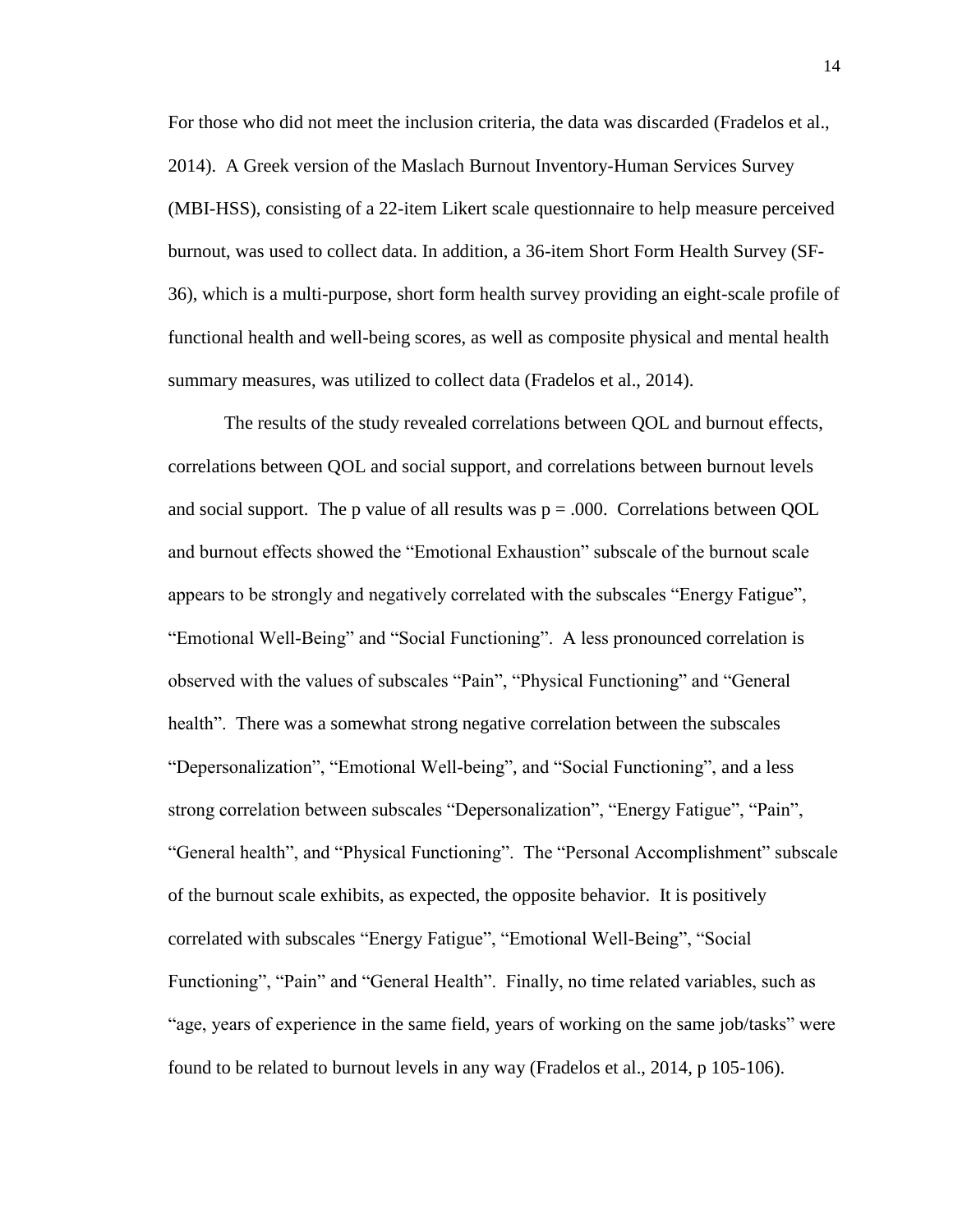Correlations between QOL and social support displayed most social support scores are positively, yet weakly correlated to QOL items, with the subscale "Significant Others" correlating to subscales "Physical Functioning", "Energy Fatigue", "Emotional Well-Being", "Social Functioning", "Pain", and "General Health". Among other social support scores, the subscale "Friends" is correlated with subscales "Physical Functioning", "Energy Fatigue", "Emotional Well-Being" and "Social Functioning". Social support total ("ToT") is similarly correlated with subscales "Physical Functioning", "Energy Fatigue", "Emotional Well-Being" and "Social Functioning" (Fradelos et al., 2014, p 105-106). Correlations between burnout levels and social support show that upon examination, the "Emotional Exhaustion" subscale of the burnout scale appears to be negatively correlated with the subscale "Significant Others". Similarly, an equal in magnitude correlation exists between the scale of "Depersonalization" and "Significant others". The "Personal Accomplishment" subscale of the burnout scale exhibits, as expected, quite the opposite behavior. It is positively correlated with "Significant others", "Family", and "Friends" (Fradelos et al., 2014, p 105-106).

The study also revealed results for differences in the levels of burnout between nurses working in mental health and general hospitals. The mean of each subscale for burnout was compared using a t-test between two groups: (1) nurses working in general hospitals and (2) nurses working in mental health hospitals. It was noted that the differences in the mean values of burnout effects were not considerably large (Fradelos et al., 2014). The study goes on to portray differences in the levels of burnout and quality of life between nurses of different gender, educational level, and degree of responsibility,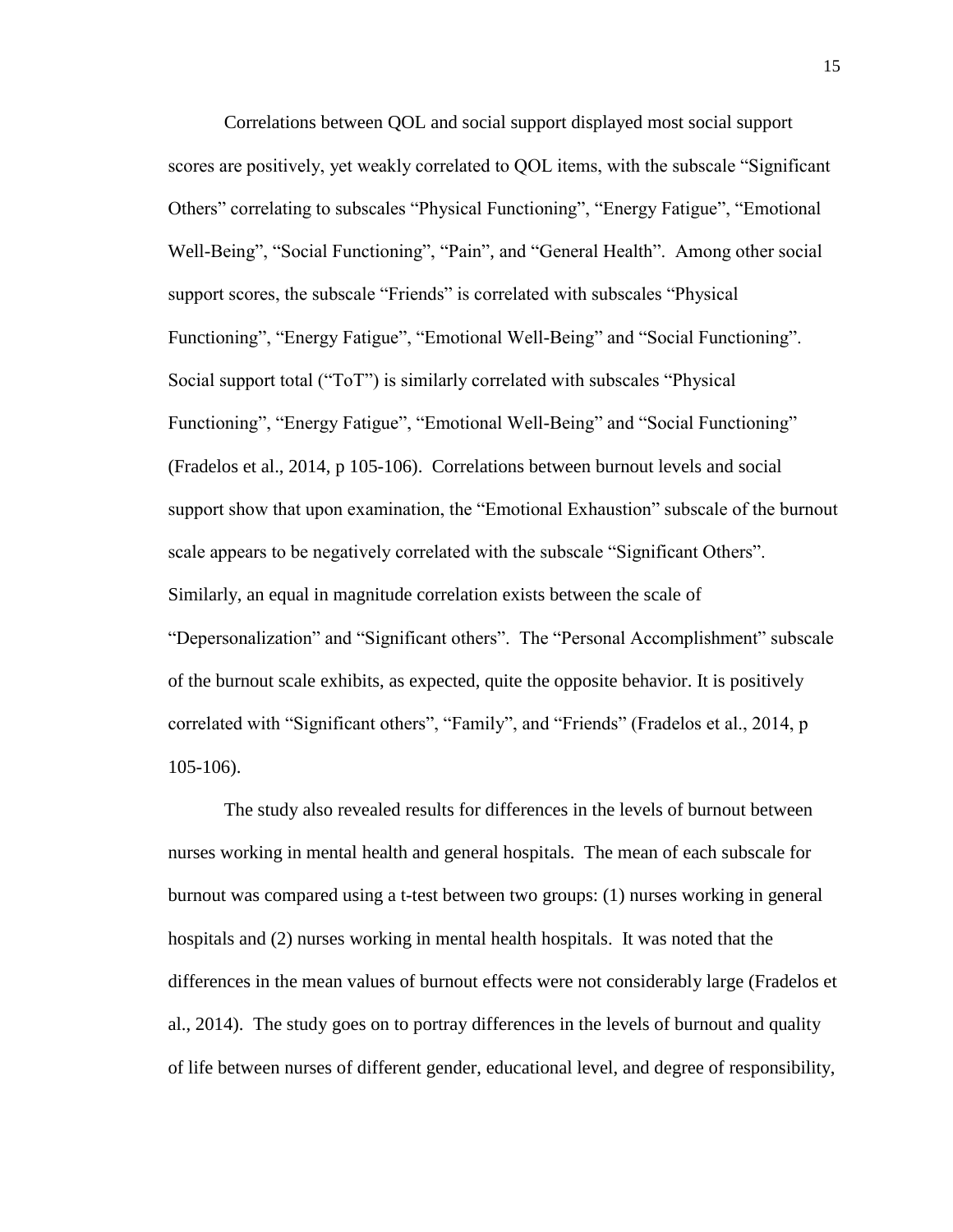and indicates "controlling for gender, mean differences in burnout levels were small and t-test results were not found to be statistically significant (p-values range from 0.966 to 0.199)" (Fradelos et al., 2014, p 106). The study indicated that the significance levels of the one-way ANOVA analysis were not adequately low,  $p < .263$ , to allow for a solid conclusion to be inferred regarding the assumption of mean burnout levels being different between groups of nurses with varying educational backgrounds (Fradelos et al., 2014). Also, the study showed that the mean values of the QOL scores of men and women who participated in this study were not categorically different based on the statistical evidence available (p-values for values for all QOL subscales range from 0.79 up to 0.96). Controlling for the amount of responsibility associated with each group's tasks, no significant differences between QOL means were observed. Finally, the same behavior was observed when controlling for educational level, and no conclusions can be drawn (Fradelos et al., 2014). Studies such as this study conducted by Fradelos et al. (2014), could contribute in the development of health care services and the management of health professionals. Discussed in the study was that quality of life and social support may play an essential role and could be identified as a new area for psychological intervention among nurses (Fradelos et al., 2014).

Strengths of this study were that the literature was searched to provide background data surrounding burnout, quality of life and social support, a well-known valid and reliable instrument measuring burnout was used, ethics was addressed confirming the authorization granted by the ethics and scientific committees of the institutions where the study was conducted and written consent with voluntary participation provided. Also, another strength was the limitations of the study were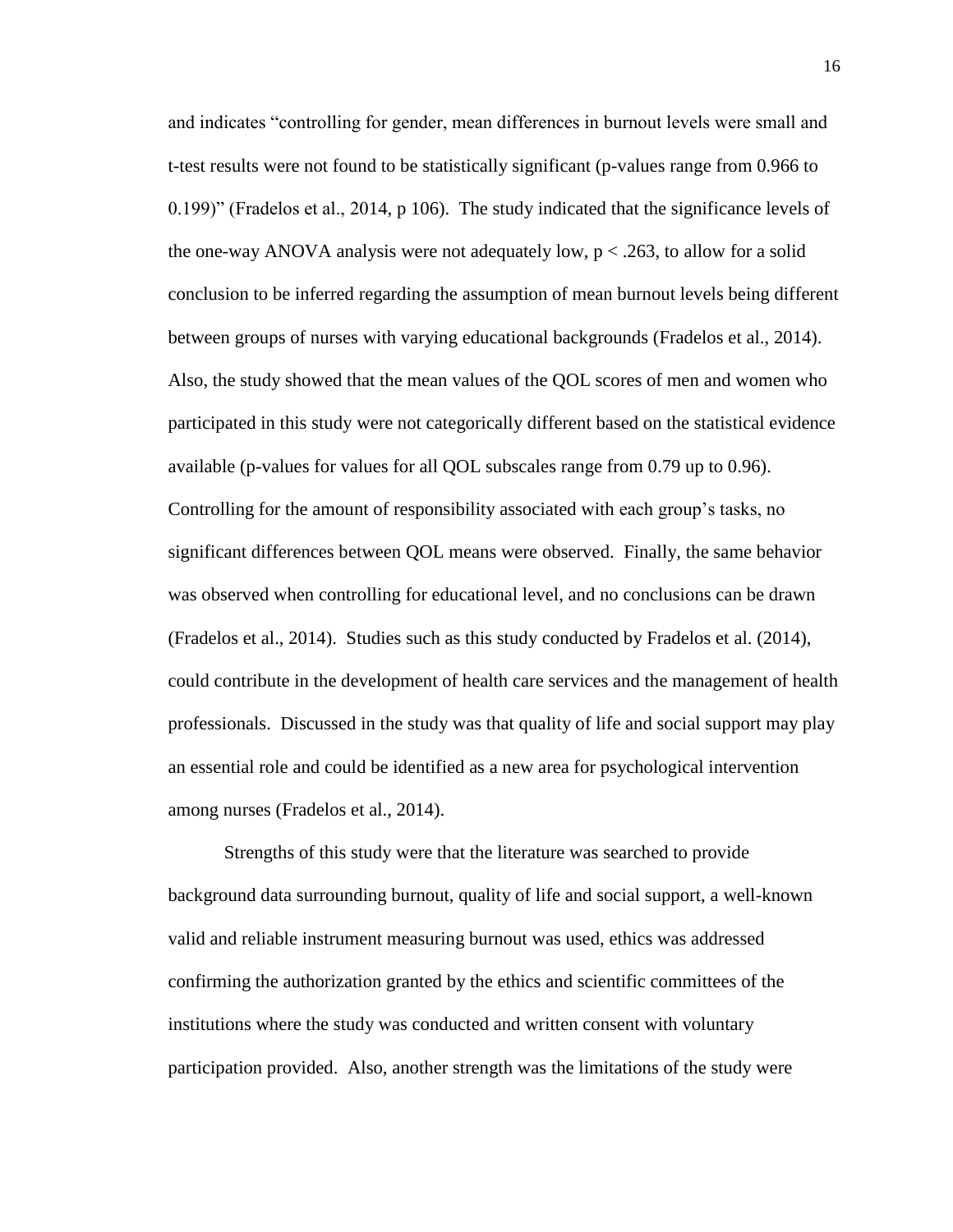included. A weakness is that the sample size was small  $(N = 139)$ , which may not be a full presentation of the nursing population in Greece.

A qualitative study in Sweden conducted by Billeter-Koponen and Frede (2005), addressed nurses experiencing long lasting stress and burnout, and the effects on professionalism and the patient–nurse relationship. The study included background knowledge regarding the original development and introduction to the concept of stress, and how it has been the theme for several differing research studies (Billeter-Koponen  $\&$ Frede, 2005). Billeter-Koponen and Frede (2005) discussed the difference between acute versus chronic stress, the differing effects on the body, how stress leads to burnout, and the effects stress has on the nurses' role. They suggested that there are many theories which described the nursing profession with the goal to increase the quality of nursing; however, theories often exclude expectations placed upon nurses.

During the study, Billeter-Koponen and Frede (2005) conducted a total of 13 qualitative interviews. The data was collected by way of tape-recording. The interviews lasted one hour, were semi-structured, and resembled a themed-conversation, with the main themes being burnout experience, effects on the work, the working situation, and support (Billeter-Koponen & Frede, 2005). Nurses who participated in the study had experienced long-term stress or burnout, as well as had been two months or longer away from their work. They were all women between the ages of 30 and 61, working as a nurse between 5 and 40 years, and had been employed at the same place between 1 and 31 years (Billeter-Koponen & Frede, 2005). During the beginning of the study, the participants were older experienced nurses, then additional participants were recruited to the study to obtain as many differences as possible and to maximize the opportunity to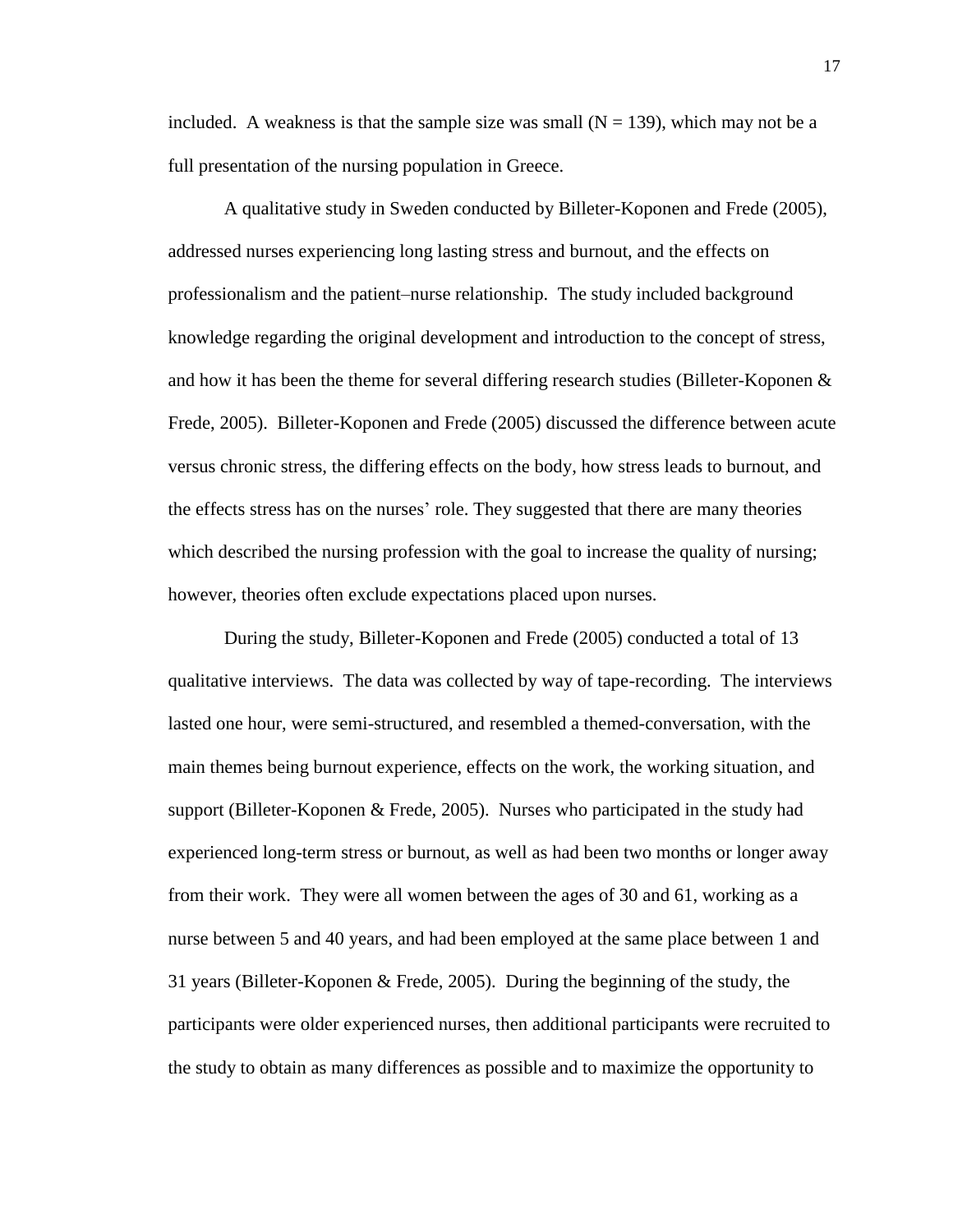elicit data regarding variations in the dimensions of the categories. Billeter-Koponen and Frede (2005) confirmed the participants included younger nurses working in hospitals on various wards as well as in community care.

Results of the study showed a comparison about lived experiences of the participants, along with similar quotations. Billeter-Koponen and Frede (2005) reported steps were taken to ensure quotations from every participant appeared. The results portrayed a core category, which was powerlessness in influencing the valuation of the work of nurses, along with its relation to five separate categories. The five categories consisted of: (1) faces of professionalism, (2) expectations on a nurse, (3) social support, (4) the process leading to powerlessness, and (5) expressions of powerlessness. Results showed eleven subcategories, which were: (1) novice to expert, (2) nurse-patient relationship, (3) changes of the nurse's role, (4) leadership, (5) expectations on oneself, (6) expectations from others, (7) being a nurse and other roles (giving support), (8) social network (receiving support), (9) left alone (missing support), (10) more tasks, and (11) changes in staff. According to Billeter-Koponen and Frede (2005), "the subcategories build up a category and all the categories form the core category" (p 22). Billeter-Koponen and Frede (2005) highlighted that nurses interviewed for this study loved their work, yet felt powerless and could not avoid burnout. Some of the nurses were at the novice level, while some were at the competent level of nursing, and others were experts. Each nurse knew the importance of understanding and supporting a patient; however, the capacity to do so was lacking, which confirmed their feelings of inadequacy. Billeter-Koponen and Frede (2005) states: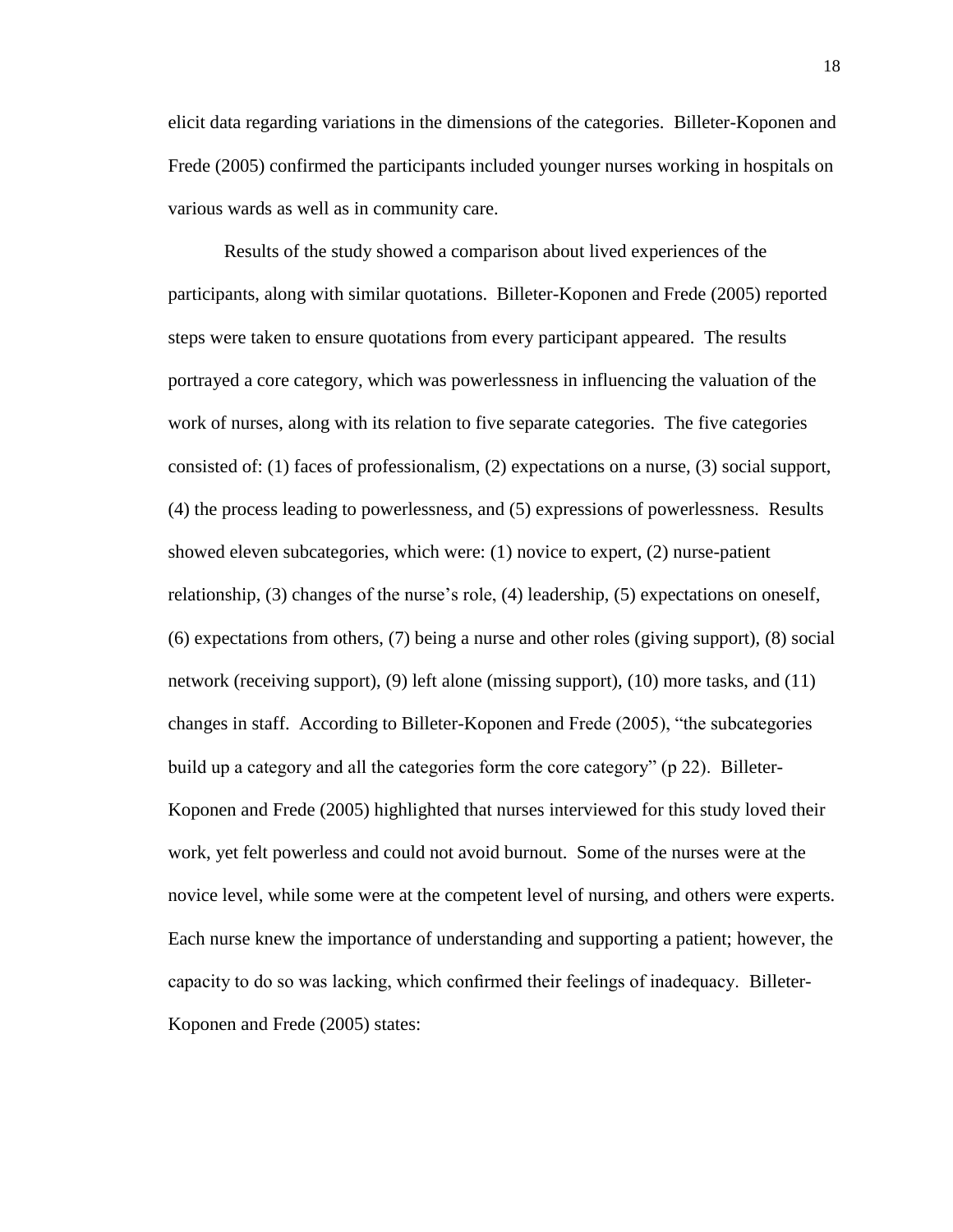It must be considered important to create a working environment that promotes the health of professionals, so that they can do good work…that is why further areas of study could be, how new management philosophy and working instruments reflect the nursing theories and support the daily work of nurses. (p 26)

Strengths of the study consisted of a theoretical framework being presented, providing a thorough method for data collection, and ethical considerations for participants provided. Also, content validity was addressed and described through the inner logic of the study. The study's weaknesses are there was no clear indication of how the sample was chosen, although it appears to be purposive due to adding additional participants based on specific criteria. Also, there is no alpha provided for validity, and no mention of reliability.

A quantitative study consisting of a random sample of 1,190 nurses working in 43 public hospitals in Hong Kong was conducted by Lee and Akhtar (2011) to examine the effects of the workplace social context and job content on nurse burnout. Lee and Akhtar (2011) discussed that the nursing profession is consistently recognized as a stressful occupation and the subject of burnout among nurses has been extensively researched. Findings from this study contribute to the extant literature in three ways: (1) focusing on immediate nursing job content, such as patient care responsibilities, workload, work pressure, etc., is necessary, but not adequate, for developing effective interventions, (2) examining the role of emotional exhaustion as an arbitrator in the relationship between workplace social context and job content and depersonalization, and (3) proposing empirically grounded management interventions for reducing burnout among nurses (Lee & Akhtar, 2011). Lee and Akhtar (2011) emphasized a particular concern in nursing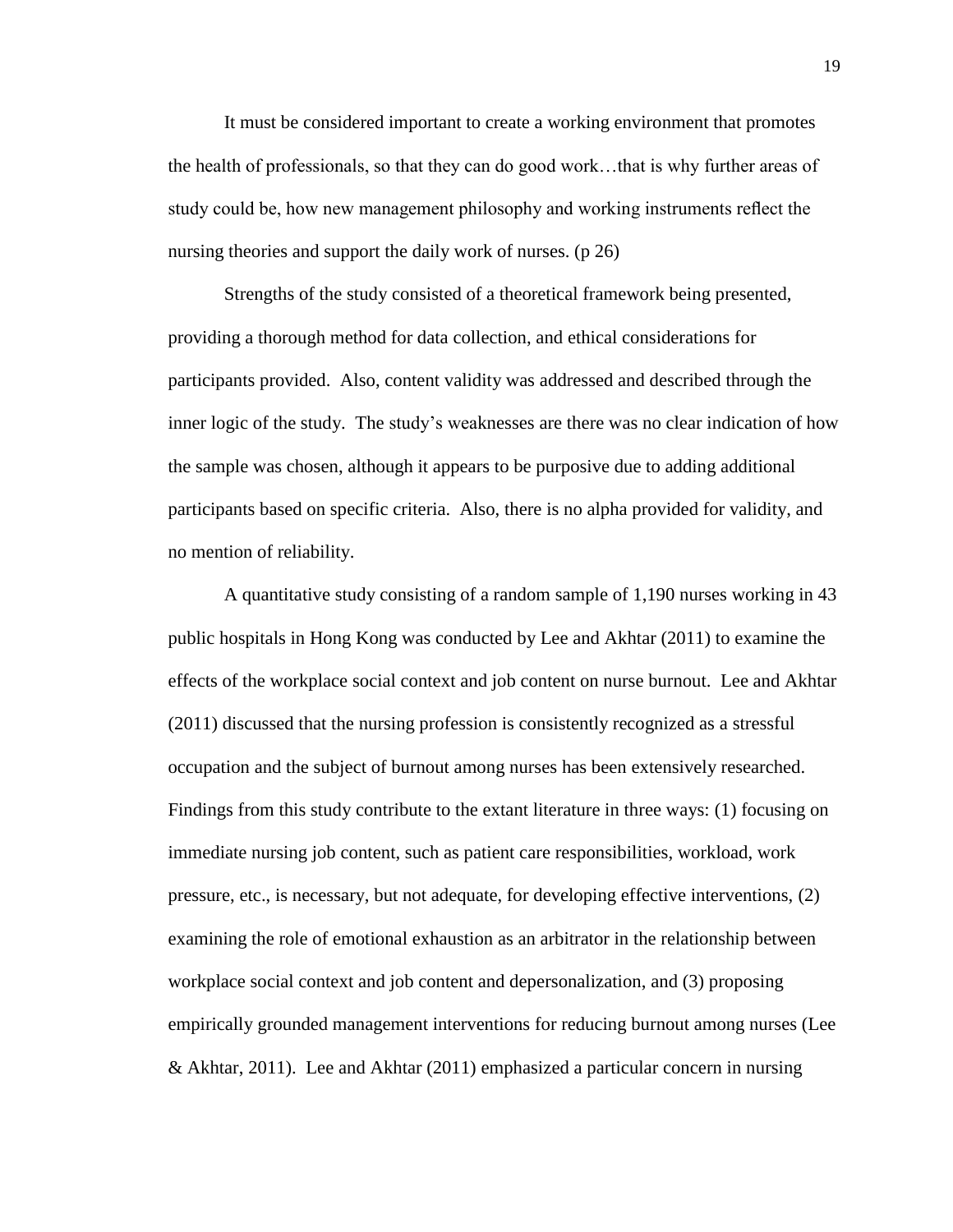which is the emotional challenge of working intensively with other people in need or crisis, including patients and their families, and the adverse impact burnout has on the quality of services offered to the patient and the health of caregivers. The aim of this study was to reduce these negative outcomes, identify sources of burnout among nursing professionals and formulate interventions (Lee & Akhtar, 2011).

Lee and Akhtar (2011) received assistance from Operations and Human Resource Division of the Hospital Authority of Hong Kong, and selected a random sample of 5,154 registered nurses from across Hong Kong's public hospitals to represent more than 50% of the nursing population, with 1,190 nurses returning usable questionnaires, generating a response rate of 23%. Respondents of the study were 89% women and 11% men (Lee  $\&$ Akhtar, 2011). Among the group of nurses who responded, 65% were from general acute hospitals with 24-hour accident and emergency services, 19.1% were from hospitals offering a mix of acute and nonacute services, 8.7% were from acute service hospitals with particular care missions, 5.7% were from psychiatric hospitals, and the remainder were from nonacute or infirmary hospitals (Lee & Akhtar, 2011). Overall the results of the study indicated that the sample of registered nurses was fairly representative of the general nursing population in Hong Kong's public hospitals.

Five survey tools were used to measure job burnout, workplace social context, and job content. The Maslach Burnout Inventory was selected to measure the three dimensions of job burnout: (1) emotional exhaustion ( $\alpha$  = .90), (2) depersonalization ( $\alpha$  = .82), and (3) decreased personal accomplishment ( $\alpha$  = .79). Measures of the workplace social context consisted of five dimensions which mirror the extent of perceived imbalance or lack of reciprocity in nurses' social exchange relationships. Three of the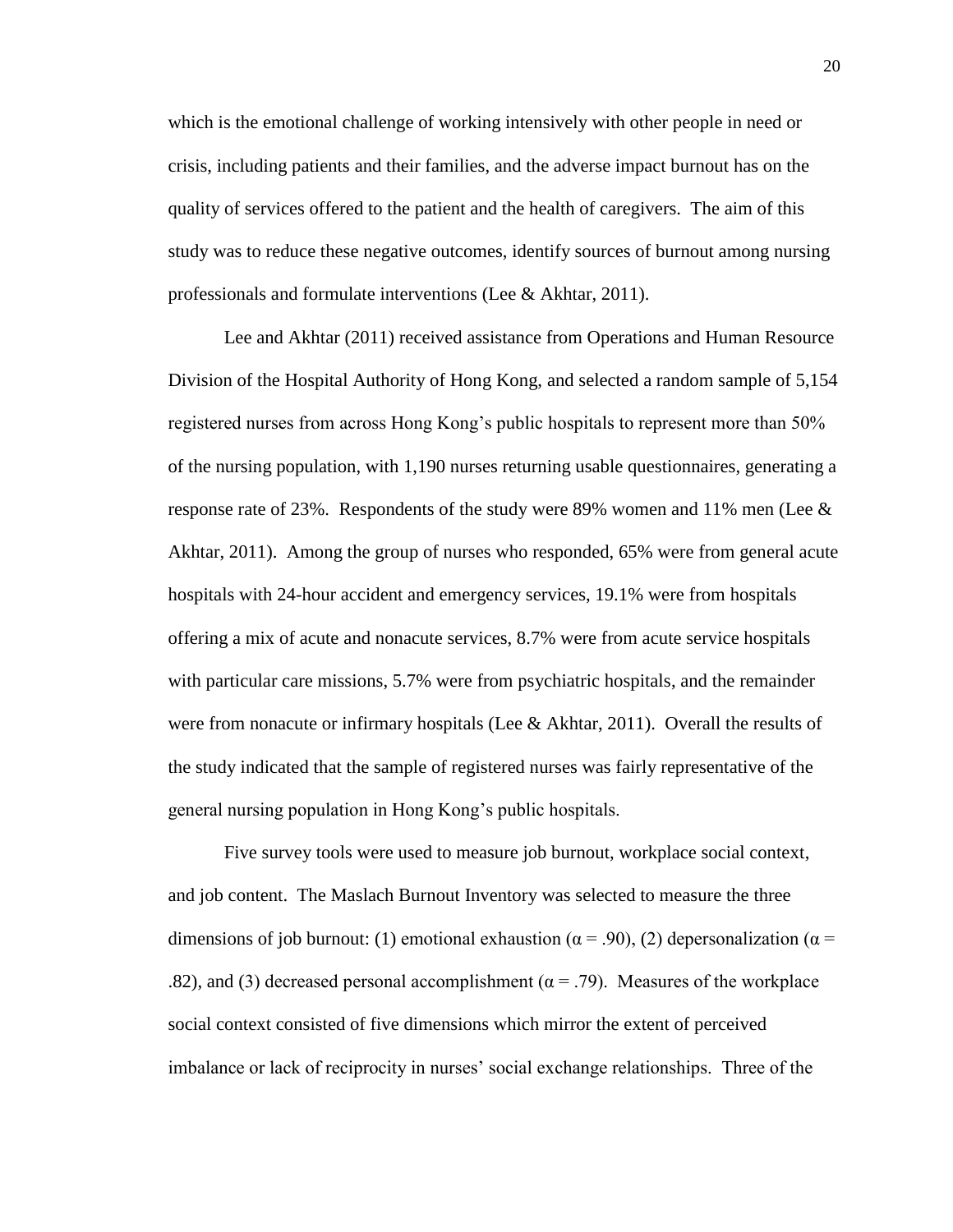dimensions were measured by items adapted from the Health Professions Stress Inventory: (1) lack of professional recognition ( $\alpha$  = .81), (2) professional uncertainty ( $\alpha$  = .78), and (3) interpersonal and family conflicts ( $\alpha$  = .69). The fourth dimension, tension in professional work relationships ( $\alpha = .69$ ), was assessed using four items from the Nursing Stress Scale. Also, the fifth dimension, tension in nurse-patient relationships ( $\alpha$ ) = .78), contained three items devised specifically for the Nursing Stress Scale. Job content consisted of three dimensions. The first dimension, patient care responsibilities  $(\alpha = .63)$ , was assessed based on five items adapted from Wolfgang's Health Professions Stress Inventory. To measure the second dimension, job demands ( $\alpha = .87$ ) in terms of workload and work pressure, seven items were adapted from Karasek. The third dimension, role conflict ( $\alpha$  = .85), was measured using an eight-item scale devised by Rizzo, House, and Lirtzman (Lee & Akhtar, 2011).

Lee and Akhtar (2011) indicated that the results of the study suggested that although both the workplace social context and job content have significant effects on burnout dimensions, the effects of the workplace social context were significantly stronger. In addition, the study indicated that workplace social context had a significant negative effect on personal accomplishment, whereas job content influenced personal accomplishment positively (Lee & Akhtar, 2011). Lee and Akhtar (2011) pointed out that although human resource managers must focus on job content factors by examining the possibilities of job redesign, while also developing intervention strategies, this does not solve the issue entirely, and explicit interventions at the organizational level may be even more productive in counteracting burnout (Lee  $\&$  Akhtar, 2011). Indications from the study were that intervention strategies to reduce burnout focus primarily on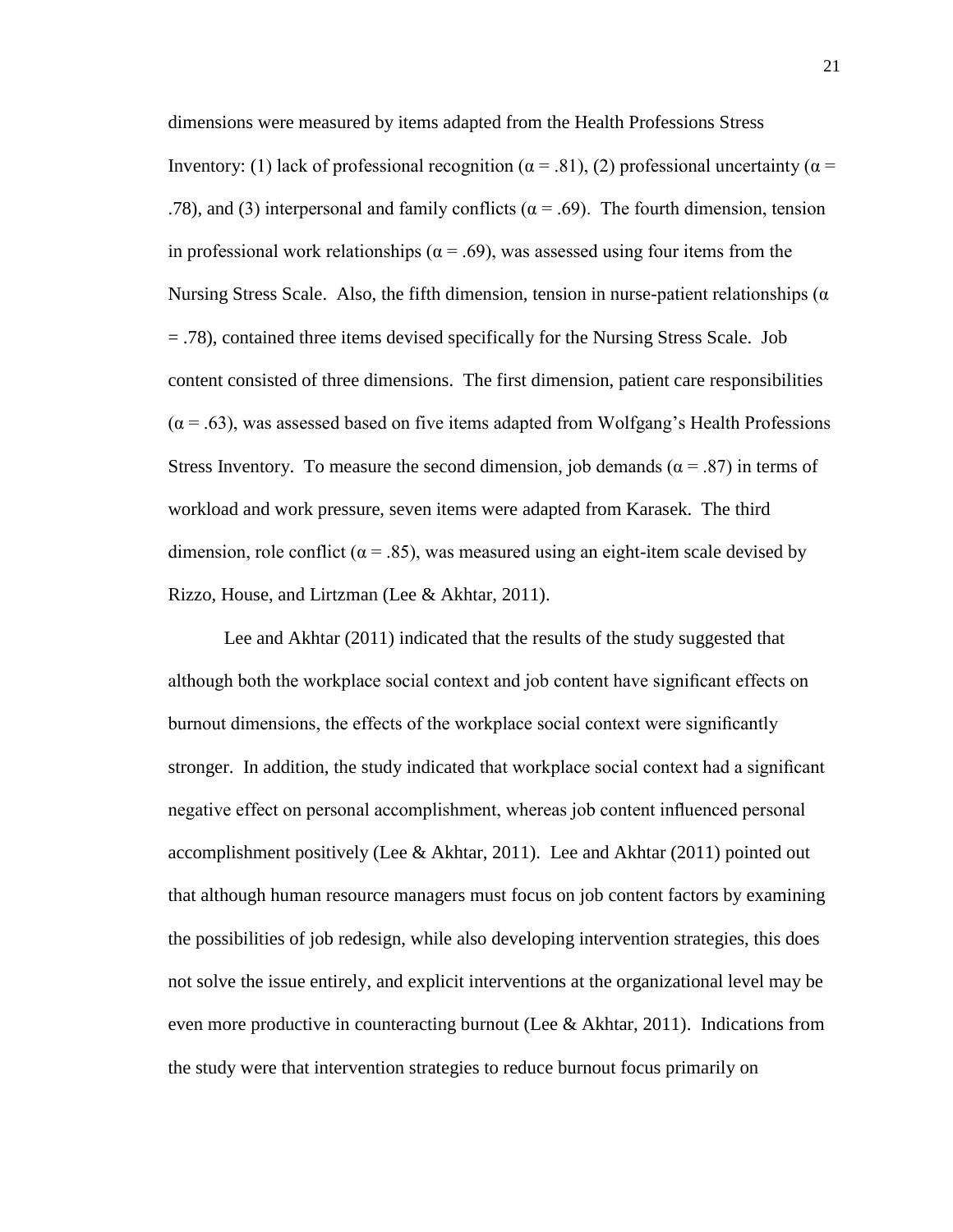individual-centered solutions, such as changing one's work behaviors and developing effective coping skills; however, individual-level intervention is insufficient to ease burnout among nurses unless managers are also willing to improve the work setting (Lee & Akhtar, 2011). Strengths of the study are there was an adequate sample size to represent Hong Kong's nursing population for public hospitals, and reliable and valid survey tools were used to gather data with representation by alpha coefficients.

Gandi, Wai, Karick, and Dagona (2011) conducted an exploratory study among Nigerian nurses with the main purpose of investigating the role of stress and level of burnout associated with nurses' job performance. Objectives of the study consisted of assessing the prevalence of burnout, examining the role of work characteristics, and determining work to home and home to work interference regarding burnout for Nigerian male and female nurses. Gandi et al. (2011) indicated that the general taxonomy of job performance includes assessing performances, analyzing job demands and the methods of job elements. Work-related stress can impact an organization in many ways, including workplace and work-team relations, productivity, quality, absenteeism, employee turnover, accidents, and customer complaints. In addition, context (organizational culture and function) and content (work environment and equipment) are crucial in determining the experience of work-related stress (Gandi et al., 2011).

The study was conducted among nurses in selected states of Nigeria, and of the 210,306 nurses in Nigeria, 2,245 were selected as study participants using stratified random sampling from the six geopolitical zones (Gandi et al., 2011). The participating states were Bauchi State ( $N = 373$ , northeast), Plateau State ( $N = 37$ , north-central), Kaduna State ( $N = 375$ , northwest), Lagos State ( $N = 375$ , southwest), Cross River State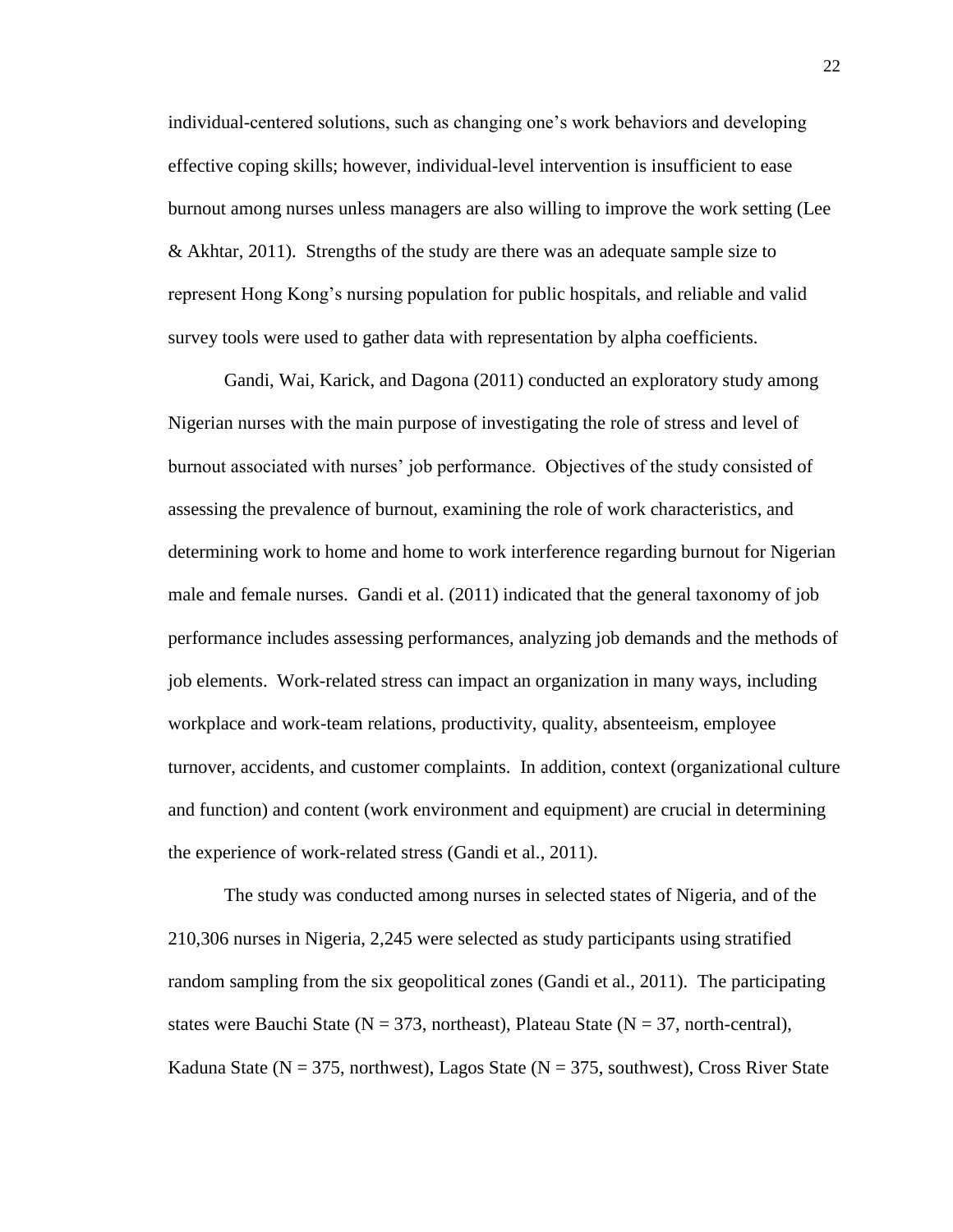$(N = 373$ , south-south), and Enugu State  $(N = 375$ , southeast). In all participating states, the variables or factors considered in the sampling stratification techniques were gender (sex) and religion. Participants of the study consisted of 598 male and 521 female Christians ( $N = 1119$ ), 520 male and 595 female Muslims ( $N = 1115$ ), and seven male and four female others (African Traditional Religion)  $(N = 11)$  (Gandi et al., 2011, p 187). Initially, the study's population was sampled with the aid of their respective personal files, which were accessible from the registry of study hospitals in each participating state. First, registry staff sorted the files, in confidence, according to sex/gender of the nurses. The researchers blindly selected a number of files from each category (male and female) of the sex/gender stratification. Using the file-sorting technique, 2,300 nurses were listed as proposed participants. Thereafter, registry staff retrieved and resorted the files of the 2,300 nurses based on belief systems/religious affiliations which included Islam, Christianity, and others (African Traditional Religion). Again, the researchers randomly selected a number of files, using a specific ratio, based on the overall available number of files in each category. Nurses and study hospitals in each participating state were briefed and given appropriate orientation regarding their participation. Not all 2,300 proposed participants actually took part in the study because 55 nurses declined at the point of signing informed consent. The actual number of study participants were 2,245 nurses who signed individual informed consent for participation. Appropriate administration, retrieval, and collation of the instruments were facilitated by research assistants. The researchers coded all data resulting from the collated instruments and measures (Gandi et al., 2011). A total of seven measurement tools were utilized in the study. Burnout was measured using the Maslach Burnout Inventory-General Survey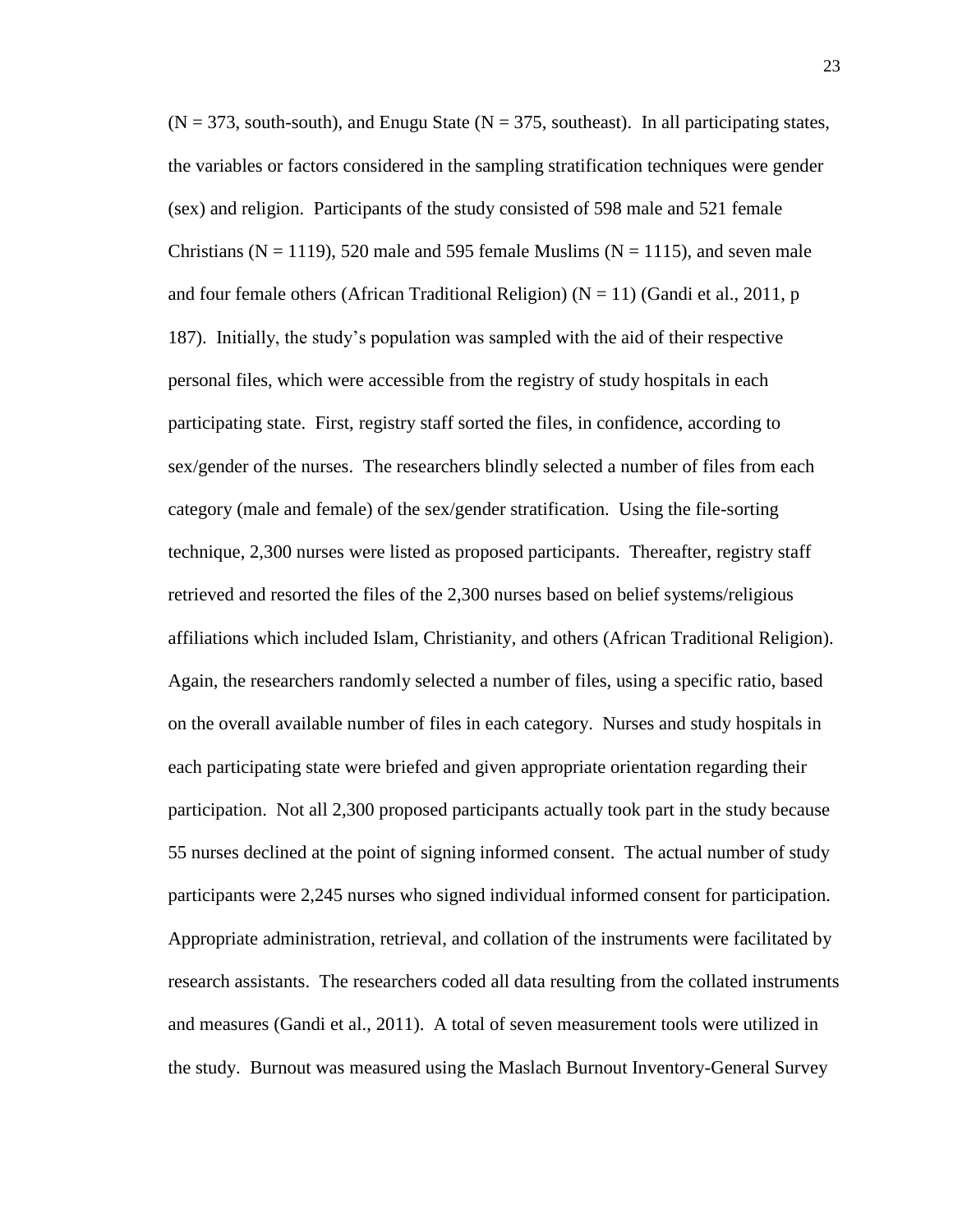version which contained 22 items and three scales: (1) emotional exhaustion ( $\alpha = 0.89$ ), (2) depersonalization ( $\alpha$  = 0.68), and (3) reduced personal accomplishment ( $\alpha$  = 0.75). Responses for the Maslach Burnout Inventory-General Survey were made on a six-point scale  $(0 =$  never to  $6 =$  every day). Workload was measured using the eight-item Job Autonomy Questionnaire ( $\alpha$  = 0.87). Responses for the Job Autonomy Questionnaire were made on a four-point scale  $(1 =$  never to  $4 =$  very often). Job control was measured using the four-item Inventory of Feelings of Motivation and Demotivation questionnaire  $(\alpha = 0.72)$ . Social support was measured by three separate subscales using the Organizational Stress-Doetinchem (VOS-D) questionnaire ( $\alpha = 0.82$ ). Each of the three subscales assessed the social support received from supervisor/colleague, partner and family/friends, and items were rated on a four-point scale  $(1 =$  never to  $4 =$  always). Work content was measured using the five-item Job Diagnostic Survey ( $\alpha$  = 0.82), based on a four-point scale (1 = never to 4 = very often). Work-Home Inference (WHI) ( $\alpha$  = 0.90) and Home-Work Inference (HWI) ( $\alpha$  = 0.84) were measured using two scales, consisting of a total of 13 items. Responses for WHI and HWI were made on a five-point scale (1 = never to  $5 =$  always) (Gandi et al., 2011).

The results of this study indicated a need to reduce the pace of nursing work and the number of patients per nurse in Nigeria, as this will lead to a decrease in workload, which should then decrease emotional exhaustion. Results of the study showed a decrease in work demands is especially beneficial for women, since work stresses are linked both to exhaustion and distancing from patients. At the same time, for male nurses, improving available resources such as better social relations and increased autonomy are important due to being linked with all three burnout outcomes (Gandi et al.,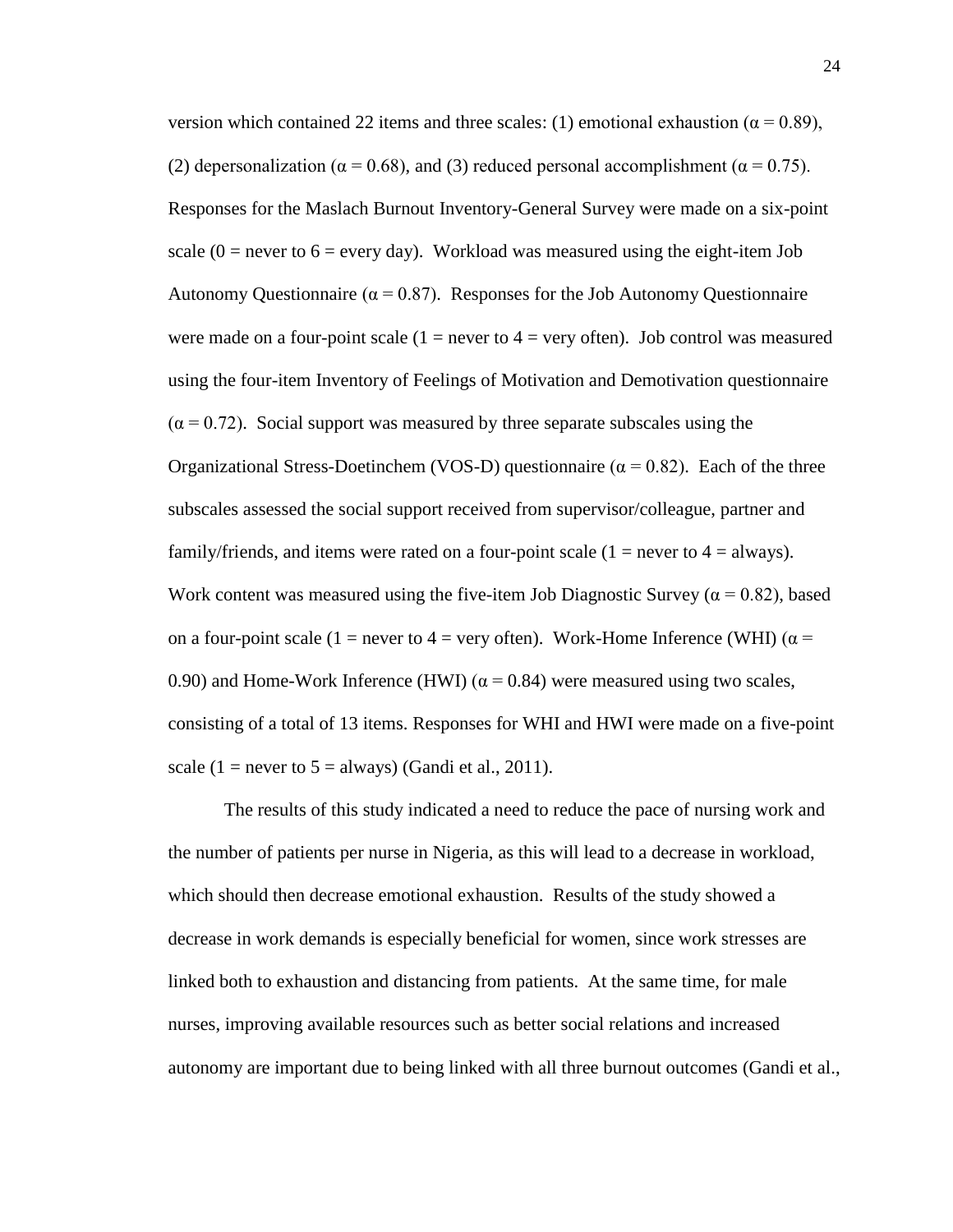2011). Gandi et al. (2011) pointed out that low work to home inference (WHI) is a protective factor against negative work characteristics, whereas high WHI is an important risk factor; therefore, precise attention should be provided to a future public health policy that would enhance a healthy work-life balance for nurses. Indications from results of the study are that the HWI level in the sample was very low, which is a predictor of burnout. With HWI no gender differences were observed, and both men and women are equally vulnerable (Gandi et al., 2011). Conclusions from the study are that there is a need for further studies with more representative samples and possible replications elsewhere. Gandi et al. (2011) alluded that intervention studies will help remedy intrinsic concerns and/or prevent them.

Strengths of the study were, it is based on a theoretical framework (grounded in the perceived stress effect and the job demands-resources (JD-R) model). The purpose for the study was clearly indicated and addressed, and the study was approved before proceeding. The Maslach Burnout Inventory was utilized, which is the most utilized measurement tool for burnout in the literature. All participants were briefed and oriented regarding their participation, and limitations of the study were addressed.

#### **Nursing Setting and Work Environment**

A systemic review was conducted by van Mol, Kompanje, Benoit, Bakker, and Nijkamp (2015) to investigate literature related to emotional distress among healthcare professionals in the Intensive Care Unit (ICU), with an emphasis on the prevalence of burnout and compassion fatigue and available preventive strategies. They indicated that although personal and organizational consequences of burnout and compassion fatigue have been previously published, very few studies have addressed the effectiveness of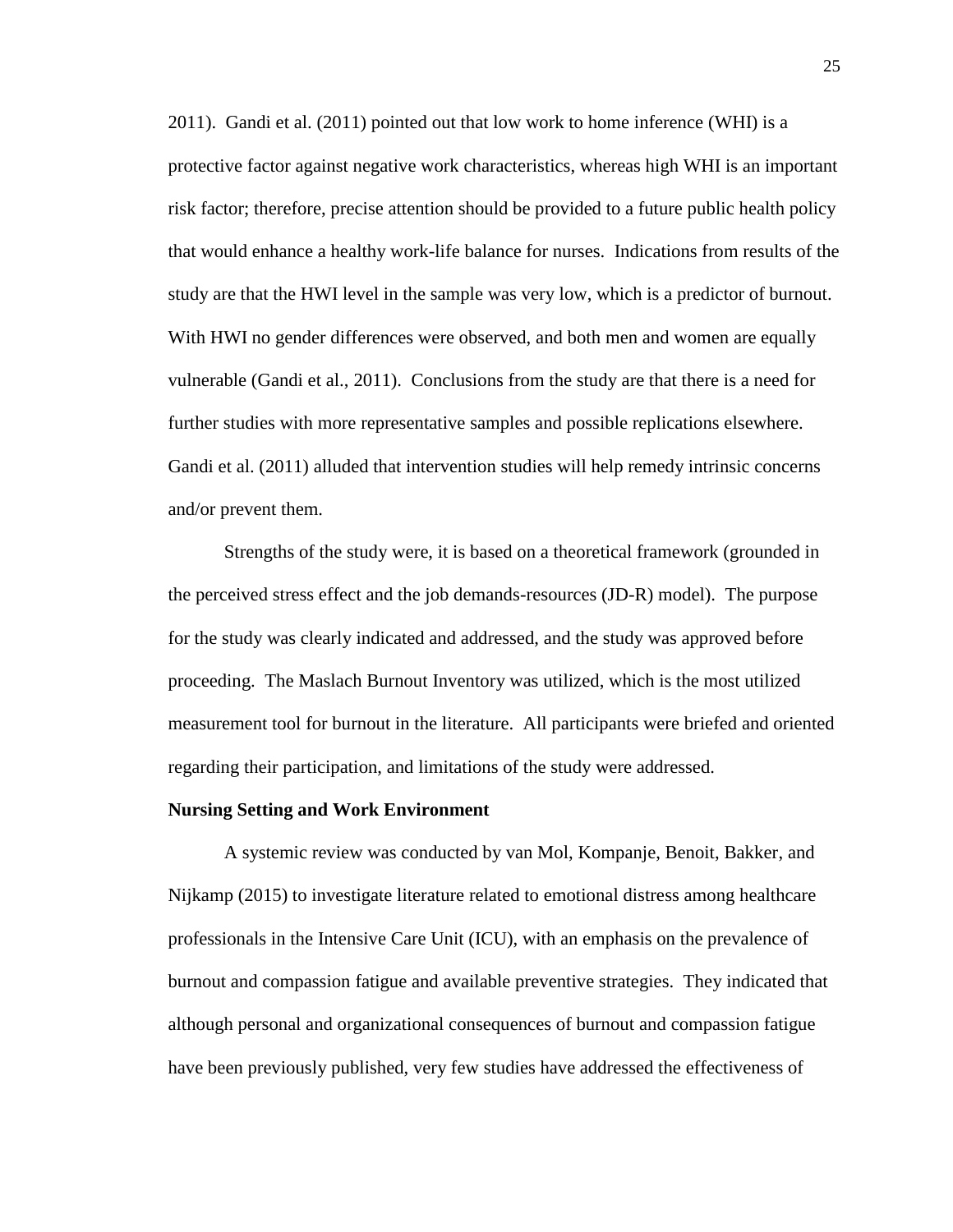preventive strategies. The goal addressed in this study was to provide a starting point for "clinical practice guideline developers" (p 4) and summarize interventions to prevent negative consequences of emotional distress among healthcare professionals in the ICU (van Mol et al., 2015).

van Mol et al. (2015) conducted a literature review with the goal of evaluating original literature. Pre-determined search strategies were followed and computerized databases, such as Embase, Medline OvidSP, CINAHL, Web-of-science, PsychINFO, PubMed publisher, Cochrane, and Google Scholar, were used to retrieve evidence based literature. Medical Subject Headings (MeSH) that were utilized consisted of burnout, empathy, and fatigue. van Mol et al. (2015) supplemented the search with compassion fatigue and secondary traumatic stress as free text words, and the Boolean indicator 'AND' was used to select the applicable studies. All terms were tailored to the thesaurus of each database. Local unpublished surveys, unpublished reports, and academic theses were not included (van Mol et al., 2015). Quality eligibility criteria was also applied as guidelines to conduct the review process. van Mol et al. (2015) confirmed that a set of quality criteria was developed to assess the methodological soundness of the literature. They confirmed the systemic review study did not need ethical approval nor was individual consent needed.

The results showed that the review process began with 2,580 references retrieved from the electronic databases. After deleting duplicate references ( $N = 1620$ ) and a manual search  $(N = 3)$ , the result was 136 relevant publications after the first selection round (van Mol et al., 2015). The references only published as an abstract ( $N = 39$ ) or non-English  $(N = 30)$  were removed. A few studies were excluded because prevalence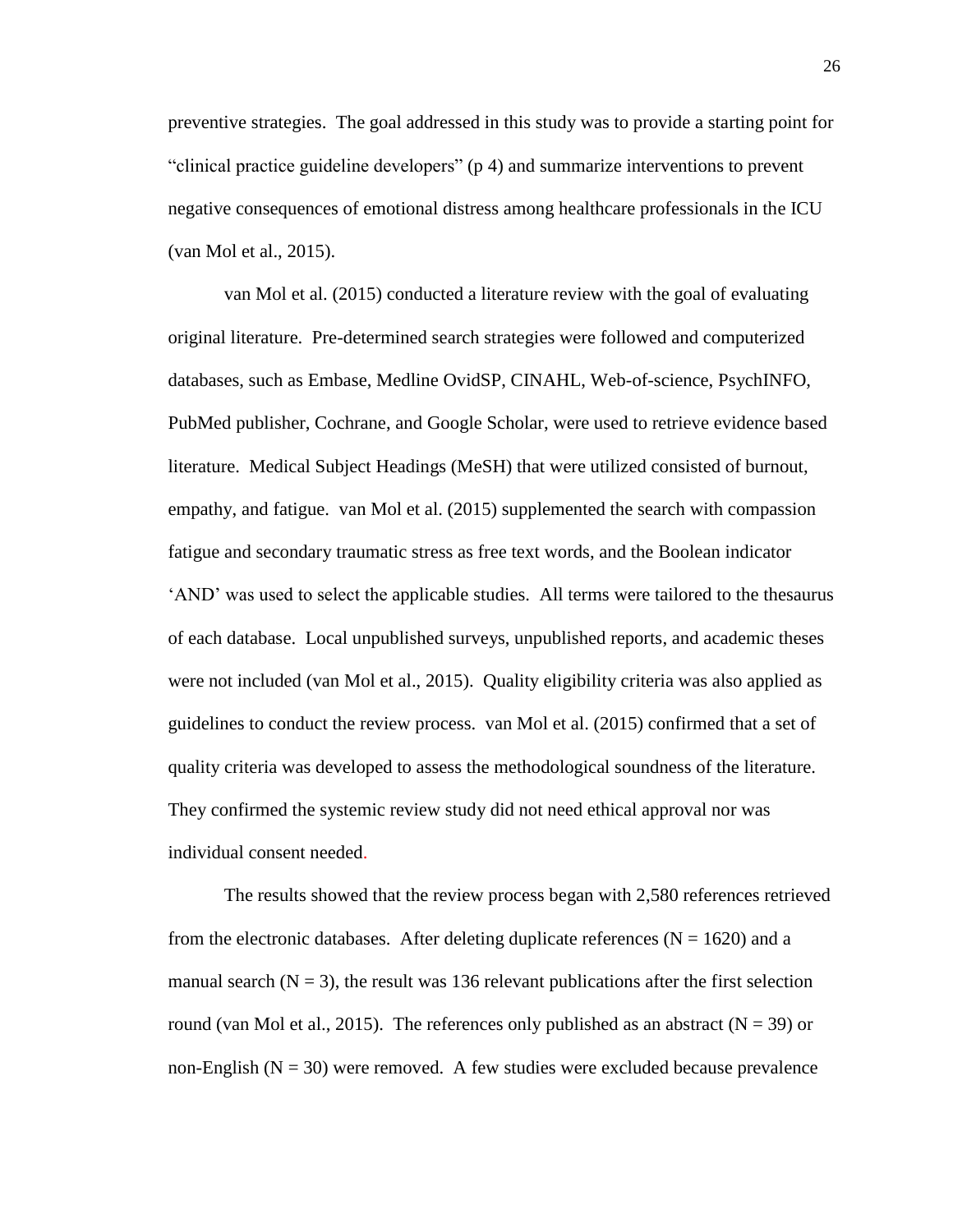could not be calculated from the presented data, or effects of the intervention were not measured. In the end, a sample of 30 eligible literature about the prevalence of emotional distress, and 10 associated intervention studies were appraised as methodologically sound and included for extensive review (van Mol et al., 2015). There is strong implication that working at an ICU correlates with a considerable risk of emotional distress, and each of the included studies underscored the stressful environment that resides in the ICU. van Mol et al (2015) highlighted that this anomaly might be explained through unique personal qualities, such as resilience, empathic ability, coping mechanisms or emotional intelligence, and environmental factors, such as training, mental support, organizational culture, or the differences between cultures and countries. van Mol et al (2015) alluded that it is even more striking to find contradictory results with lower percentages or means on Burnout (BO), Compassion Fatigue (CF) or Secondary and Post Traumatic Stress (S/PTS) in the ICU compared to other clinical areas. van Mol et al. (2015) added a few new viewpoints in the lack of common understanding of the theoretical constructs; however, the true magnitude of the emotional distress in the ICU healthcare professionals remains unclear due to a lack of unity in measurements. van Mol et al. (2015) suggested that policymakers introduce interventions to prevent the negative consequences of emotional distress, and a longitudinal experimental study is needed to examine the emotional distress among ICU professionals in relation to their communication skills, educational sessions on stress management, and mindfulness. Strengths of the study are a thorough review of the literature, containing an effective search strategy and quality criteria.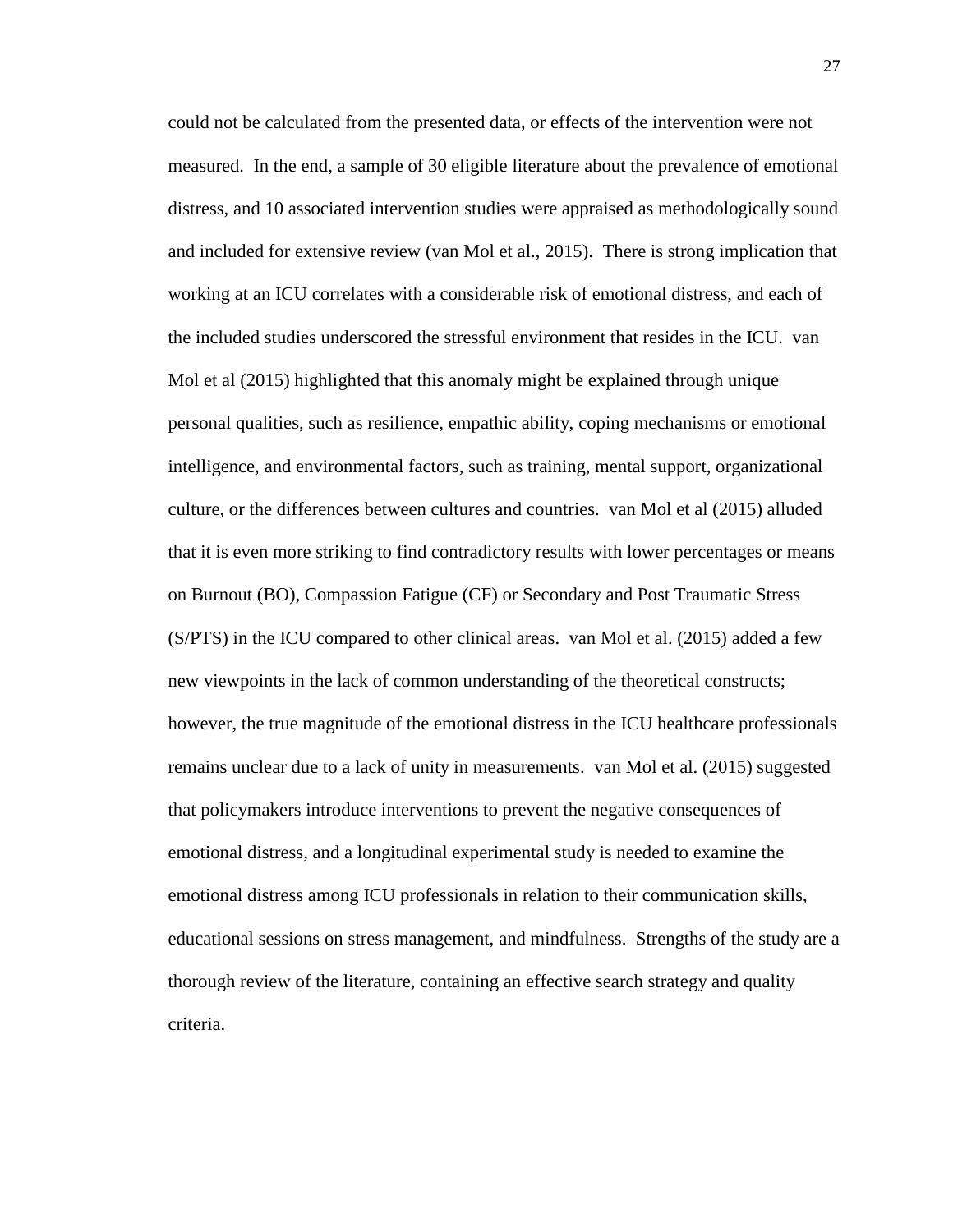An exploratory study assessing which educational interventions reduce burnout and promote well-being among nurses and care workers in secure settings, such as prisons and forensic mental health settings, was conducted by Stewart and Terry (2014). They conducted a systematic review of health, educational, and criminal justice literature to evaluate relevant studies and identify educational interventions that were effective in reducing burnout. The study aimed to provide guidance to enlighten practice and identify future research opportunities on the topic of burnout (Stewart & Terry, 2014).

Stewart and Terry (2014) developed inclusion and exclusion criteria using the Population, Intervention, Comparison, Outcome (PICO) formula. During the study's scoping searches, databases were explored to determine if there were enough studies of suitable quality to conduct the review, and full literature searches. Electronic databases were searched using MeSH terms or appropriate permutations, for example 'forensic mental health nursing' and 'reducing burnout', 'burnout' and 'prison nursing', or 'secure nursing' and 'educational interventions' (Stewart & Terry, 2014). To guarantee all potentially relevant articles were identified, the study included a cautious increase of the sensitivity and specificity of the searches, using the most suitable search terms. Stewart and Terry (2014) confirmed that the "scoping searches retrieved a substantial number of relevant articles, therefore justifying the research question. The full search was restricted to articles based on studies published between 1991 and 2012" (p 38).

The methodical and systemic approach used in the study found issues with the overall validity of the studies being appraised. The study suggested for example, "the quality of reporting in the qualitative studies and the weak statistical significance in the quantitative studies… [and believes] these issues may compromise the generalizability of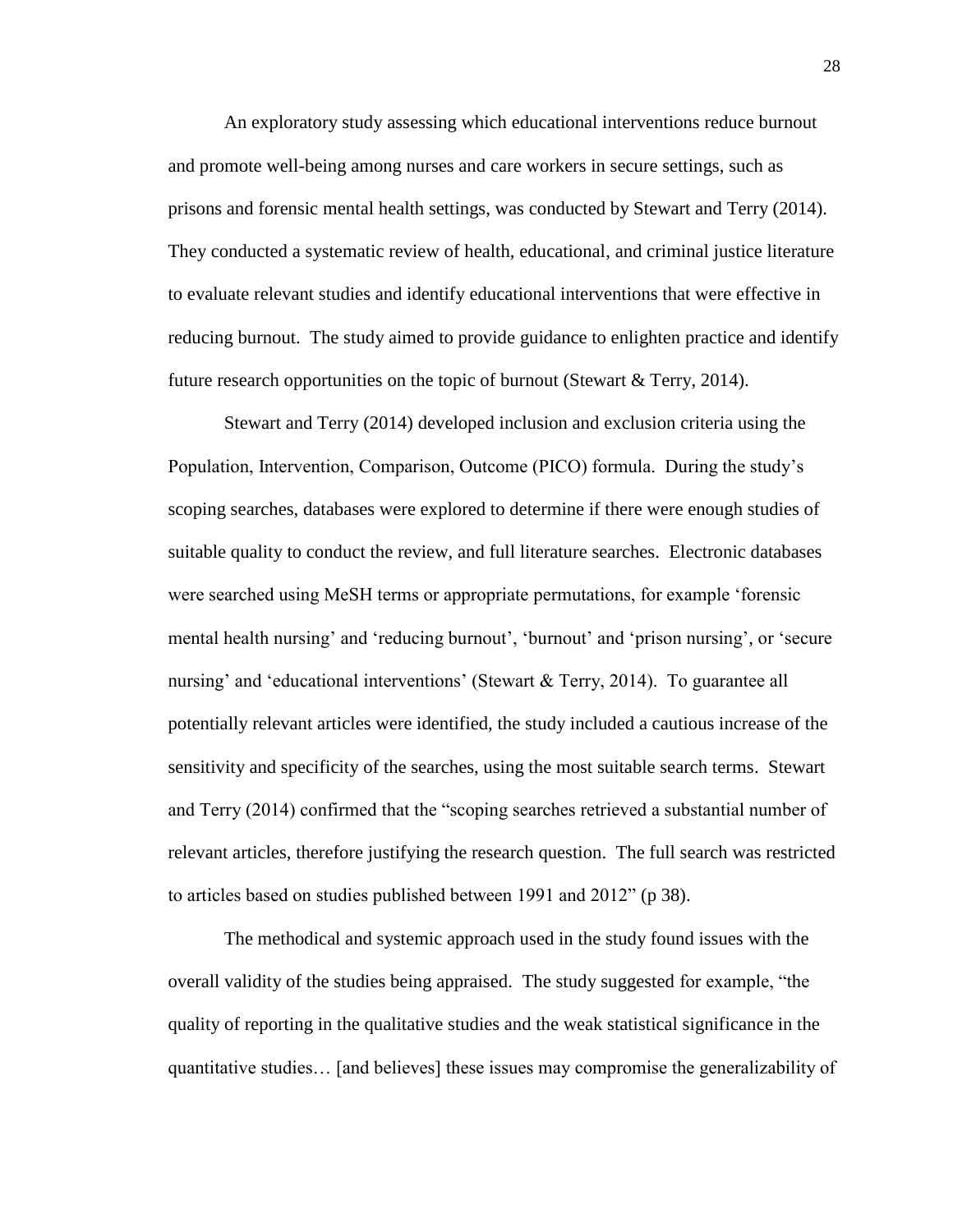study findings to other settings" (Stewart  $\&$  Terry, 2014, p 41). For reliability, Stewart and Terry (2014) mentioned that a range of appraisal tools and frameworks was used to review the quality and reliability of the studies found in the literature search, then data was extracted and synthesized. They also reported that in some of the studies, there was a possible source of researcher bias due to the primary researchers not being blinded to the experimental group; and in review of the quantitative studies, appraisal tools were not always externally validated and in several studies important demographic information was not presented. Also, the study showed that, data on non-participants were not discussed, which affects the representativeness of studies (Stewart & Terry, 2014).

Findings of the study showed the total number of retrieved articles from all searched databases was 8,737; and of these, 78 articles were selected initially as being relevant to the research question. There were two additional selection phases to decide which final articles were to be included in the review (Stewart & Terry, 2014). The excluded articles provided helpful contextual information and aided in expanding ideas about burnout in nurses and care workers in secure settings (Stewart & Terry, 2014). The study indicated that many of the eight articles rejected disclosed the types of stressors faced by nurses and care workers and provided evidence of high rates of burnout, but also failed to mention or test interventions to decrease burnout. Stewart and Terry (2014) indicated that a broader range of educational interventions focused on reducing burnout should be implemented and evaluated, as well as future research should be more rigorous, to increase validity and reduce bias potential. The study hypothesized that a literature search would disclose a wide range of educational interventions tested both in "prisons and forensic mental health settings"; however, Stewart and Terry stated, "there appears to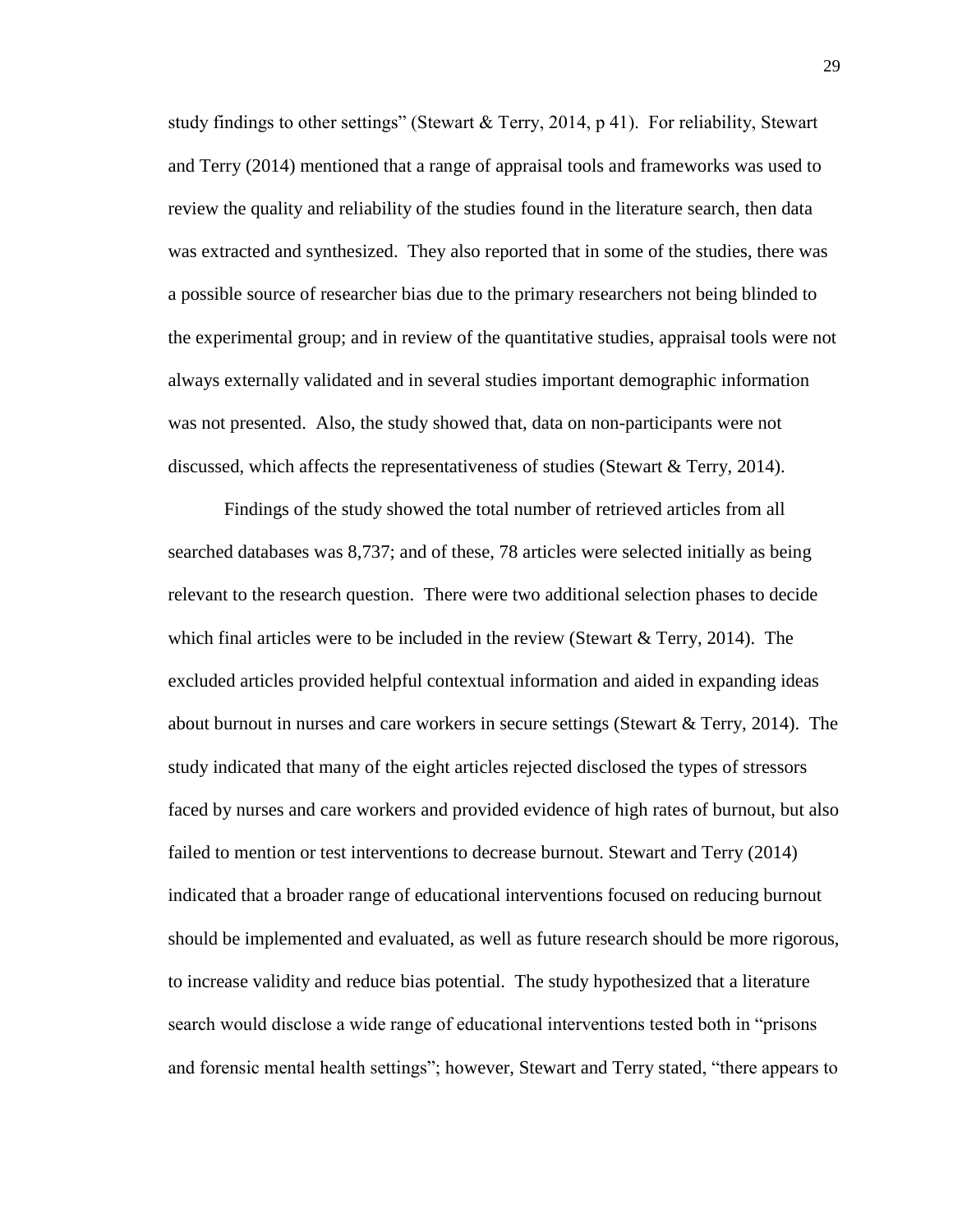be a lack of high-quality research in this area" (p 44). A strength within the study was the provision of a very thorough process of how databases and the literature was searched systemically. In addition, the method of using the PICO formula was highlighted, inclusion and exclusion criteria was listed, limitations were included, and validity and reliability was mentioned.

Bao and Taliaferro (2015) conducted a cross-sectional study testing the correlations between Compassion Fatigue (CF) and Psychological Capital (PsyCap) in nurses working in acute care settings. They believe that understanding the role of PsyCap on CF provided a new method for the future progress of interventions that could possibly improve resilience and improve the negative effects CF has on quality of healthcare. In positive organizational behavior, PsyCap is labeled "as a whole as selfefficacy, hope, resilience, and optimism... [and] has the potential to enable nurses to be resilient and flourishing in overwhelming situations" (Bao & Taliaferro, 2015, p 35). Bao and Taliaferro (2015) pointed out recent studies have indicated that the prevalence of CF is negatively impacting both the quality of caring for patients and the professional quality of life for nurses. This study suggested that nurses are vulnerable to CF, and literature has suggested the prevalence of CF in numerous specialties of nursing, as well as the presence of valid and reliable tools used to measure CF in nursing.

Bao and Taliaferro (2015) highlight that literature concentrating on CF in nurses working in hospitals has demonstrated that the prevalence of CF symptoms was elevated enough to permit additional research. No study was located on the topic of exploring broader modifiable PsyCap for its potential opposing effect on the development of CF; therefore, this study was intended to fill this gap. Bao and Taliaferro (2015) confirmed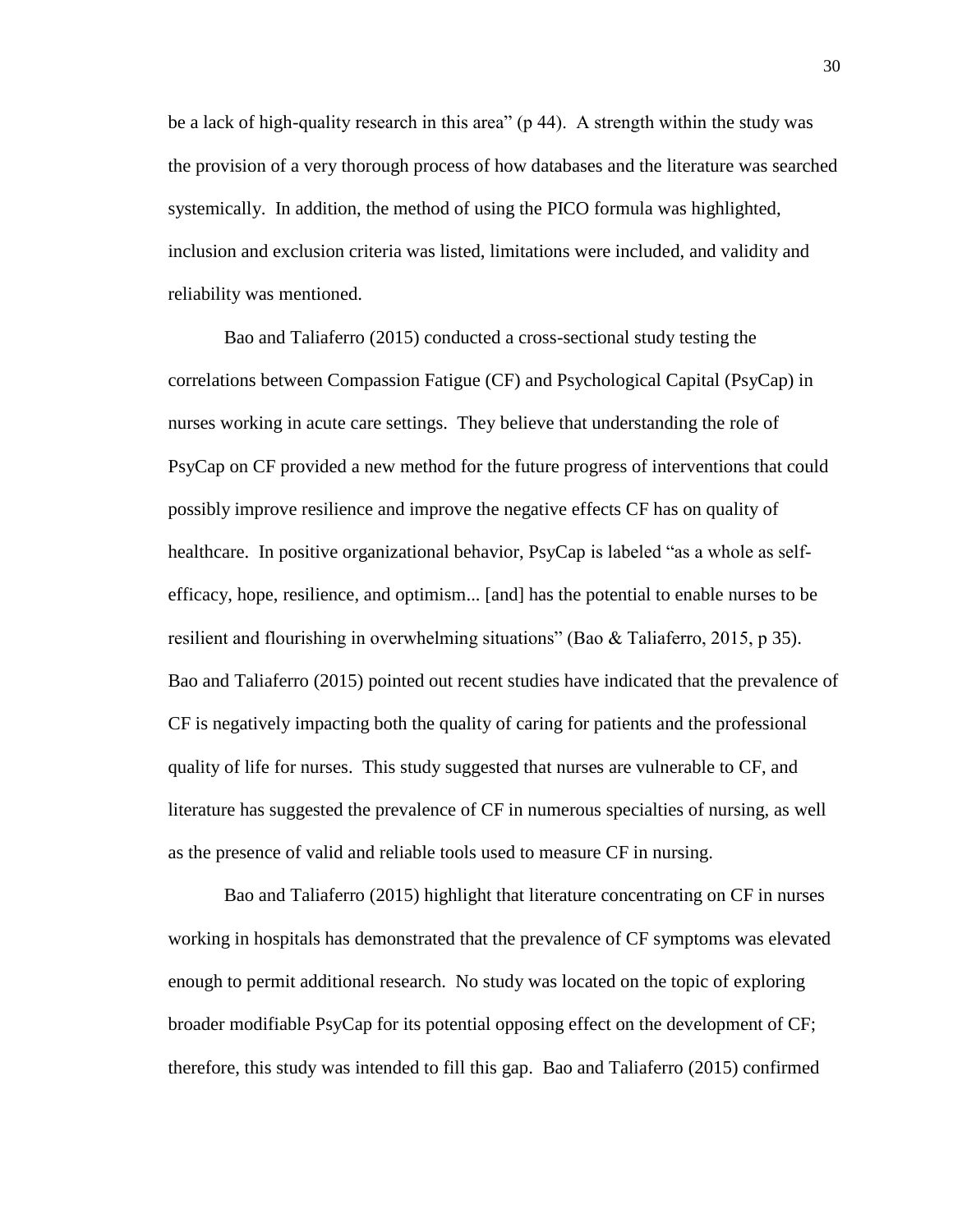that the "knowledge of how to promote and maintain nurses' compassionate care is crucial for the nursing profession to be able to deliver quality nursing care with optimal patient outcomes" (p 35).

This study took place in a 1,188-bed acute care adult comprehensive teaching hospital located in a city population of 300,000 and a county of more than one million in the midwest of the United States (Bao & Taliaferro, 2015). A non-probability convenience sample of 260 registered nurses were surveyed over a course of four weeks using two different instruments, with one being the PsyCap Questionnaire (PCQ) and the other the Professional Quality of Life (ProQOL V5). The PCQ measures the four subscales, efficacy ( $\alpha$  = .88), hope ( $\alpha$  = .89), optimism ( $\alpha$  = .89) and resilience ( $\alpha$  = .89). The PCQ's validity and stability were empirically established in various disciplines including nursing. The PCQ's wording was adjusted for the workplace and consisted of a 24-item, 6-point Likert-like scale. There were three items requiring reverse scoring. Inclusion criteria were: (1) age greater than 19 years old, (2) registered nurse, (3) English-speaking, and (4) direct contact with patients on a daily basis. There was no exclusion criterion. The response rate was 60%. Participants' ages ranged from 22 to 64 years and the mean of age was 35.33 (Bao & Taliaferro, 2015). The ProQOL V5, which is the most frequently used instrument to measure compassion fatigue, was utilized as the measurement tool. The tool contains three subscales: (1) compassion satisfaction ( $\alpha$  = .862), (2) burnout ( $\alpha$  = .685), and (3) secondary traumatic stress ( $\alpha$  = .805)), with each subscale containing 10 items. ProQOL V5 is a 30-item, 5-point Likert scale, with five items in the scale to be scored reversely. It does not yield a composite score due to the complex relationship between the subscales. The reliability to use ProQOL V5 in nurses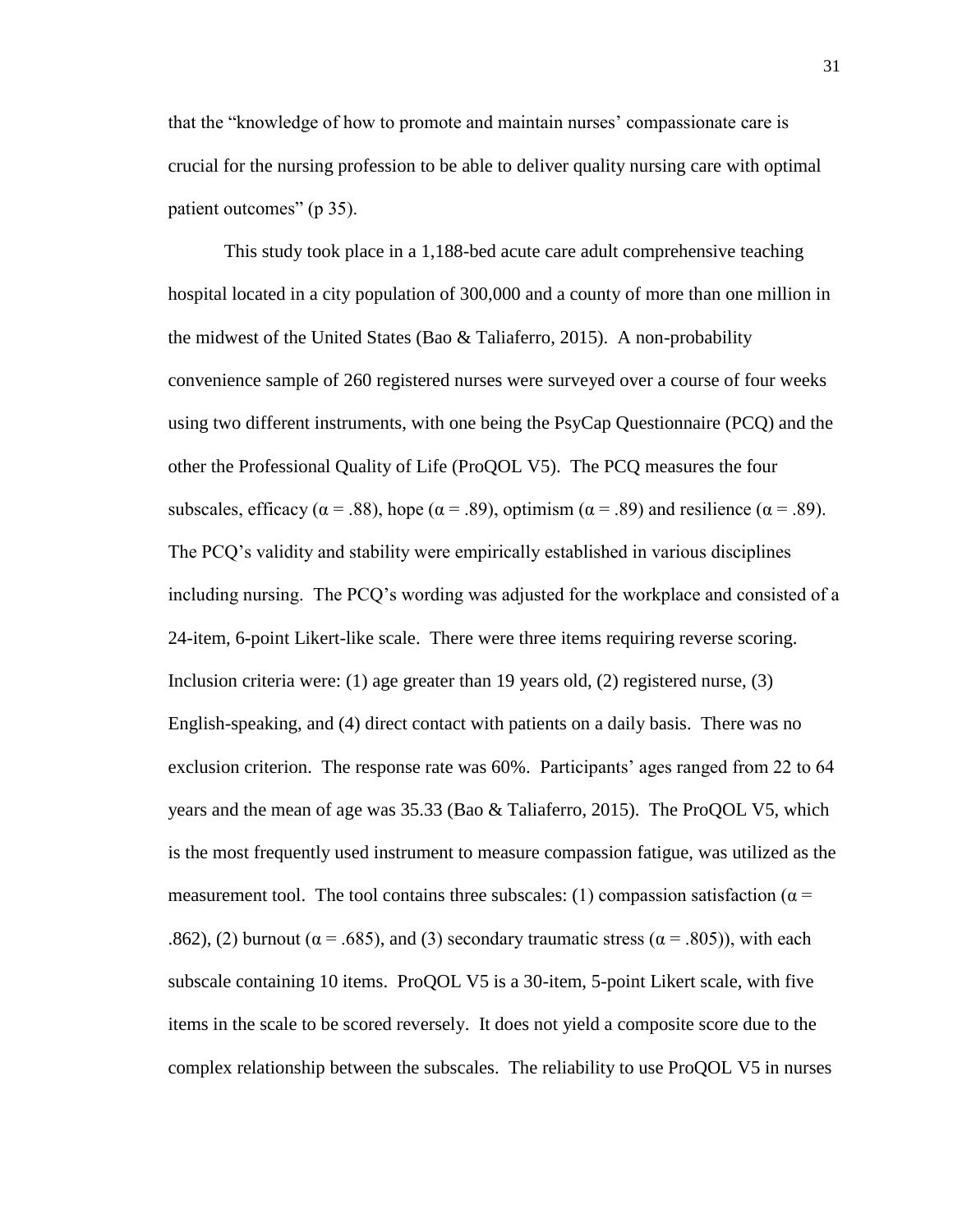has been relatively consistent in many research reports and dissertations written by nurses, and the construct validity of the scale has been well established with over 100 peer-reviewed papers in the literature (Bao & Taliaferro, 2015).

The results from the study indicated that the reliability test for ProQOL V5 in this study demonstrated a Cronbach's alpha  $(\alpha)$  of .768 for the burnout subscale, .809 for the secondary traumatic stress subscale, and .894 for the compassion satisfaction subscale, and all three subscales had high inter-item reliability. The reliability for the PCQ scale was strong at  $\alpha$  = .920 (Bao & Taliaferro, 2015). Bao and Taliaferro (2015) indicated that the instruments used in this study had satisfactory performance. Findings from the study indicated that the nursing profession does not seem to increase or decrease the level of PsyCap, meaning nurses who work in hospitals have PsyCap scores that are consistent with those of other disciplines. Findings also indicated that PsyCap had moderate to strong negative correlation with CF for nurses working in acute care settings, nurses in the present study had higher average burnout scores compared with the average across 20 different disciplines, secondary traumatic stress subscale level in the study's sample had higher average scores compared to ProQOL V5 database, and compassion satisfaction mean score in this sample was higher than the mean score in ProQOL V5 database (Bao & Taliaferro, 2015). Bao and Taliaferro (2015) concluded that the results may indicate that nurses working in hospitals need higher level of PsyCap to sustain compassion satisfaction and to prevent burnout or secondary traumatic stress. Strengths of the study were its ethical considerations indicated by approval from the Institutional Review Board of Washington University in St. Louis (the IRB of the hospital), a response rate of 60%, disclosure of the study's limitations, and providing recommendations. A weakness of the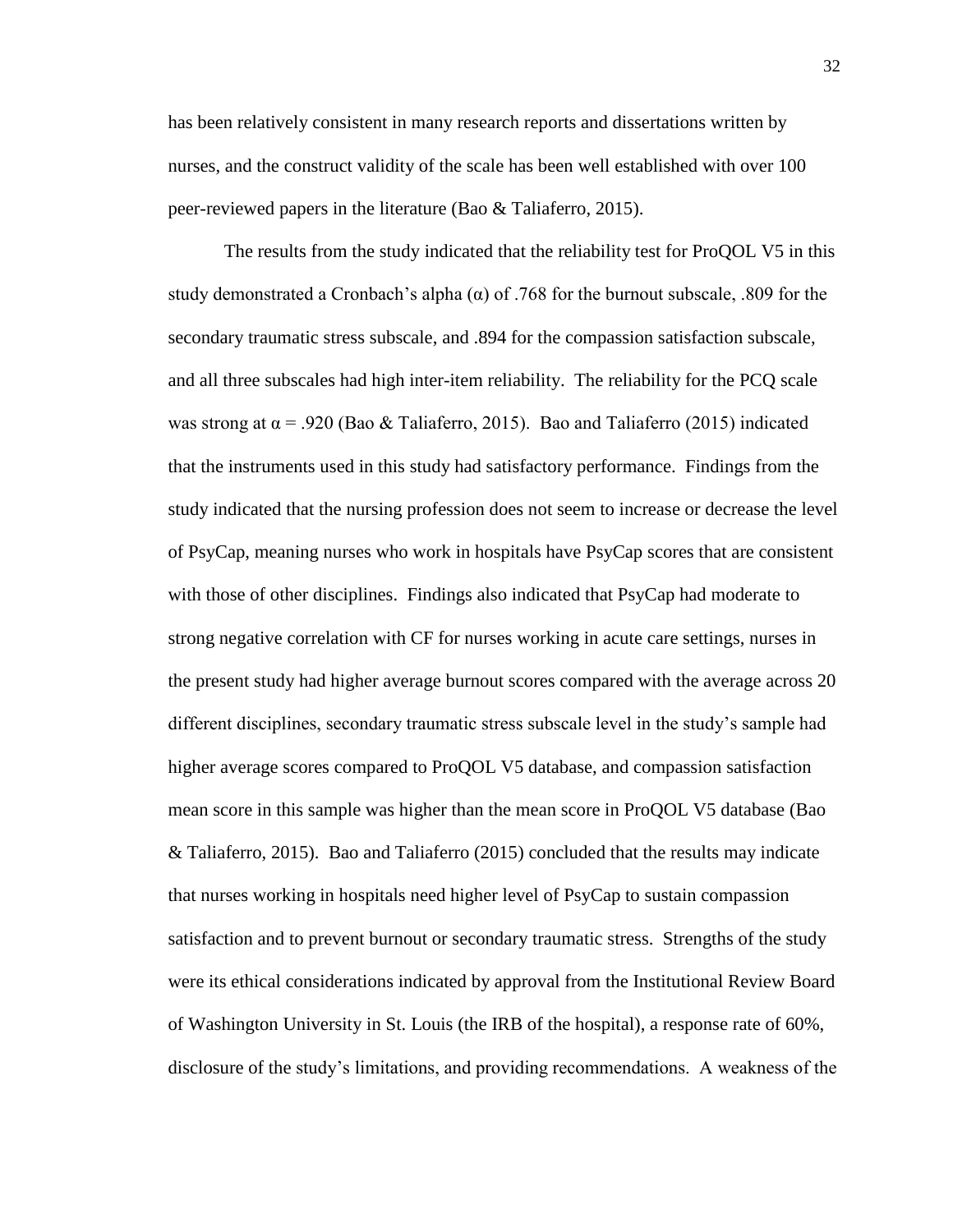study was the use of a convenience sample, as there was an automatic bias and did not fully represent the population.

The prevalence of compassion satisfaction and compassion fatigue in adult, pediatric, and neonatal critical care nurses was researched by Sacco, Ciurzynski, Harvey, and Ingersoll (2015) in a cross-sectional study, with a desire to describe potential contributing demographic, unit, and organizational characteristics. They discussed that although critical care nurses gain satisfaction from providing compassionate care to patients and patients' families, the nurses are also at risk for fatigue. Sacco et al. (2015) highlights that in studies assessing the reasons employees remain in their role as caregivers despite high levels of compassion fatigue, findings indicated that employees tend to gain a sense of compassion satisfaction. Sacco et al. also mentioned that the balance between satisfaction and fatigue was considered professional quality of life. This study highlights that numerous studies have recognized nurses working in overly stressful conditions are more prone to mental and physical exhaustion when compared with nurses working in a less stressful environment. Also, the study highlights that patient satisfaction and patient safety, are directly linked to nurses' job satisfaction (Sacco et al., 2015).

The study took place at a large 739 bed Magnet designated academic tertiary medical center in western New York. The sample was taken from all critical care nurses (registered nurses and licensed practical nurses) working in single-acuity units (intensive care patients only) and mixed-acuity units (intensive care patients, progressive care patients, and general care patients in the same unit). The targeted units included three adult intensive care units (medical, surgical, and cardiovascular), three adult mixed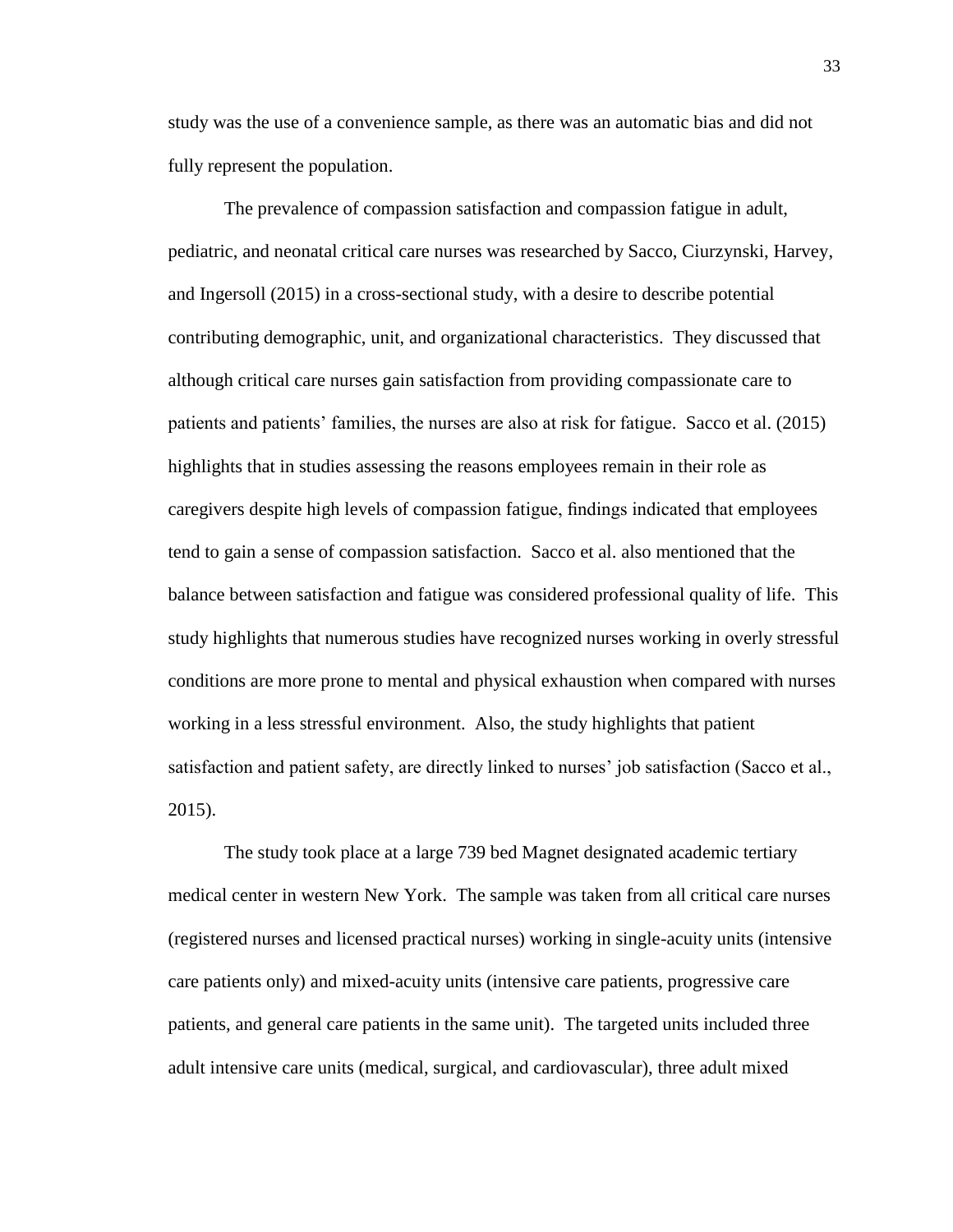intensive care units (ICUs) and progressive care units (one medical and two surgical), one pediatric ICU, one pediatric mixed-acuity unit, and one neonatal ICU. Nurses invited to participate in the study had to be 18 years or older and employed full-time, part-time, or per diem in one of the targeted units (Sacco et al., 2015). The ProQOL V5, survey was used in the study, with selected items on the survey individualized to make applicable to a targeted audience. The study indicated that previous testing showed acceptable levels of internal consistency reliability for each of the subscales compassion satisfaction ( $\alpha$  = .88), burnout ( $\alpha$  = .75) and secondary traumatic stress ( $\alpha$  = .81) (Sacco et al., 2015).

Findings from the study portrayed that the total number of nurses who responded to the survey was 221, which is a 38% participation rate. The highest percentages were from the neonatal ICU at 30% and pediatric ICU at 16%. The results were consistent with the nurse demographics of the hospital, with the majority of the sample being female at 94.6% and had a bachelor's degree (71.0%). The three subscales of the ProQOL V5 instrument showed Cronbach  $\alpha$  values of 0.91 for compassion satisfaction, 0.45 for burnout, and 0.73 for secondary traumatic stress. In general, nurse participants scored within the average range for all three ProQOL V5 subscales; however, group and individual findings in the compassion satisfaction and compassion fatigue measures differed significantly (Sacco et al., 2015).

Sacco et al. (2015) pointed out that understanding the values of nurses' professional quality of life can have a positive effect on the work environment and, ultimately, outcomes of patient care. They indicated that publicizing information about professional quality of life for bedside nurses is essential because everyone has a role in improving the work environment, and once the relationships are fully understood,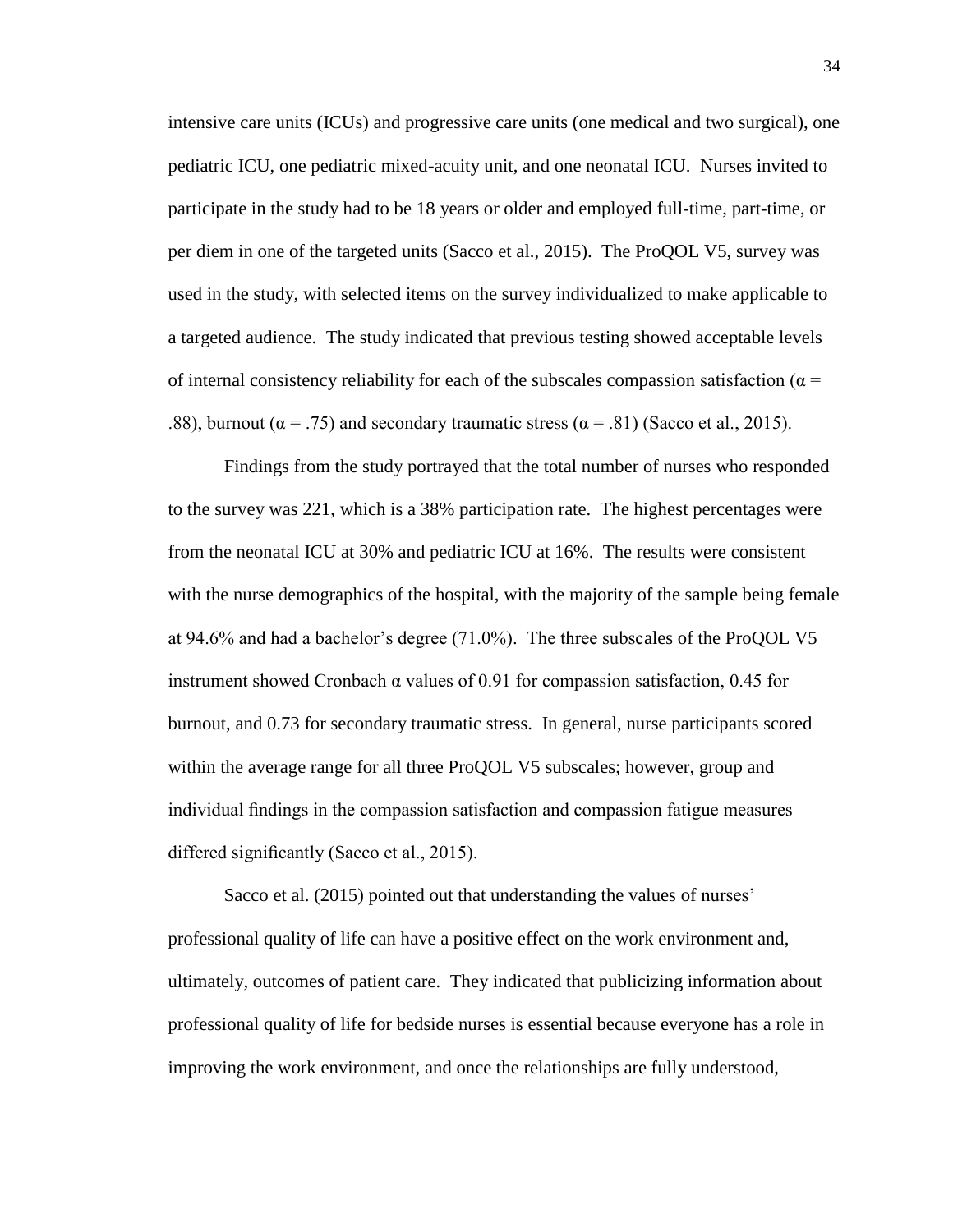interventions to improve the balance between compassion satisfaction and compassion fatigue can be developed and tested. Strengths of the study included, receiving permission to use the ProQOL V5 measurement tool, receiving approval by the medical center's institutional review board before beginning research, and incorporating limitations into the study. Weaknesses of the study included offering a beverage coupon for completion of survey, as this may not portray true responses due to participants completing for an incentive.

A multilevel cross-sectional study was completed by Leineweber et al. (2014) to investigate nurses' practice environment and work-family conflict in relation to burnout. They considered the associations between the work practice environment, which was measured at the department level, and work-family conflict, measured at the individual level. The study indicated that a large body of literature has described the effect of modifiable scopes of nurses' work environment and workload on burnout rates, with most decisions affecting the work practice environment for nursing care are made at different organizational levels (Leineweber et al., 2014). Leineweber et al. (2014) confirmed that to date, only a few studies have considered issues at different organizational levels; and no factors on the individual level were included as potential explanatory factors. The purpose of this study was to add to the body of literature.

The survey focused on Swedish registered nurses (RNs) working in medicalsurgical adult in-patient care, or working in intensive care units. The RNs were approached through hospitals via the member register of the Swedish Association of Health Professionals, which covers 80% of all clinically-active RNs. All RNs working in medical and surgical departments were selected ( $N = 33,083$ ). At the end of the data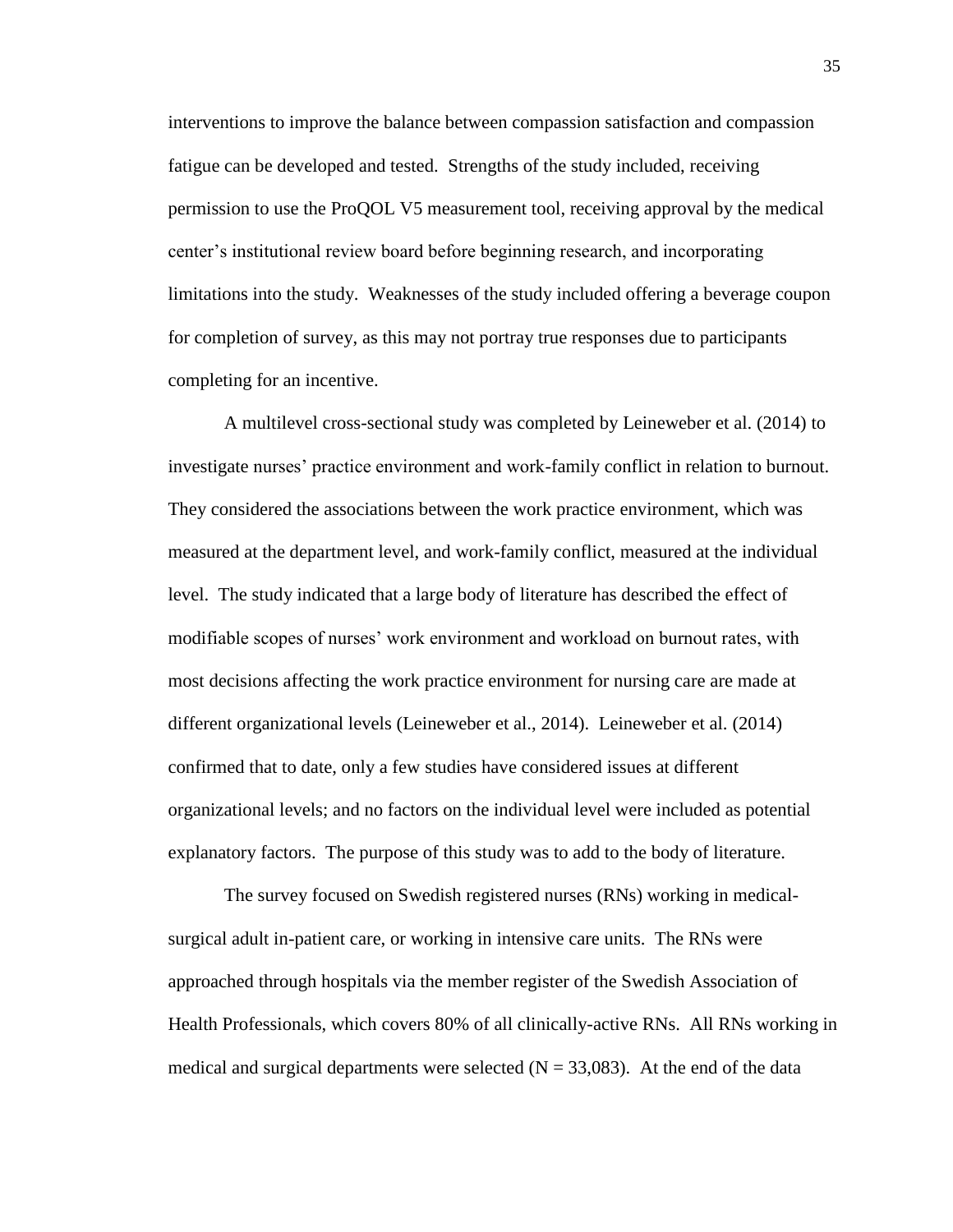collection period 23,087 surveys were returned, with a response rate of about 70%. Those RNs who responded, but did not meet the inclusion criteria were excluded from the final database; therefore, the database consisted of self-reported survey data from 11,015 RNs working with direct inpatient medical/surgical care from all acute care hospitals in Sweden. All departments with fewer than 10 respondents and all hospitals with fewer than three departments were omitted in order to get correct group-level variance estimates. This process provided a final analytic sample of 8,620 RNs from 369 departments in 53 hospital levels (Leineweber et al., 2014). For the individual-level, the variables included were: age, sex, baccalaureate degree in nursing, years of work experience as RN, and work-family conflict. The work environment on the department level was measured by the Practice Environment Scale of the Nursing Work Index (PES-NWI), a validated and commonly-used tool for investigating the nurse practice environment. Three subscales of the PES-NWI were used, consisting of (1) staff adequacy ( $\alpha = 0.78$ ), (2) leadership and support for RNs ( $\alpha = 0.76$ ), and (3) nursephysician relationship ( $\alpha = 0.89$ ). The two subscales of the PES-NWI, nurse impact on hospital affairs and nursing care model, were not included in the analysis due to showing "high multicollinearity" with the other dimensions (Leineweber et al., 2014, p 2).

Results of the study revealed that the mean age of participants was 41 years, and revealed that the sample was highly skewed regarding sex, with males representing 6.6% of the RNs. More than half of the RNs had a baccalaureate degree in nursing and mean work experience was 11.7 years. In the study's sample, about one third of the RNs experienced a low degree of work-family conflict, about 40% experienced a medium degree of work-family conflict, and slightly less than one quarter experienced high levels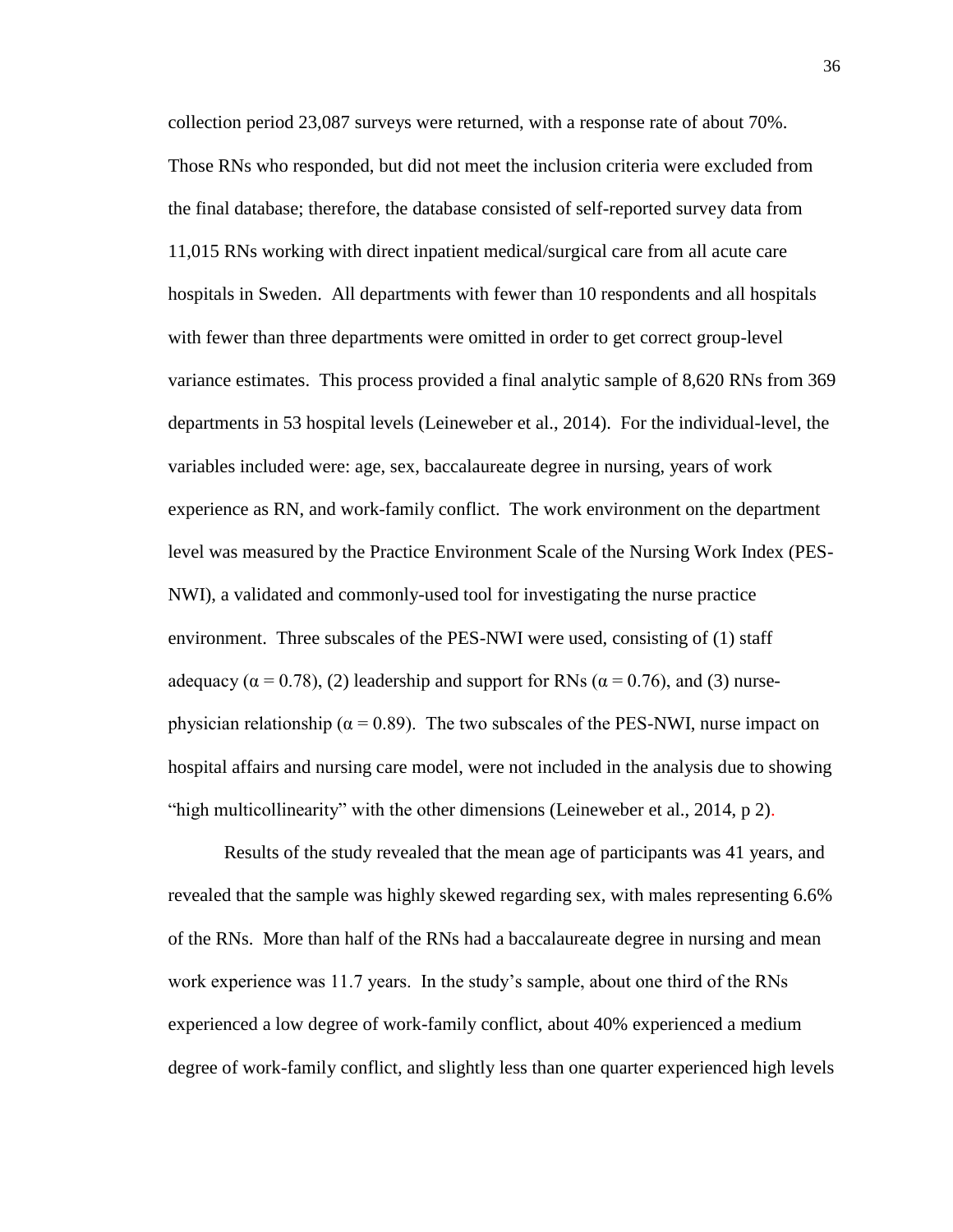of work-family conflict. In general, RNs reported high values of personal accomplishment and lower values of emotional exhaustion and depersonalization (Leineweber et al., 2014). Results continued to reveal that nearly one-third of the RNs (N  $= 2,540$ ) were categorized as emotionally exhausted, and fewer RNs suffered from depersonalization ( $N = 674$ ) or low personal accomplishment ( $N = 786$ ). The study indicated a relationship between work-family conflict and emotional exhaustion, but no relationship was found between work-family conflict and depersonalization or personal accomplishment (Leineweber et al., 2014). Leineweber et al. (2014) identified that on the department level adequate staffing, good leadership, and support for nurses reduces the risk of emotional exhaustion and depersonalization.

The study concluded that the relationship between work-family conflict and burnout has been well researched previously, and it further reinforced previous findings regarding the non- relationship between work-family conflict on one hand, and emotional exhaustion and personal accomplishment on the other. Also, other studies have found work-family conflict to be related to emotional exhaustion and depersonalization, but not to personal accomplishment; therefore, this study deviates from previous research in regard to the relationship with depersonalization (Leineweber et al., 2014). The findings in this study suggested that adequate staffing, leadership and support for nurses are crucial for RNs' mental health. It also highlights the importance of hospital managers developing policies and practices to facilitate the successful combination of work with private life for employees (Leineweber et al., 2014). Strengths of the study included ethical considerations, indicating approval by the relevant research ethics committee, and participants received written information about the study and an informed consent. A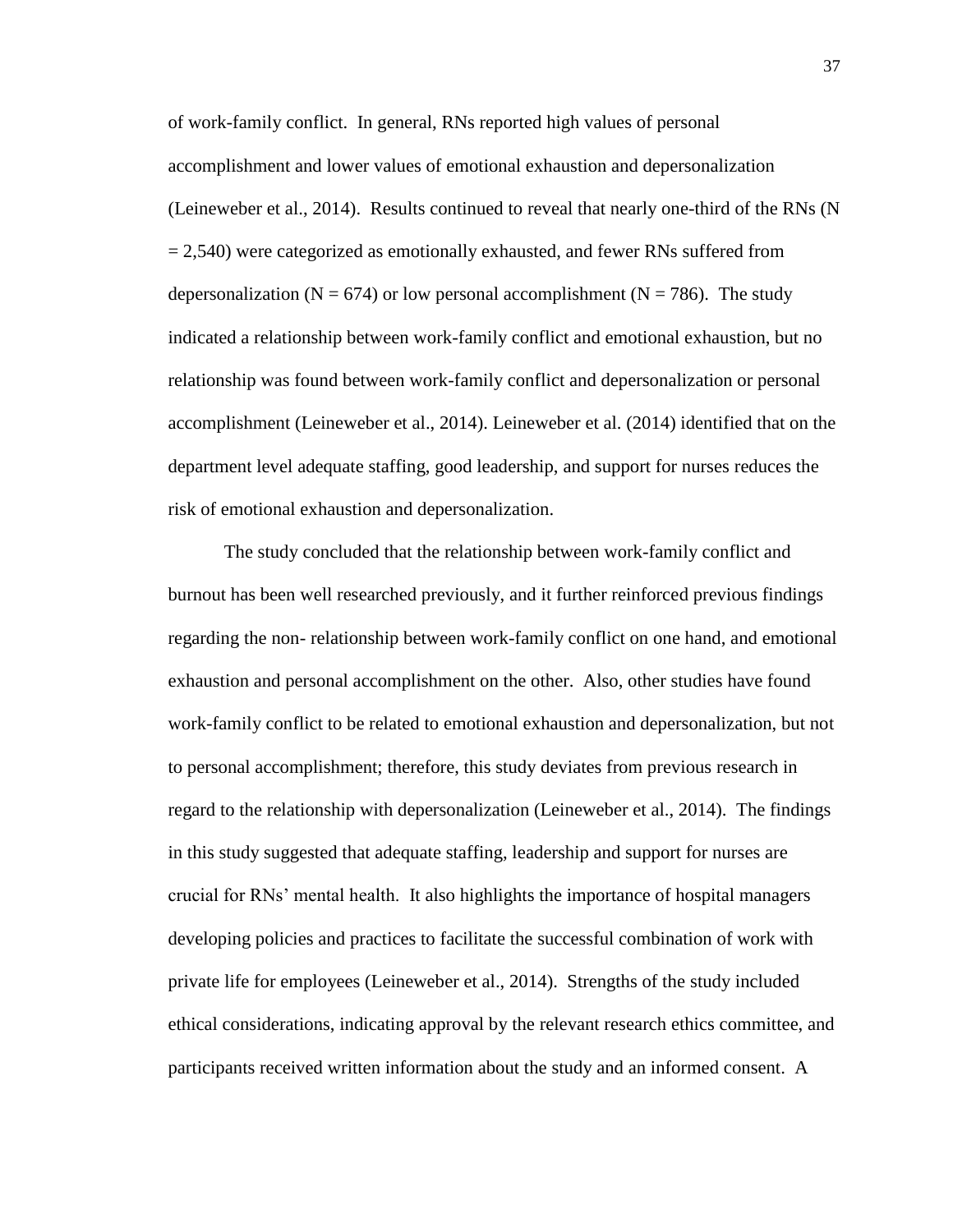validated and commonly-used tool for investigating the nurse practice environment was utilized.

[Lin and L](https://search-proquest-com.ezproxy.gardner-webb.edu/nahs/indexinglinkhandler/sng/au/Lin,+Laura/$N?accountid=11041)iang (2007) addressed the nursing work environment to promote patient safety. They assessed the problem associated with the nursing work environment and recommend reforms that address the interrelated concerns of environment status, education, nursing staff ratios, and recurrent training. [Lin and L](https://search-proquest-com.ezproxy.gardner-webb.edu/nahs/indexinglinkhandler/sng/au/Lin,+Laura/$N?accountid=11041)iang (2007) indicated that confusion on the specific roles and competencies of nurses, staff ratio issues, and lack of nurse empowerment create weaknesses that result in safety risks and these interconnected issues must be addressed systemically to impact the nursing care system. They also suggested that nurse dissatisfaction with the workplace has been directly related to having significant negative implications for patient safety.

Lin and Liang (2007) highlighted concerns with the work environment and satisfaction and safety for nurses by providing evidence-based information related to each. They reported that in 2003, the National Academies News confirmed registered nurses, licensed practical nurses, and nursing assistants constituted greater than half of all healthcare providers, and the Institute of Medicine (IOM) reported that, "the work environment for nurses needs to be substantially transformed to better protect patients from healthcare errors" [\(Lin &](https://search-proquest-com.ezproxy.gardner-webb.edu/nahs/indexinglinkhandler/sng/au/Lin,+Laura/$N?accountid=11041) Liang, 2007, p 21). They also discussed an online study conducted by the American Nurses Association in 2001 collecting information about the feelings of nurses about their work environment, and indicated that the merging theme was a decrease in nurse satisfaction and patient safety, with declining work satisfaction being associated with an increase in stress. Nurses reported being exhausted and job stress being a top health and safety concern [\(Lin &](https://search-proquest-com.ezproxy.gardner-webb.edu/nahs/indexinglinkhandler/sng/au/Lin,+Laura/$N?accountid=11041) Liang, 2007). In addition, [Lin and](https://search-proquest-com.ezproxy.gardner-webb.edu/nahs/indexinglinkhandler/sng/au/Lin,+Laura/$N?accountid=11041)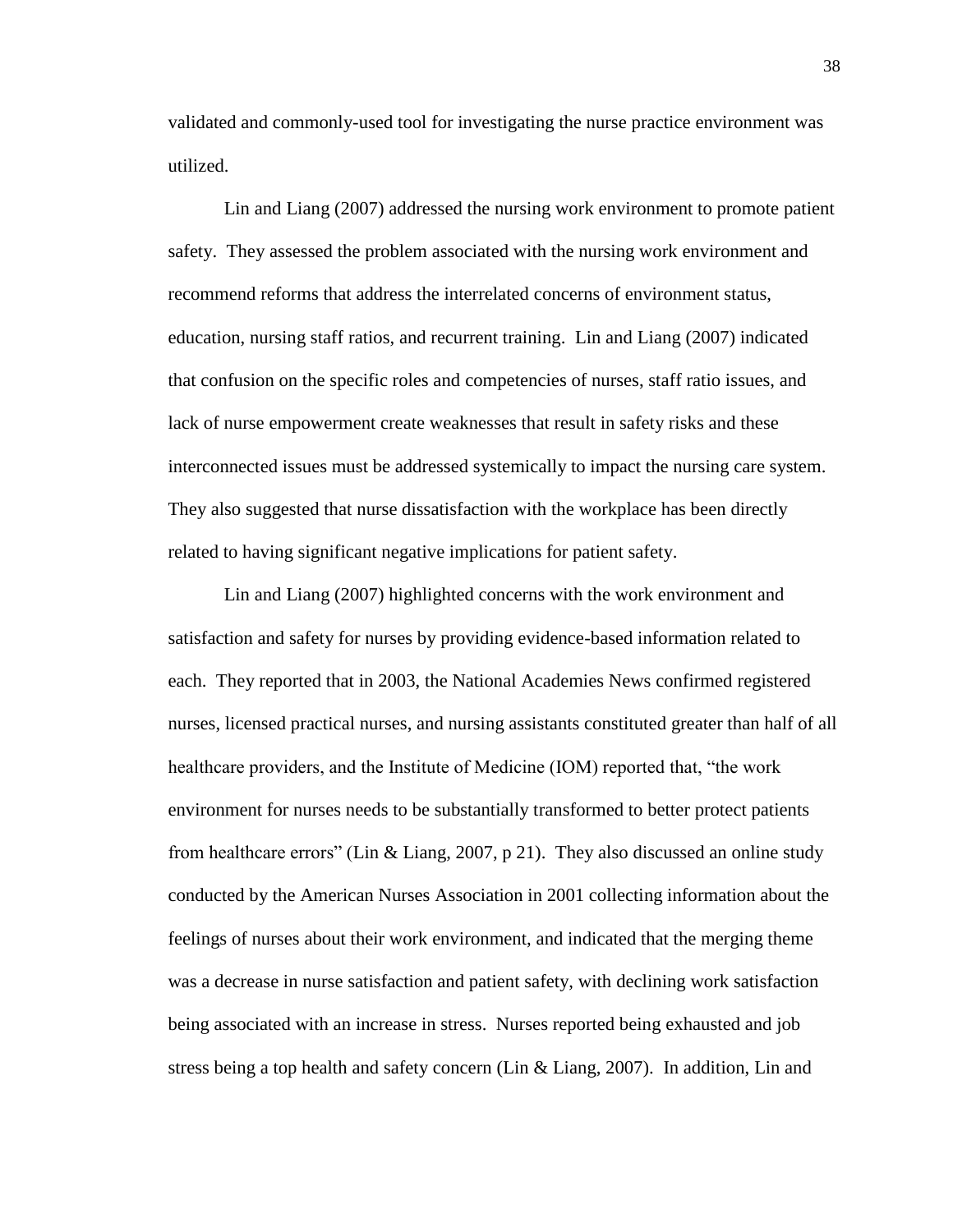Liang (2007) provided data on the direct relationship between the level of nurse staffing and its effect on patient safety, outcomes, and the satisfaction of the nursing professional in the hospital, which suggested that "each additional patient per nurse was associated with a 7% increase in both patient mortality and deaths following complications and a 23% increase in nurse burnout [\(Lin & L](https://search-proquest-com.ezproxy.gardner-webb.edu/nahs/indexinglinkhandler/sng/au/Lin,+Laura/$N?accountid=11041)iang, 2007). They also provided information that in 2003 the IOM Committee released a report that indicated that the current healthcare environment is leading to patient harm and nurse burnout [\(Lin &](https://search-proquest-com.ezproxy.gardner-webb.edu/nahs/indexinglinkhandler/sng/au/Lin,+Laura/$N?accountid=11041) Liang, 2007, p 22). Lin and Liang (2007) highlighted the use of the military model, utilized by the United States Army, United States Navy, and United States Air Force to confirm clear roles, and ensure competencies are well defined and known by all members of the healthcare team. They believe this action may lead to a distinct understanding of the competencies of the nurse, improve satisfaction, and promote nurse satisfaction.

Lin and Liang (2007) concluded that for years the nursing profession has been challenged with the multifaceted problem of a poor working environment and the risk of patient safety. They indicated that work environment issues are associated with the status of nurses, and by empowering nurses and providing them with valuable, practical recurrent skills' training and problem-solving power, nurses will obtain the respect, autonomy, and professional status and skills to lead in the effort to promote patient safety (Lin & Liang, 2007). A strength of the work included a thorough search of the literature to provide details and examples centered around the interconnection between the nursing work environment, patient safety and nurse satisfaction.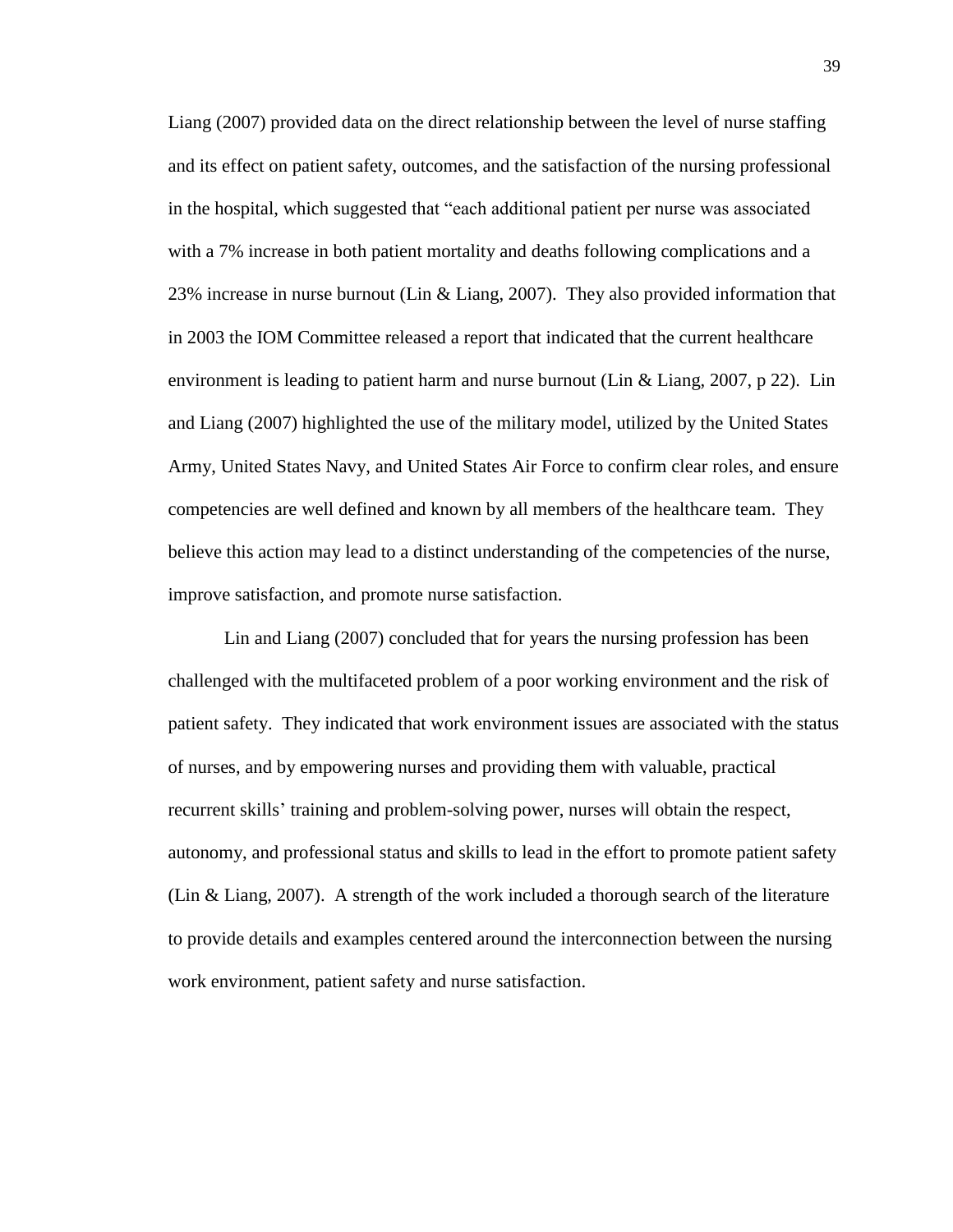#### **Literature Related to Theoretical Perspective**

The Neuman Systems Model (NSM) is a theory referred to for a wholistic approach to nursing practice, in that it "fits well with the wholistic concept of optimizing a dynamic, yet stable interrelationship of mind, body, and spirit of the client in a constant changing environment and society (Neuman, 1989, p 10). The NSM implies there is a constant exchange of energy, moving an individual either toward or away from stability while interacting with the environment (Neuman, 1989). Neuman (1989) states:

The consideration of the environment is crucial, since health and wellness vary as to the needs, predisposition, perception, and goals of all identifiable systems; environment is that viable arena that has relevance to the life space of the system, including a created environment. (p 12)

Nurses are constantly adjusting to their surrounding environment, which the literature has proven to be stressful; therefore, the NSM approach to nursing is potentially beneficial to the nursing practice.

Neuman and Reed (2007) and other authors collaborated for a question and answer session and contributed ideas in a column to discuss the NSM perspective on nursing in 2050. Neuman and Reed (2007) mentioned that the notion of wholeness, the goal of optimal health and primary prevention to maintain wellness and popular thinking in the literature helped catapult the NSM to being accepted in the nursing profession; and "the model is on the forefront of what is being proposed in medicine" (Neuman & Reed, 2007, p 112). Information in the column points out that current literature shows that the ideas of the NSM continue to be relevant, and it enables other cultures to inference to their specific healthcare situations. Several organizations "claim that the breadth of the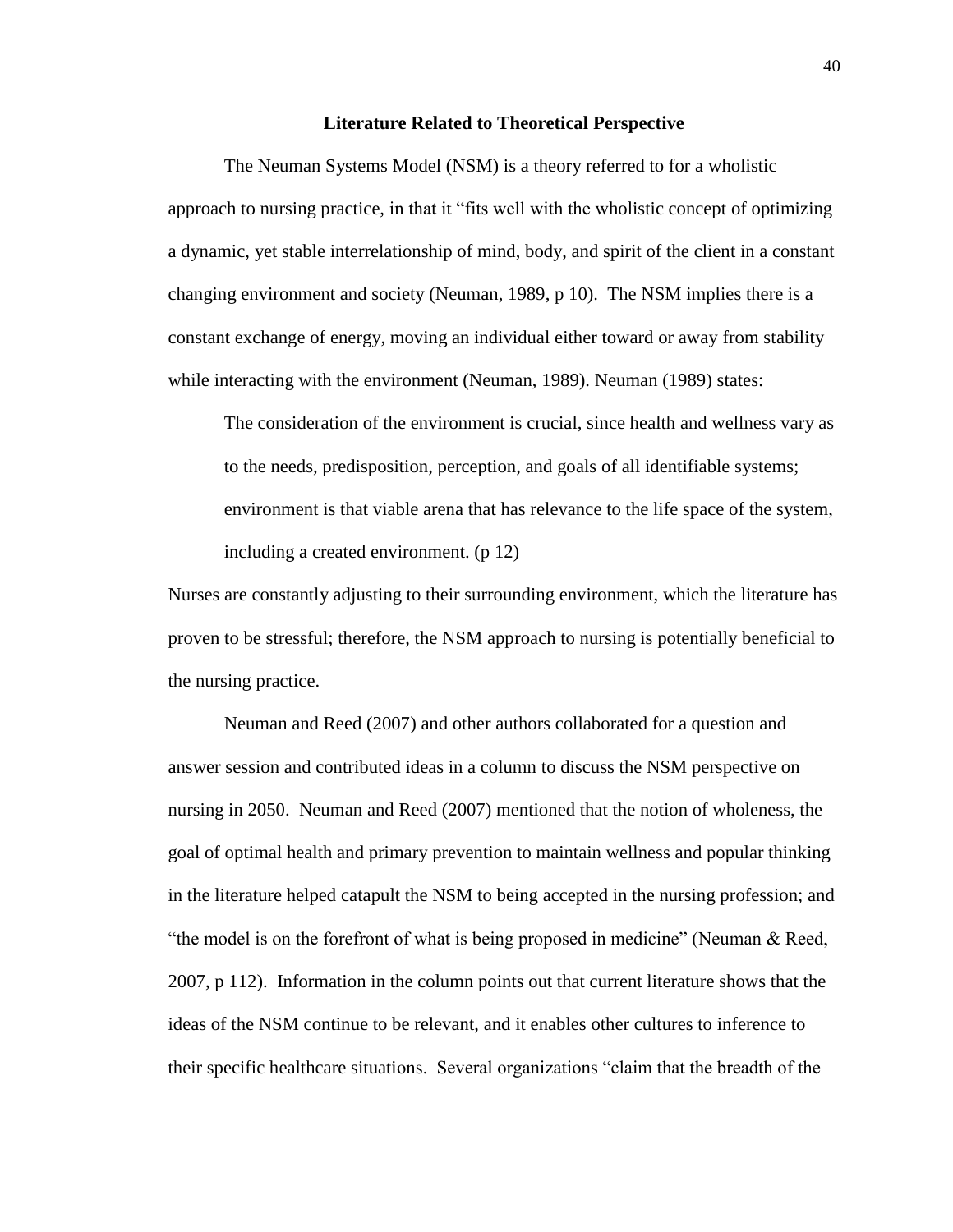model plus the specificity of the process of delivering nursing care are helpful to nurses by unifying their approach to implementation" (Neuman & Reed, 2007, p 112).

The question and answer session consisted of three questions. The first question asked was, "how do you see the values and beliefs of your theory emerging through new conceptualizations that are relevant to the health and quality of life of persons in 2050?" (Neuman & Reed, 2007, p 112). Neuman and Reed (2007) provided an exhaustive response including:

The Neuman nursing process is designed to implement the model through use of the theoretical concepts and scientific processes. [It] acts as a comprehensive wholistic care guide for 21st century intervention, nursing research, education, practice, and administration to include interdisciplinary sharing and cultural care efficacy. The wholistic Neuman perspective will remain adaptive and relevant to changing healthcare needs up to and including the year 2050. Since 1970, the model has both preceded and followed the increasing trend toward wholistic systemic thinking. Its social utility will remain high. (p 112)

The second question addressed how conceptualizations would be expressed in the health and quality of life of persons in 2050. Providing a thorough response, Neuman and Reed (2007) pointed out that knowledge put to use in 2050 would need to be organized to offer comprehensive practice that allows for evaluation and clarification of evidence. The third question addressed what is needed to lead to the organization and evaluation of knowledge in nursing practice in 2050. Neuman and Reed (2007) responded with a list of seven "requirements for the  $21<sup>st</sup>$  century professional care-giving" (p 112). The column concluded by highlighting the importance of using systems that will adapt to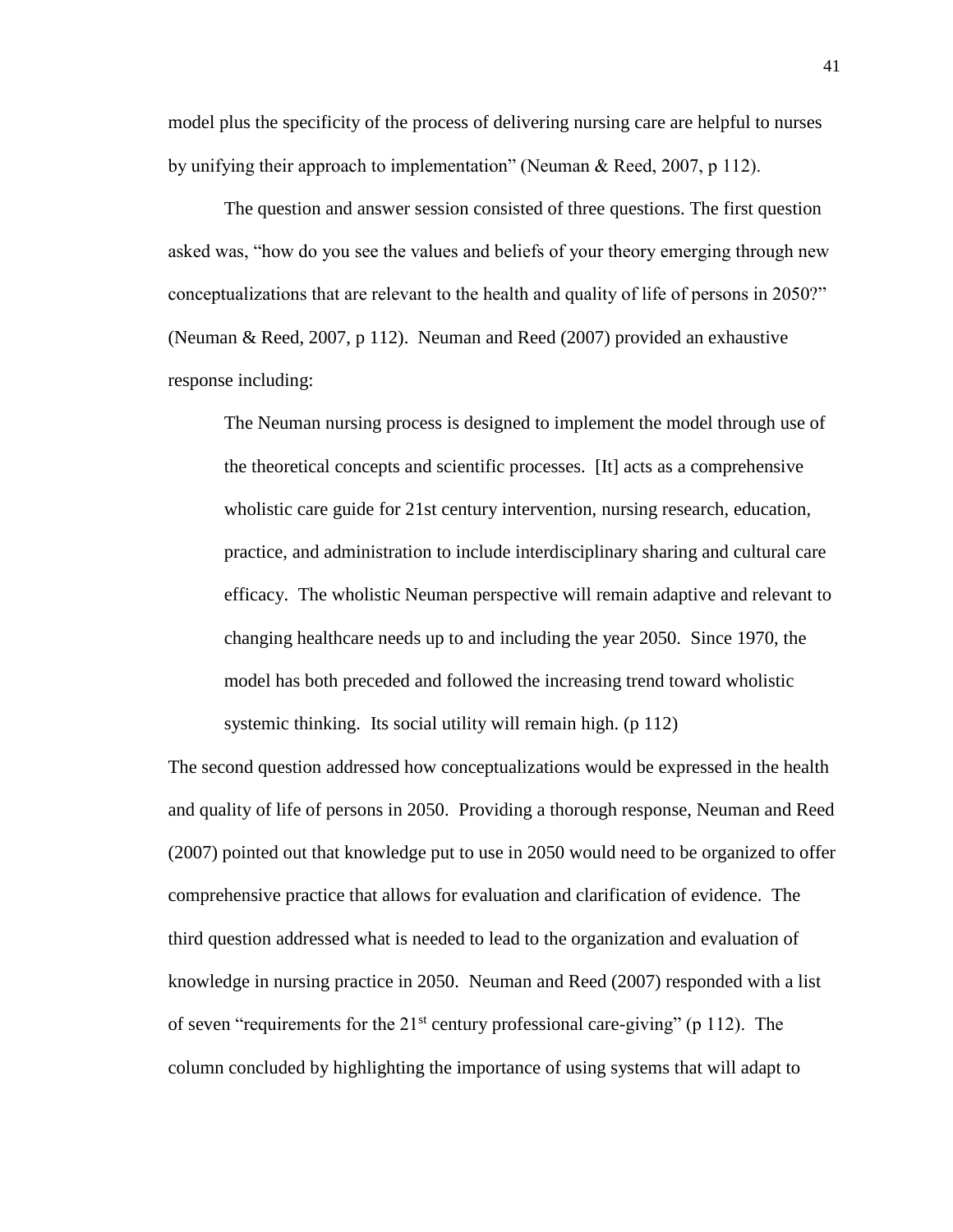future changes, and a systems care approach that will meet the pertinent planning and implementation needs to serve one client as a system or many. The system should be adaptable to a wide range of care programming needs (Neuman & Reed, 2007). The strength of this column was referring to the literature's use of the NSM to confirm validity and reliability. Another strength was one of the authors was the creator of the model being addressed.

The cross-sectional study by Günüsen, Üstün, and Erdem (2014) examined the extent to which the relationship between work stress and emotional exhaustion is mediated by nurses' internal locus of control (ILOC). They indicated that the number of studies available on this subject is limited, and with the studies available it was suggestive that there was a positive correlation between work stress and emotional exhaustion. Results of the study suggested that the locus of control (LOC) affects how one can cope with a stressful situation, with the internal locus of control being significantly associated with emotional exhaustion with the effects of the work environment. Günüsen et al. (2014) suggested individuals may be inclined to view their work environment positively or negatively, depending if their locus of control is internal or external. Günüsen et al. (2014) link emotional exhaustion and work stress to the Neuman Systems Model (NSM). Günüsen et al. (2014) pointed out if work stressors in the environment are not buffered by the flexible line of defense they may invade the normal line of defense, and nurses attempt to cope with ongoing stress by utilizing their line of resistance. If this coping mechanism is successful, burnout does not occur; however, if lines of resistance are weak or stressors are strong, burnout ultimately occurs. The study brings light to the fact that there are other studies centered on nurse burnout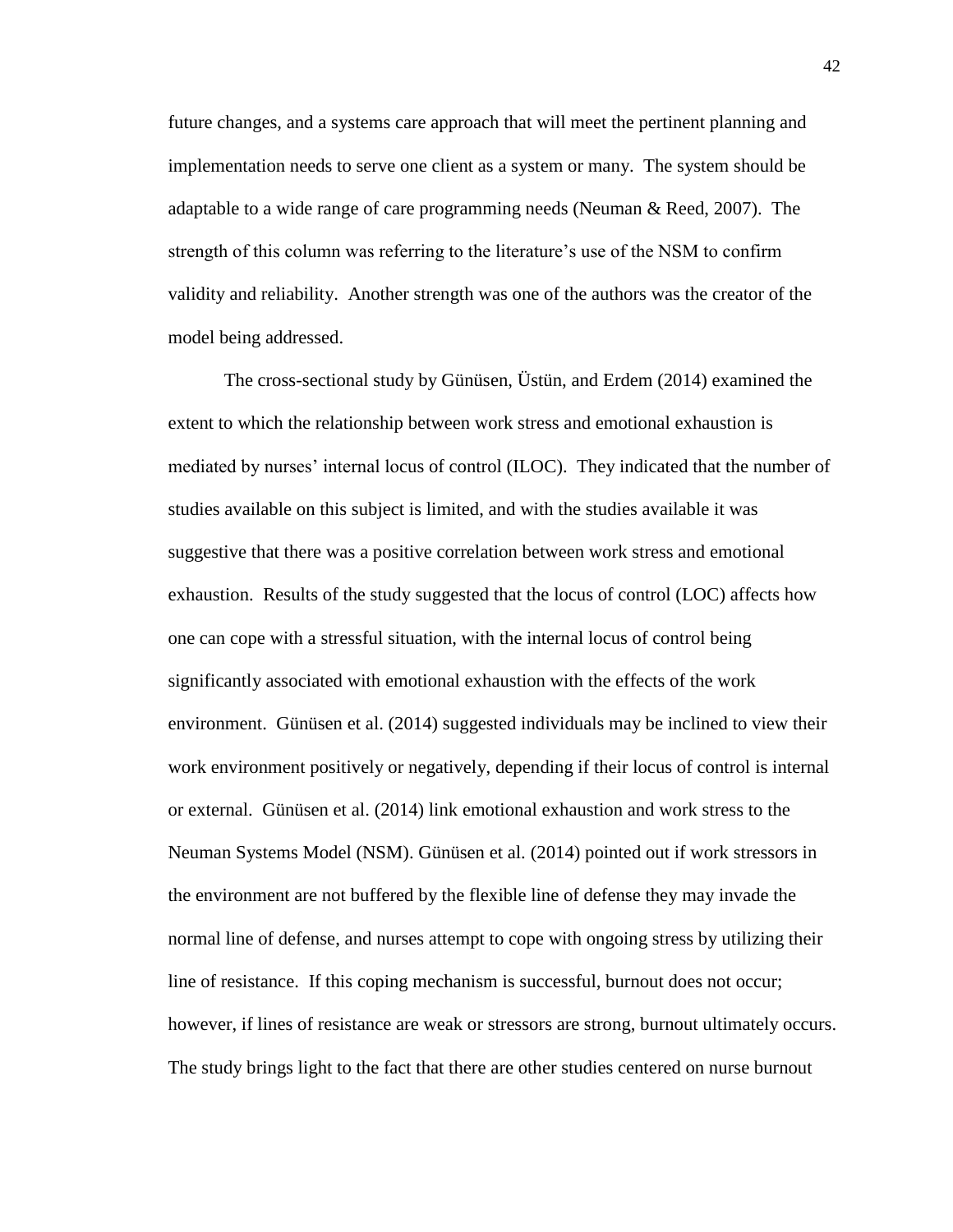and work stress; however, the number of studies investigating the relation between work stress, emotional exhaustion, and ILOC are very few.

Participants of the study included nurses working in a university hospital in Izmir, Turkey, working 12-hour shifts for 180 hours a month and providing care for an average of 15 to 20 patients per shift. All nurses  $(N = 730)$  were invited to participate in this study, with 347 nurses returning the completed questionnaire. Total participation rate for the study was 47.5% (Günüsen et al., 2014). The study utilized three separate instruments to measure the Locus of Control: (1) ILOC, (2) emotional exhaustion, and (3) level of work stress. The Locus of Control Scale, used to measure ILOC, is a valid and reliable ( $\alpha = .83$ ) 5-point Likert scale. The Maslach Burnout Inventory, used to measure emotional exhaustion, is a reliable ( $\alpha = .82$ ) 5-point Likert scale. The Work-Related Strain Inventory, used to determine the level of work stress, is a 4-point Likert scale with a reliability of  $\alpha$  = .78 (Günüsen et al., 2014).

Results revealed all nurses were female, the mean age was 32.55 years, and the average length of their clinical experience was 9.89 years. Most of the responders had obtained a bachelor's degree in nursing (74.4%). Most of the participants worked in the departments of surgery (38.9%) and internal medicine (32.9%). All three variables, ILOC, emotional exhaustion, and work stress had satisfactory reliabilities with Cronbach's alpha coefficients of  $\alpha$  = .70 or higher (Günüsen et al., 2014). The study's findings provided support that work stress would be associated with emotional exhaustion, and also ILOC mediated the relation between work stress and emotional exhaustion with a decrease by 3% (Günüsen et al., 2014). In this study based on Neuman Systems Model, the presence of work stress is assumed to mean a break in the normal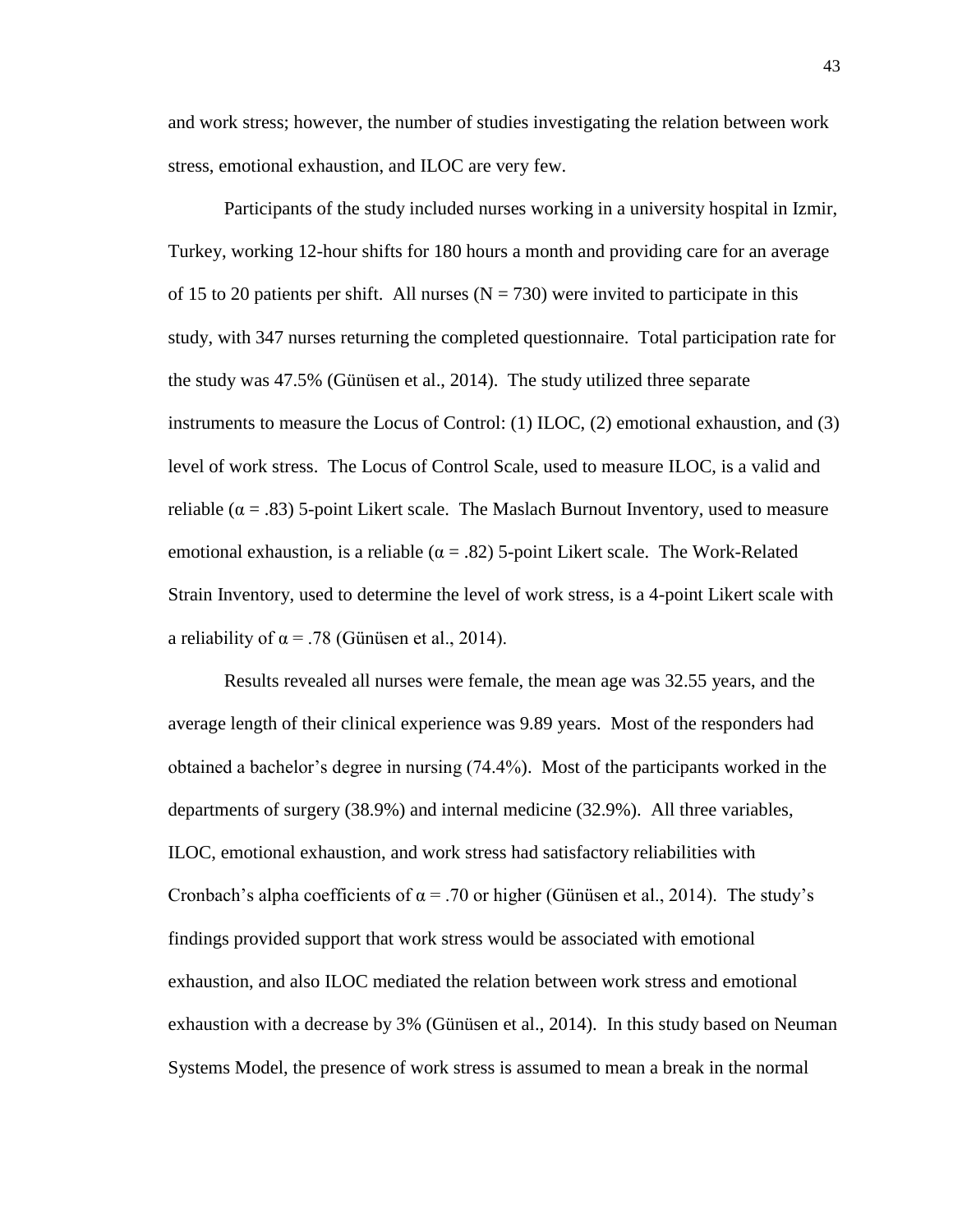line of defense, lines of resistance is expected to be active (ILOC), and emotional exhaustion is not expected to develop (core response) (Günüsen et al., 2014). According to Günüsen et al., (2014), Neuman's assumptions were confirmed in this study. Strengths of this study included the study being centered upon a nursing theory and including ethical consideration. A weakness of the study was no limitations were included.

Marsh, Beard, and Adams (1999) conducted a non-randomized study to investigate the mediational effect of spiritual well-being and hardiness on job stress and burnout among nurses. They suggested that research has described both social support and hardiness to serve as mediators for both job stress and burnout, and research supports that burnout in nurses due to job stress has been reduced by hardiness. Marsh et al. (1999) mentioned that spirituality offers optimism in "healing the environment" (p 13), especially the workplace. Betty Neuman, through the Neuman Systems Model (NSM), added the spiritual component to her model and it serves as one of the theoretical frameworks for this study, along with Selye's Theory of Stress (Marsh et al., 1999). Marsh et al. (1999) reported that to date, the literature does not provide examination of the effects of spiritual well-being as a mediator for job stress and burnout.

 The study's sample consisted of 208 registered nurses, with 187 from the state of Texas and 19 from other states. The company Nurseweek, Inc. provided a simple, random sample of 700 registered nurses from Texas. Questionnaires were mailed. One hundred and fifty-three were completed, with a useable questionnaire return rate of 22%. An additional convenience sample of 55 individual nurses also completed the questionnaire, with 36 being from Texas and 19 outside of Texas. One hundred fortyfive (69.7%) of the study's nurses were white, married females with a mean age of 43.6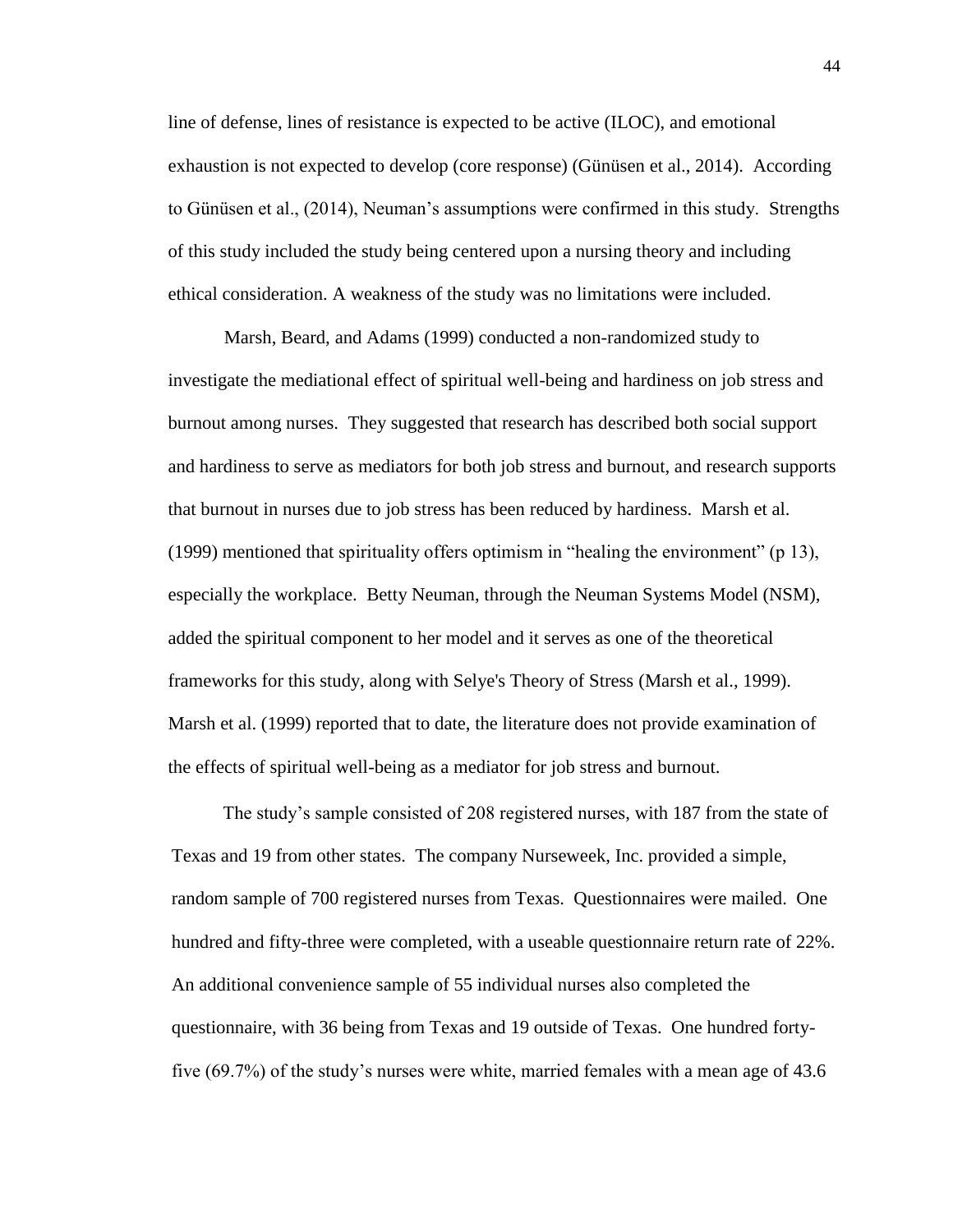years. Slightly over one-fourth (27.9%) of the nurses were employed full-time as staff nurses in a critical care area of an urban hospital and had less than a Bachelor of Science Degree in Nursing (Marsh et al., 1999). The overall health status of the nurses was excellent, and 183 (88%) believed they had a personal relationship with God. Attending religious services was important to a majority of the nurses, and the largest group of respondents attended religious services once weekly (37%) (Marsh et al., 1999). The survey for this study included four measures: (1) the Stress Diagnostic Survey, (2) the Journees Audiovisuelles Rurales et Environmentales de Lema (JAREL) Spiritual Well-Being Scale, (3) the Personal Views Survey, and (4) the Maslach Burnout Inventory. The Stress Diagnostic Survey was used to measure job stress, the JAREL Spiritual Well-Being Scale was used to measure spiritual well-being, the Personal Views Survey was used to measure hardiness, and the Maslach Burnout Inventory was used to obtain data on burnout. There are reports of validity and reliability for each instrument (Marsh et al., 1999).

Results of the study indicated that job stress has a direct positive effect on burnout, demonstrated by both Selye's Stress Theory and Neuman Systems' Model explaining that a potential stressor can result in a negative outcome within an individual. Results also indicated spiritual well-being has a direct negative effect on burnout, with the hypothesis for this concept being derived from the NSM where Neuman portrays the total person as consisting of the mind, body and spirit. Results of the study further indicated spiritual well-being has a direct positive effect on hardiness, with the hypothesis for this concept being derived from the NSM which highlights the higher the spiritual well-being of nurses, the more hardiness the nurse possesses when encountering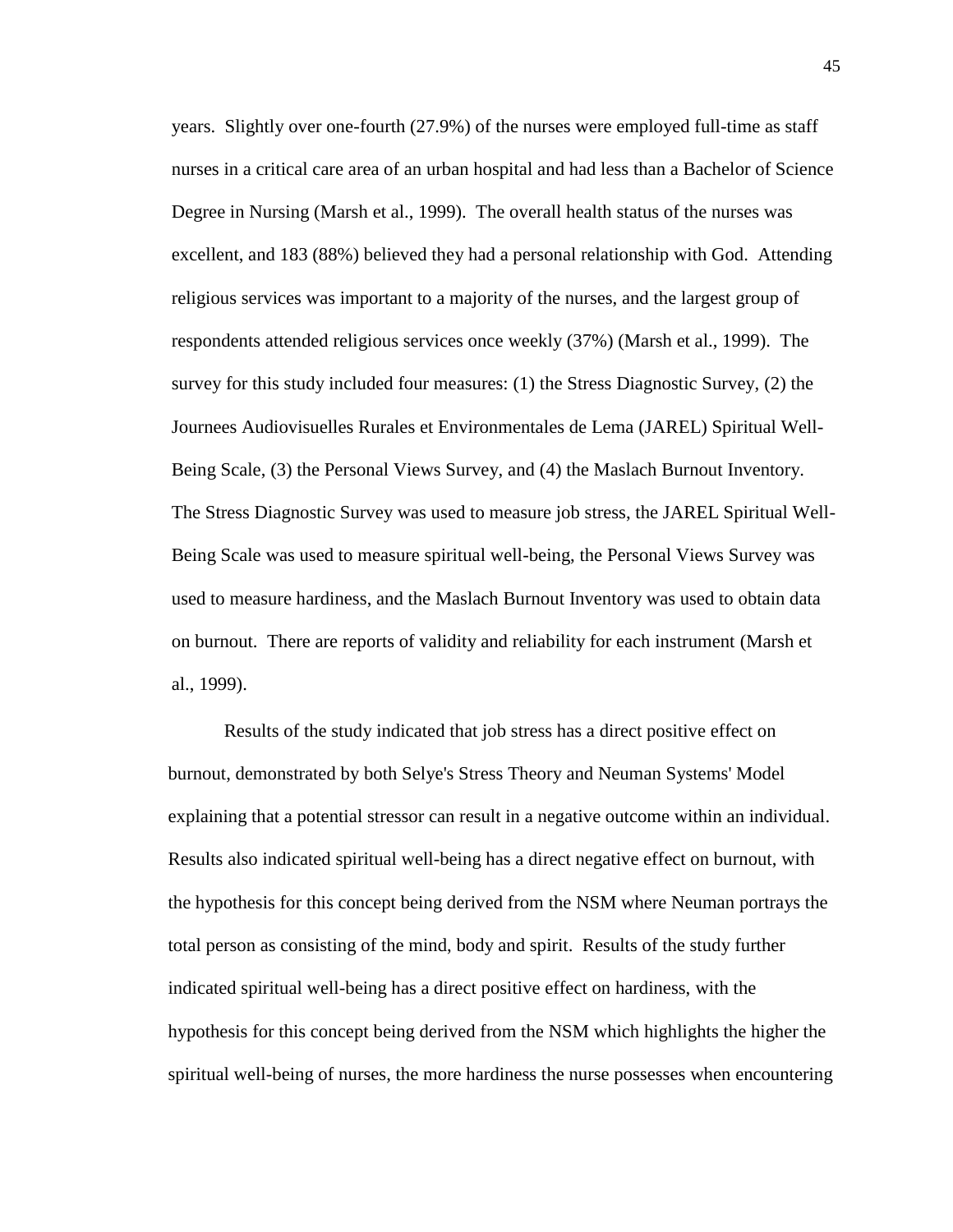job stress. Results also indicated hardiness has a direct negative effect on burnout among nurses, as well as spiritual well-being operating through hardiness has an indirect negative effect on burnout among nurses (Marsh et al., 1999). In conclusion, during the investigation of the study, no other research study was found that directly tested the relationship of spiritual well-being and burnout. In general, the study supported the importance of spiritual well-being as directly and indirectly reducing burnout (Marsh et al., 1999). Strengths of the study included providing ethical considerations with approval from the review board and ensuring the use of informed consent, providing definition of terms, and also providing recommendations.

# **Summary of Review of Literature**

Literature review revealed there were many studies addressing the presence of compassion fatigue, burnout, and work stress for nurses; however, most studies take place in an in-patient hospital acute care setting. This literature search revealed a paucity of studies of compassion fatigue amongst nurses in the private practice setting. This literature review portrayed the use of the Neuman Systems Model (NSM) to address burnout and emotional exhaustion, two subscales of compassion fatigue.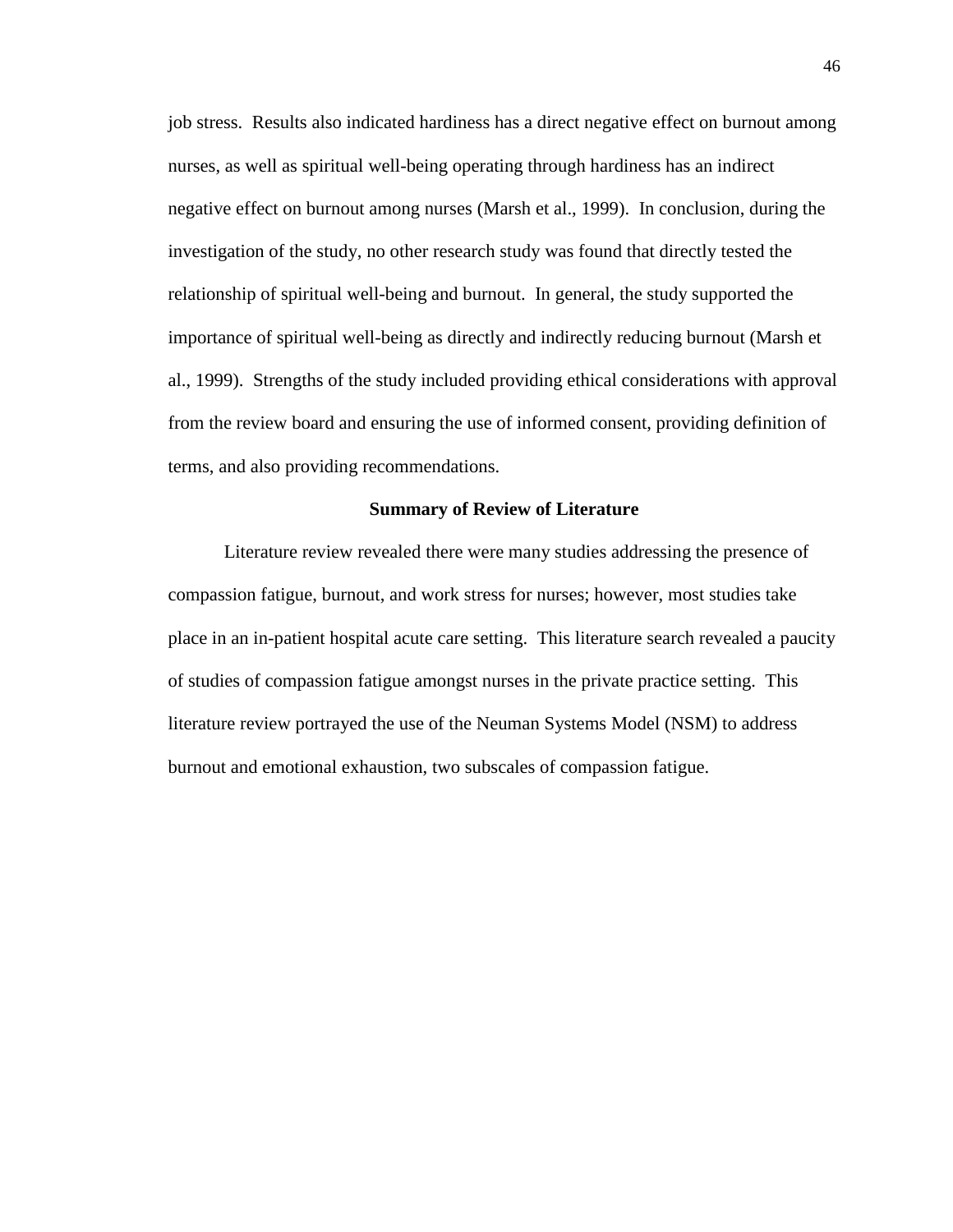# **CHAPTER III**

# **Methodology**

The purpose of this study was to assess nurses' perception of the presence of compassion fatigue for nurses in the private practice setting. Compassion fatigue may affect many areas of the nurse's daily practice. The aim of this study was to investigate nurses who are working in the private practice setting perception of compassion

# **Study Design**

This quantitative study was conducted using a non-randomized convenience sample. The study consisted of gathering data from participants in order to assess nurses' perception of the presence of compassion fatigue for nurses in the private practice setting. A total of 43 nurses at a private practice, consisting of clinical and triage Licensed Practical Nurses (LPNs) and clinical Registered Nurses (RNs), were asked to complete a confidential online survey. Approval was granted by the university Institutional Review Board (IRB) and the private practice where the data was collected.

# **Setting and Sample**

The study was conducted at a private neurology practice. The researcher used a convenience sample by way of an online invitation for the nurses to complete the Professional Quality of Life (ProQOL V5) Elements Theory and Measurement, Version 5 questionnaire. A total of 43 nurses, consisting of clinical and triage LPNs and RNs were invited to participate in this study. Participants of the study included clinical and triage nurses who were employed at the private practice. The clinical and triage nurses worked as part of the facility's care team which includes nurses, providers, support staff, and leadership. Direct care nurses were selected as participants due to their role in the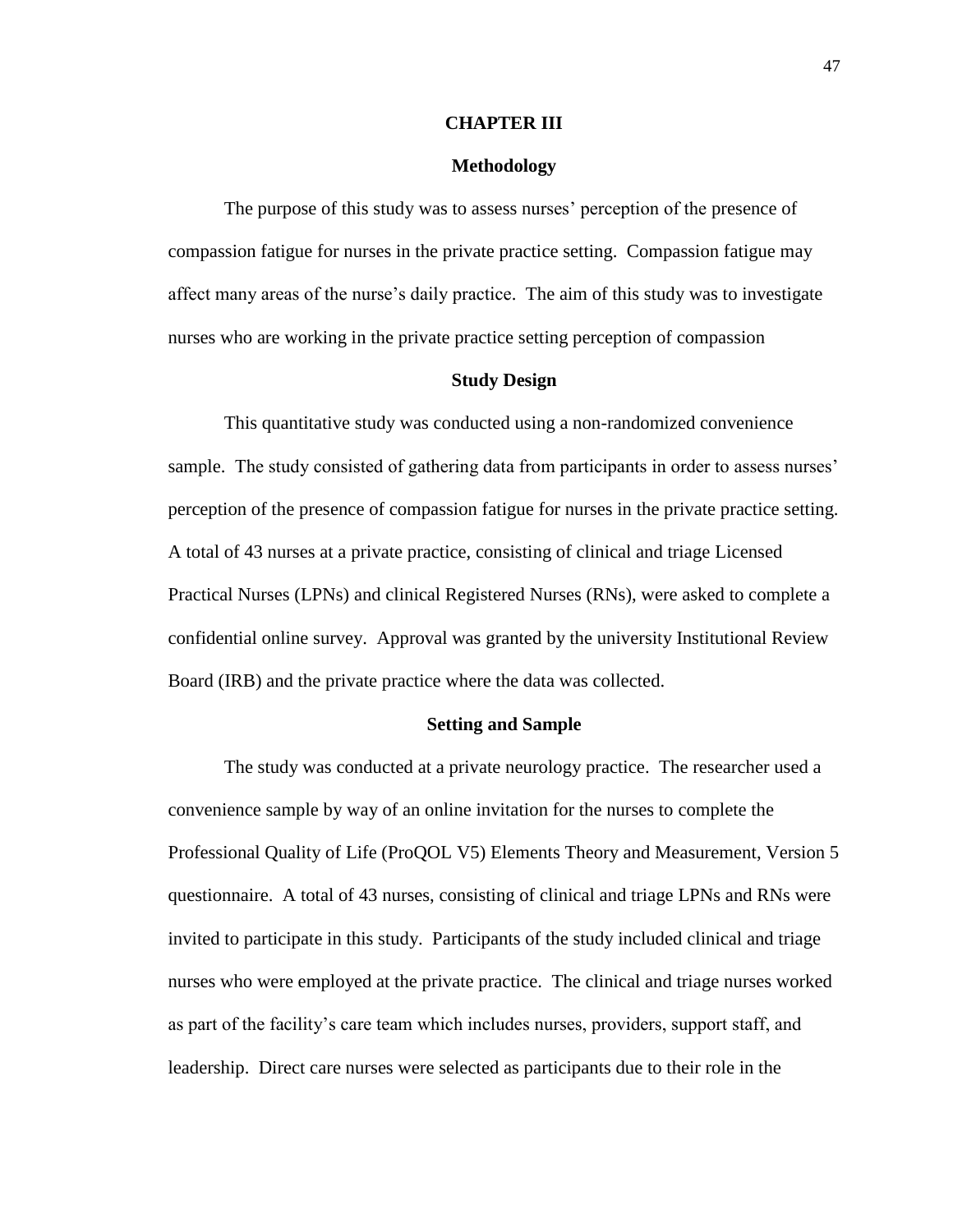organization's daily operation and setting. Nurses who were not involved in direct patient care were not included in the study.

# **Design for Data Collection**

This study was conducted by the researcher sending a link via email that contained the Professional Quality of Life (ProQOL V5) Elements Theory and Measurement, Version 5 questionnaire to the Chief Nursing Officer (CNO) to distribute via email to the sample of nurses. The CNO invited the nurses to participate in the study and informed the sample of nurses that participation is strictly voluntary and confidential. The participating nurses had one week to complete the online 30 question 5-point Likert scale questionnaire entitled, "Professional Quality of Life Scale (ProQOL V5), Version 5". After the completion time frame ended, the researcher reviewed the data received and entered the completed data into the IBM® Statistical Package for Social Sciences<sup>®</sup> (SPSS), Version 22 statistics software for analysis. The SPSS software can handle large amounts of data and is able to perform various types of analysis ("Introduction to SPSS," n.d.); therefore, this was the best choice for data analysis.

# **Measurement Method**

The questionnaire used for this study was from the Professional Quality of Life (ProQOL V5) Elements Theory and Measurement, an international data bank dedicated to the development of the theory of Compassion Satisfaction and Compassion Fatigue ("Professional Quality of Life Elements Theory and Measurement," 2017). The quality an individual may feel in relation to the work they provide as a helper is considered their professional quality of life, and both the positive and negative facets of their work has an influence on their quality of life (Stamm, 2010). The ProQOL V5 questionnaire was part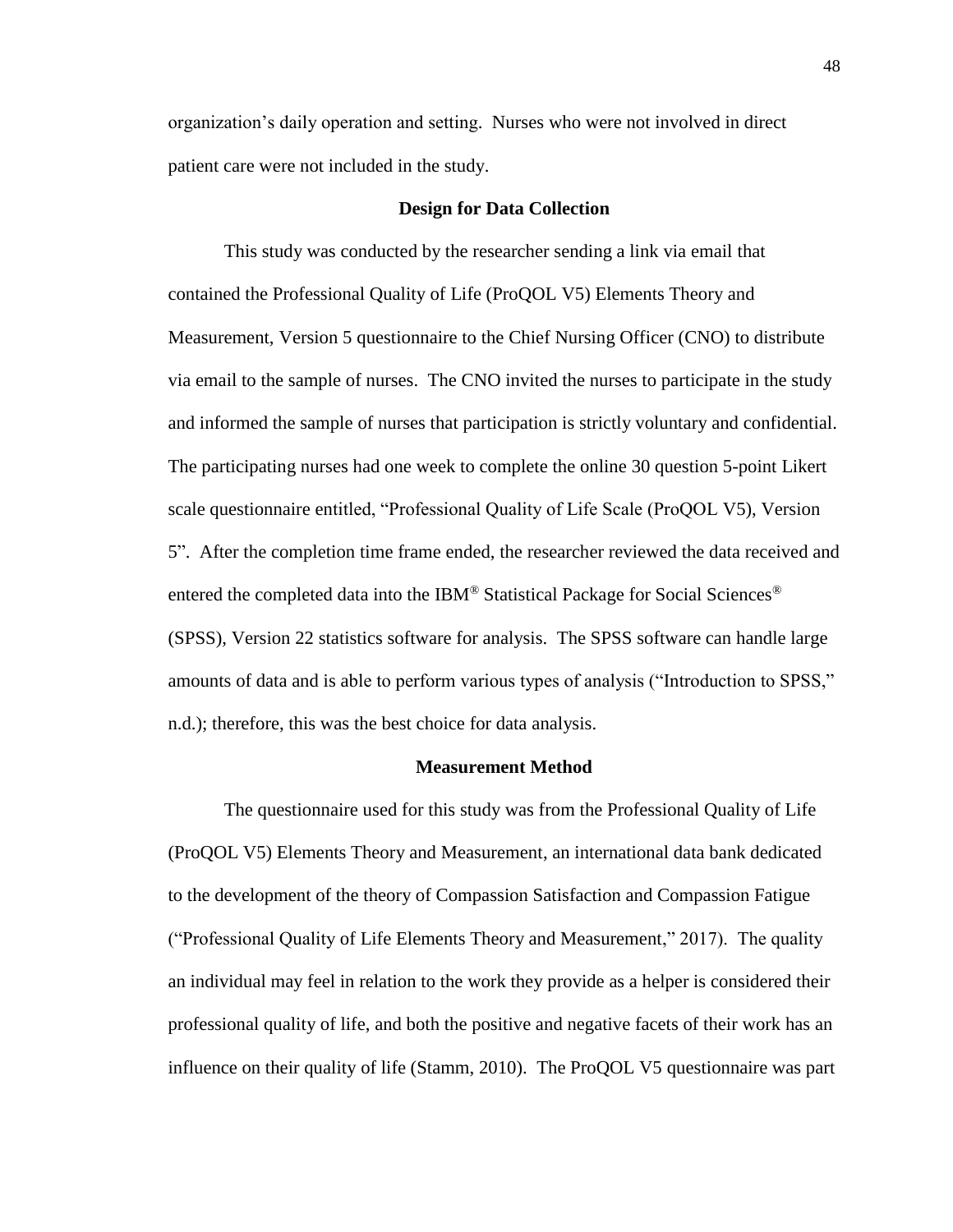of over 200 published papers and more than 100,000 electronic publications. Also, of the numerous published research papers on compassion fatigue, secondary traumatic stress and vicarious traumatization, nearly half have used ProQOL V5 or one of the earlier versions. There was a good construct validity for the ProQOL V5 questionnaire (Stamm, 2010).

# **Data Collection Procedure**

Following IRB approval, a link to the Professional Quality of Life (ProQOL V5) Elements Theory and Measurement, questionnaire was sent via email from the researcher to the CNO to distribute via email to the sample of nurses. The email also included the informed consent via an attachment for each nurse to review prior to proceeding with the questionnaire. Participation was voluntary. The questionnaire consisted of 30 questions assessing the nurse's experiences, both positive and negative, as a helper in the past 30 days of their nursing practice. The questionnaire was retrieved through a protected link in each participating nurse's email via AllCounted, a secure website used to conduct surveys and confidentially display results. Each participating nurse's completed questionnaire was submitted to the researcher via AllCounted's secure system. The researcher analyzed the data received and a total aggregate score was calculated using the SPSS statistics software.

#### **Protection of Human Subjects**

The study was approved by the university's Institutional Review Board (IRB) and the private practice where the data was collected before proceeding to ensure the participant's rights were not violated and ethical practices were utilized. The sample of nurses' participating in the study was voluntary and an informed consent was presented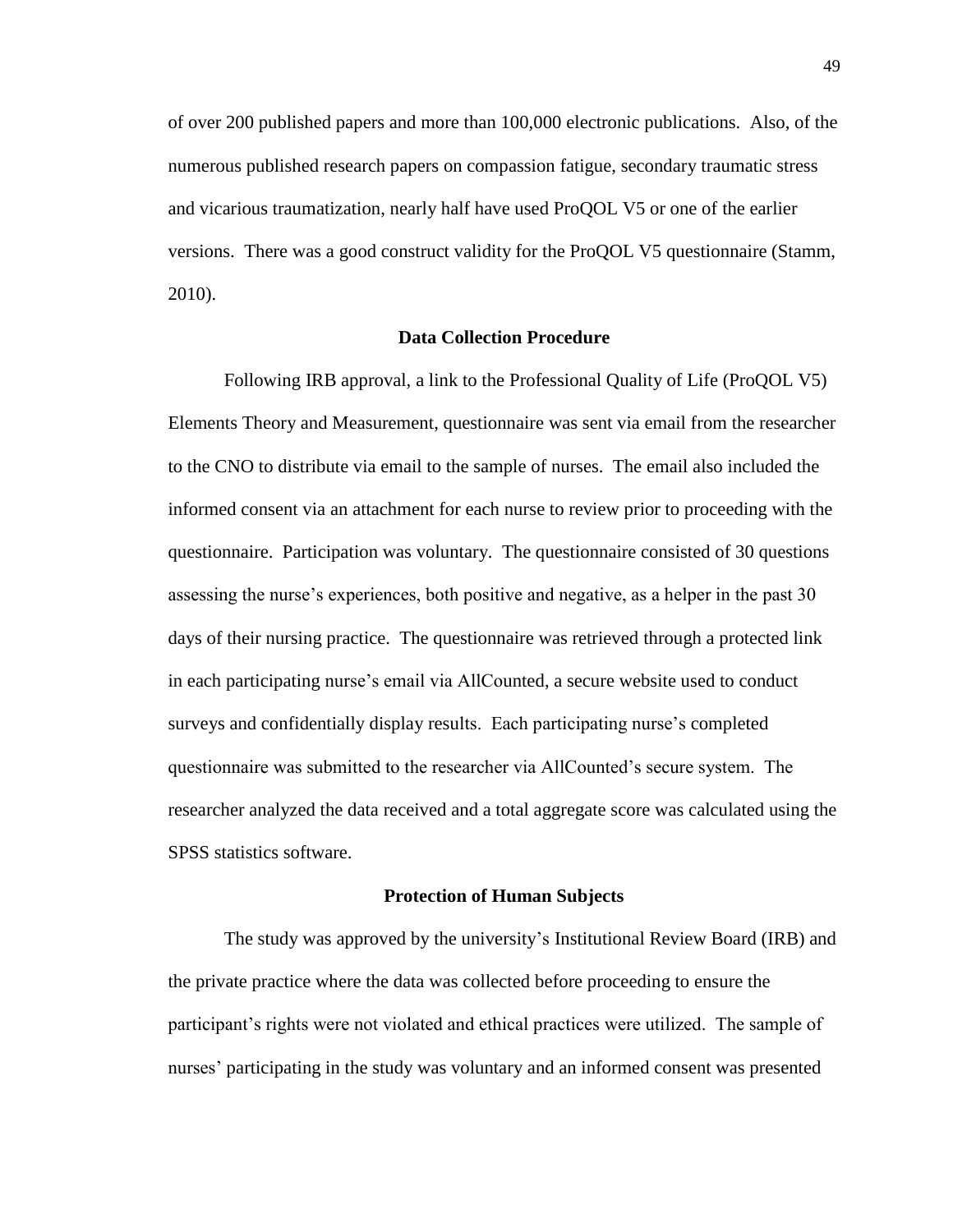to each nurse before completing the online questionnaire. Nurses' participation were confidential and anonymous, with no personal identifying information collected.

# **Data Analysis**

Data collected via the completed online questionnaire was entered into SPSS statistics software by the researcher. Utilizing SPSS, the researcher determined the mean, standard deviation, and distribution for the two subscales of compassion fatigue: burnout and secondary traumatic stress. The subscale compassion satisfaction was excluded from the study due to the study's purpose being to investigate the prevalence of compassion fatigue in the private practice setting. A one sample t-test was conducted to compare the mean scores of the two subscales to that of the ProQOL manual's mean of 50, based on previous research, and to analyze significance related to the presence of compassion fatigue in the private practice setting.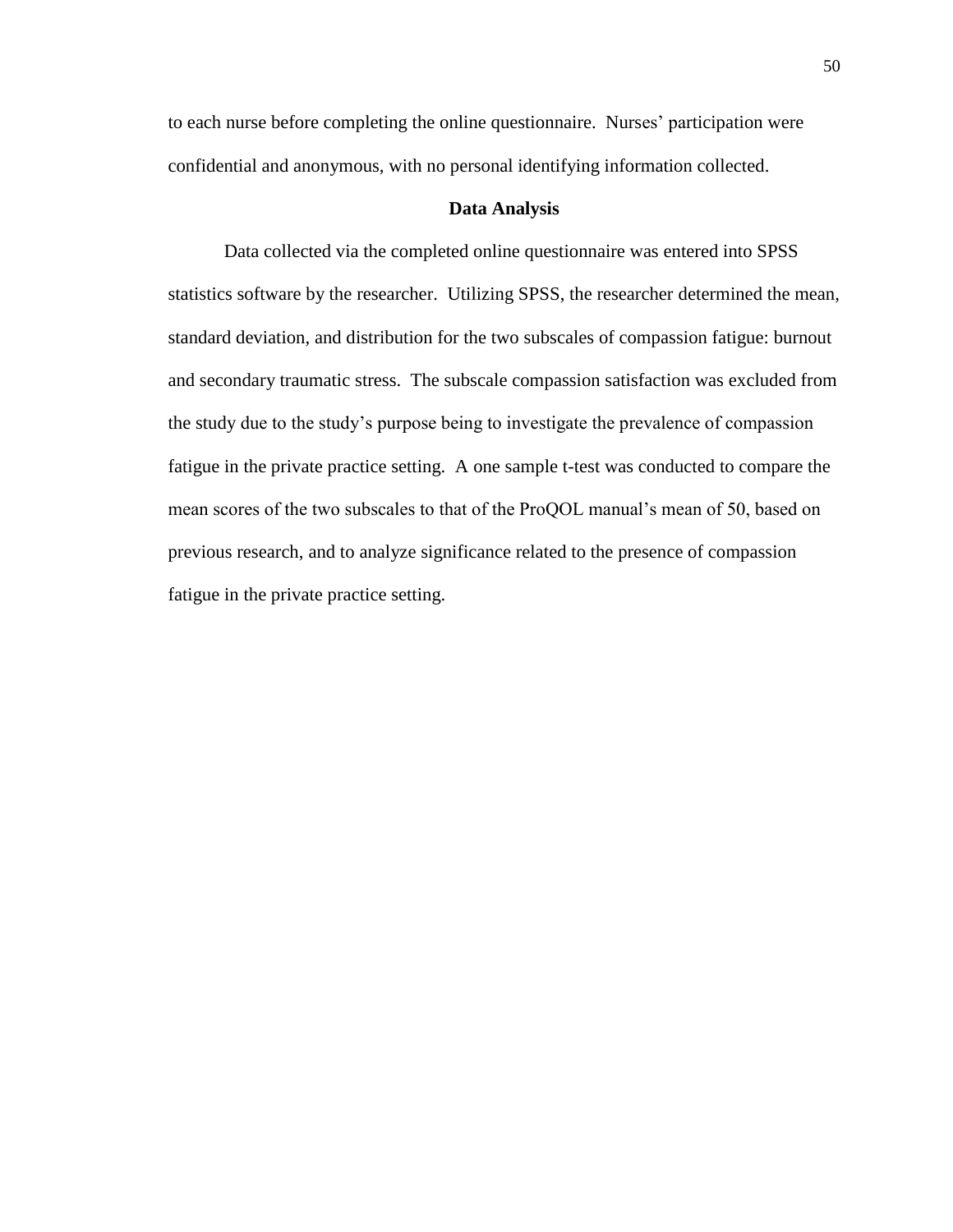#### **CHAPTER IV**

#### **Results**

The purpose of this study was to assess nurses' perception of the presence of compassion fatigue for nurses in the private practice setting. Current literature provides information on the topic of compassion fatigue in an in-patient setting, and there is limited material about compassion fatigue in the private practice setting. Compassion fatigue may affect many areas of the nurse's daily practice. The aim of this study was to investigate nurses who are working in the private practice setting perception of compassion fatigue. Data collected during this study was entered into  $IBM^{\circledR}$  Statistical Package for Social Sciences<sup>®</sup> (SPSS), Version 22, by the researcher for the purpose of analyzing the data.

#### **Sample Characteristics**

A non-randomized convenience sample of 43 nurses at a private practice, consisting of direct care nurses, were asked to complete a confidential online questionnaire. Of the 43 nurses at the private practice, 16 nurses participated. One nurse did not fully complete the questionnaire by not providing a response to all questions; therefore, the incomplete data was excluded from the study.

#### **Major Findings**

The researcher used SPSS to evaluate data attained from the fifteen completed online questionnaires. Ten questions related to the subscale compassion satisfaction were excluded, as this subscale does not measure compassion fatigue. Of the remaining 20 questions, 10 related to burnout and the other 10 were related to secondary traumatic stress, which are the subscales which make up compassion fatigue (Stamm, 2010). Of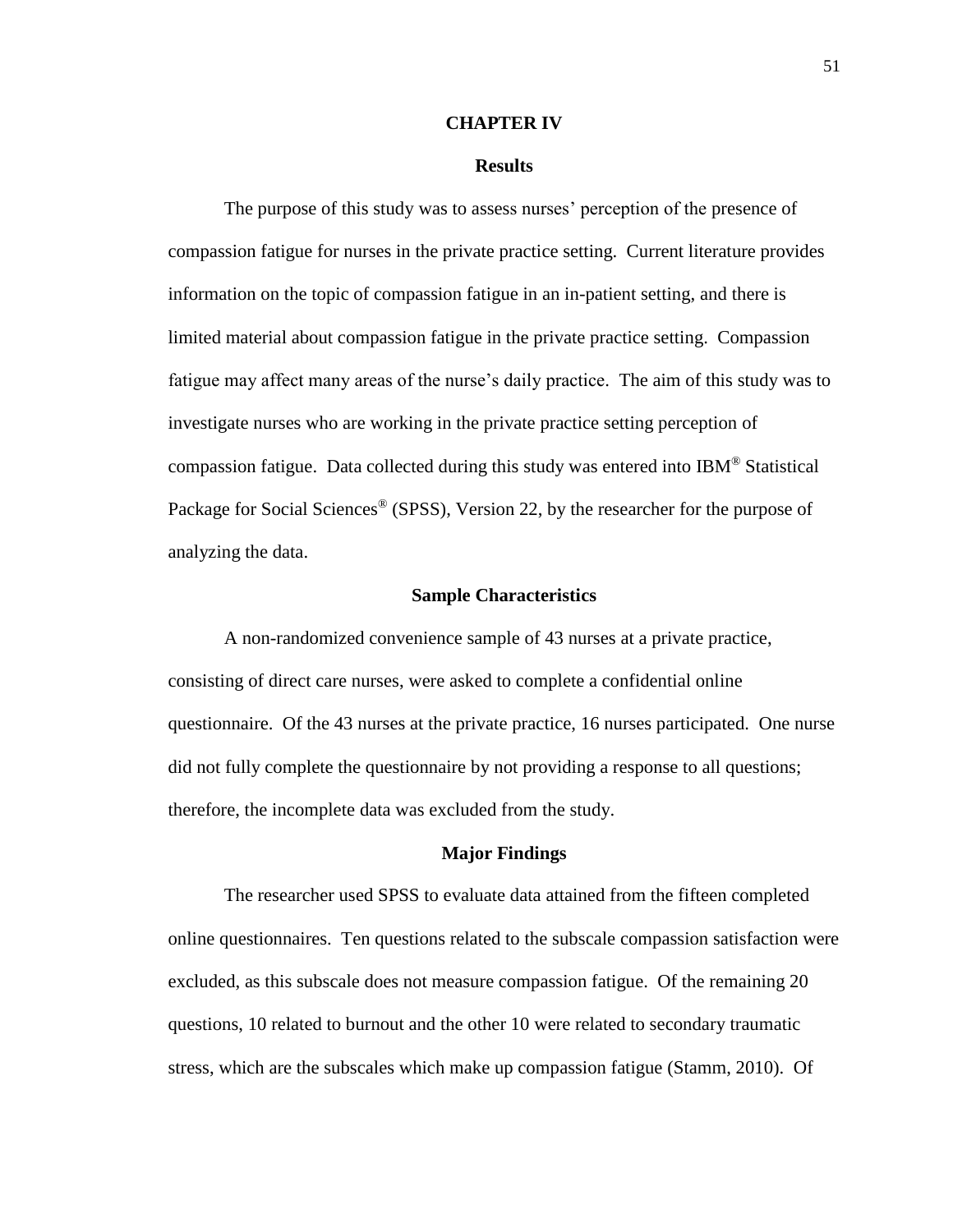the 10 questions associated with burnout, five were reverse scored as suggested in The Precise ProQOL Manual (Stamm, 2010). Next, the sum of the burnout and secondary traumatic stress subscales were calculated using SPSS by summing the Likert-scale responses of each participant for each subscale. Then, raw scores were converted to tscores to determine the mean scores for each subscale. The Precise ProQOL Manual's Table for Determining ProQOL T-Score from Raw Scores was utilized to enter listed tscore values from the table into SPSS. The calculated sum of each subscale for each participant in SPSS was used as the raw score to locate the correct t-score from the ProQOL manual table (Stamm, 2010). This transfer of values from the subscales for each participant in SPSS to the ProQOL manual table as raw scores and then back into SPSS as the converted t-scores from the ProQOL manual table, allowed a conversion of the researcher's data to be comparable to the ProQOL manual's mean scores. A one sample t-test was conducted to compare the ProQOL manual's mean for the two subscales, burnout ( $M = 50$ ) and secondary traumatic stress ( $M = 50$ ), to the study's mean for the two subscales, burnout ( $M = 48.27$ ) and secondary traumatic stress ( $M = 47.00$ ) (Stamm, 2010). Refer to Table 1 for the descriptive statistics of the mean scores on both subscales.

Table 1

|  |  | Mean Scores of Burnout and Secondary Traumatic Stress |  |  |  |
|--|--|-------------------------------------------------------|--|--|--|
|--|--|-------------------------------------------------------|--|--|--|

|                                             | N  | Mean  | Std.<br>Deviation | Std. Error<br>Mean |
|---------------------------------------------|----|-------|-------------------|--------------------|
| <b>Burnout</b>                              | 15 | 48.27 | 6.724             | 1.736              |
| <b>Secondary Traumatic</b><br><b>Stress</b> | 15 | 47.00 | 8.552             | 2.208              |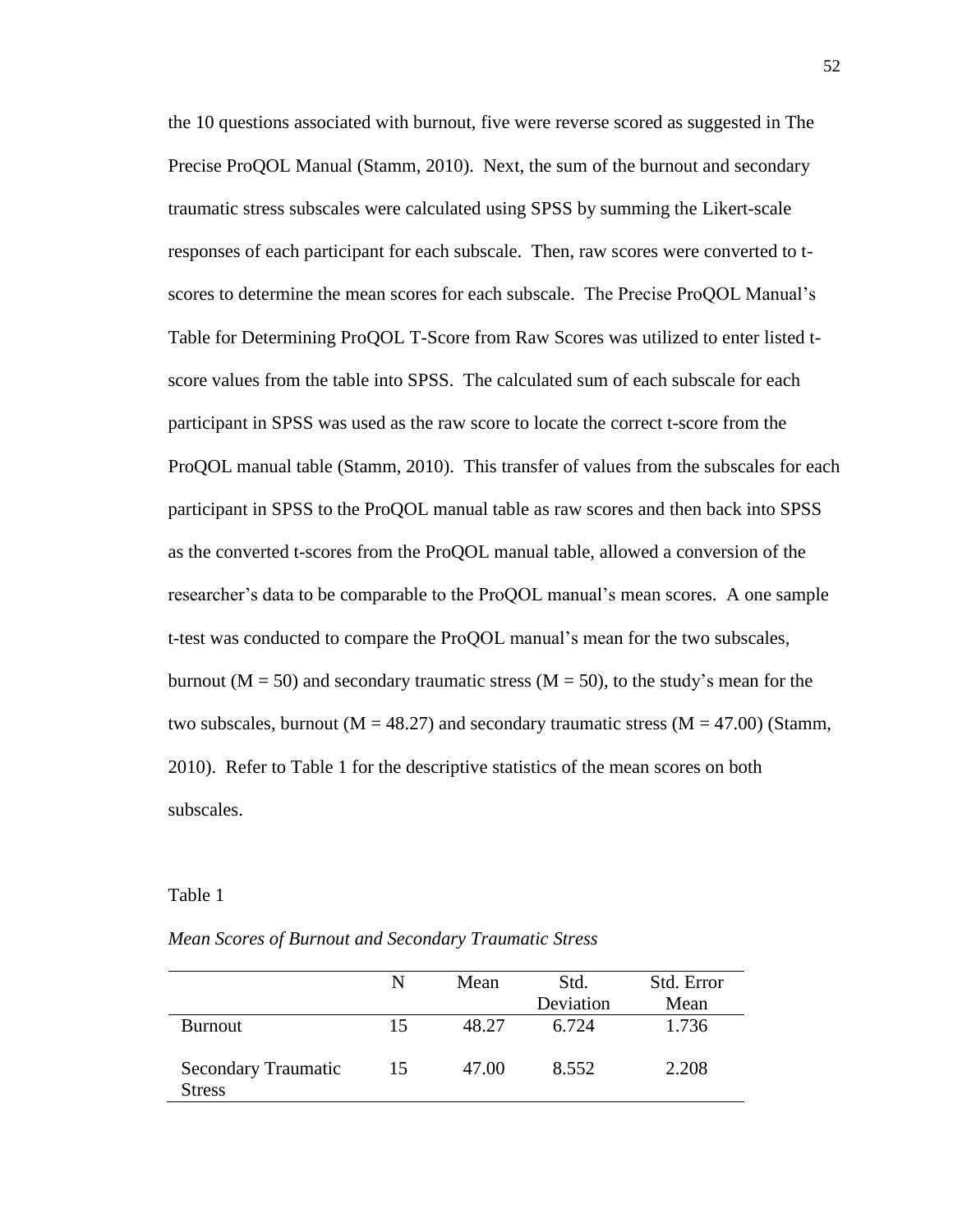Results of the one sample t-test indicated there was minimal difference between the responses to the questions about burnout ( $M = 48.27$ ,  $SD = 6.724$ ,  $p = .335$ ) and secondary traumatic stress ( $M = 47.00$ ,  $SD = 8.552$ ,  $p = .196$ ) when compared to previous responses from the ProQOL V5 questionnaire measuring compassion fatigue ( $M = 50$ ,  $SD = 10$ ) (Stamm, 2010). These results suggested that although compassion fatigue, consisting of the subscales burnout and secondary traumatic stress, was present in the private practice setting, there was minimal difference in the prevalence of compassion fatigue in the private practice setting compared to other healthcare settings.

# **Summary**

The data gathered for this study included 15 voluntarily completed questionnaires. The questionnaire included three subscales: (1) compassion satisfaction, (2) burnout, and (3) secondary traumatic stress; however, only the subscales burnout and secondary traumatic stress were the focus of the study due to being directly connected with compassion fatigue (Stamm, 2010). The results of this study suggested there was little difference in the prevalence of compassion fatigue in the private practice setting compared with other healthcare settings.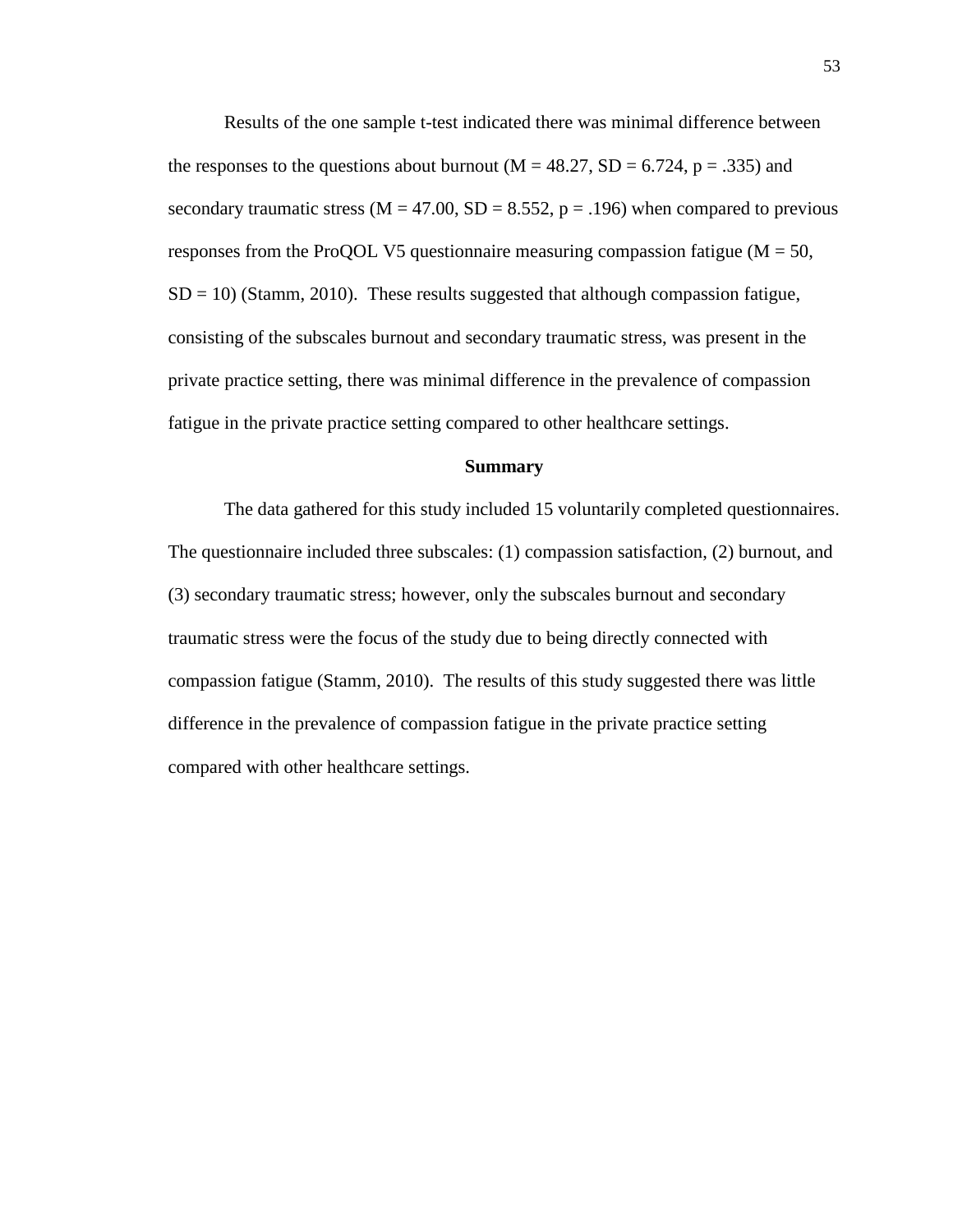#### **CHAPTER V**

# **Discussion**

The purpose of this study was to assess the nurses' perception of the presence of compassion fatigue for nurses in the private practice setting. The role of nurses in healthcare is vital to the care team, as well as the patient, and the nurse's key position is that of a liaison. Understanding how a nurse's stress level impacts their job function, as well as their quality of life is necessary to maintain healthy nurses and safe patients. The aim of this study was to investigate nurses who are working in the private practice setting perception of compassion fatigue

#### **Implication of Findings**

Findings from this study suggested there was minimal difference in the prevalence of compassion fatigue in the private practice setting compared with other healthcare settings. Burnout is one of the elements of compassion fatigue and usually has a gradual onset due to feeling one is not making a difference for patients. Burnout typically is linked with a high work load and non-supportive work environment (Stamm, 2010). Higher scores on the "Professional Quality of Life Scale (ProQOL V5)" questionnaire means an individual is at a higher risk of burnout (Stamm, 2010, p 17). The average score for burnout on the "Professional Quality of Life Scale (ProQOL V5)" questionnaire is  $50 (SD = 10)$ . If an individual scores less than 18, they more likely hold positive feelings about their ability to be effective in their work; however, if an individual's score is above 57, they feel ineffective at their work (Stamm, 2010, p 17). Secondary Traumatic Stress is the other component of compassion fatigue, and is related to being secondarily exposed to traumatically stressful situations, which includes being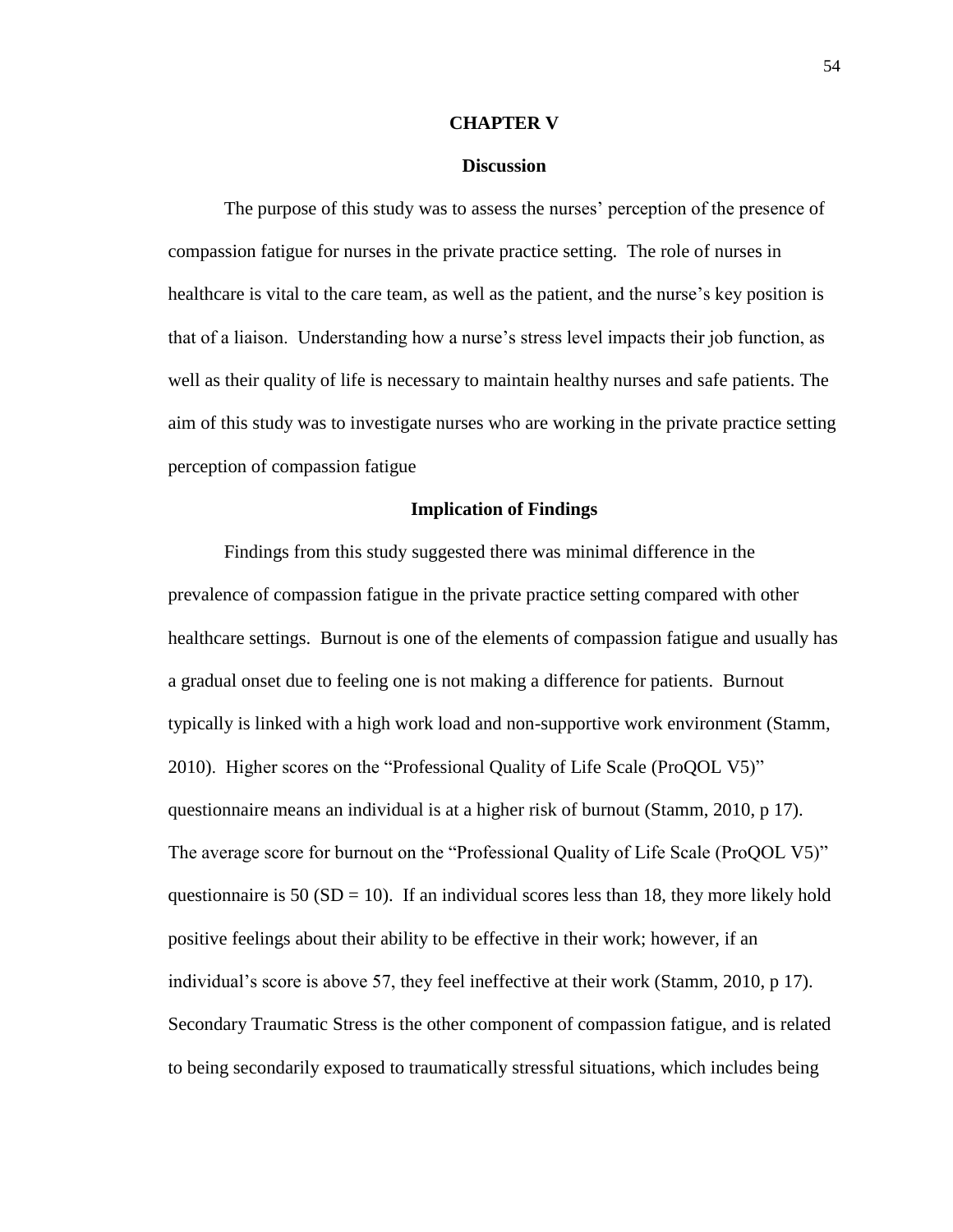exposed to other's traumatic events. Secondary traumatic stress is more of a rapid onset and is linked to a particular situation (Stamm, 2010). The "Professional Quality of Life Scale (ProQOL V5)" questionnaire average score for secondary traumatic stress is 50  $(SD = 10)$ . On the ProQOL V5 questionnaire, about 25% of people score below 43 and about 25% of people score above 57. A score above 57 suggests the need to consider what could be frightening at work, and an indication of need for further examination (Stamm, 2010, p 17).

Indicated in this study was the use of the "Professional Quality of Life Scale (ProQOL V5)" questionnaire in non-private practice settings. The literature portrays results of compassion fatigue subscales, burnout and secondary traumatic stress, were represented as either being in close proximity to the average score of 50 or having higher scores than the average for both subscales. Although there was mention of a "lower percentage or means on burnout, compassion fatigue or secondary and post-traumatic stress in the ICU compared to other wards" (van Mol et al., 2015, p 13), most studies showed higher means for compassion fatigue. The findings from this study were synonymous with other studies in the literature, in that the mean scores for the subscales of compassion fatigue were closely related when compared with the average scores according to the measurement tool utilized in the particular study.

#### **Application to Theoretical Framework**

The theoretical framework for this study was the Neuman Systems Model (NSM), which is derived from:

Chardin's philosophical beliefs about the wholeness of life, Marxist philosophical views of the oneness of man and nature, Gestalt and field theories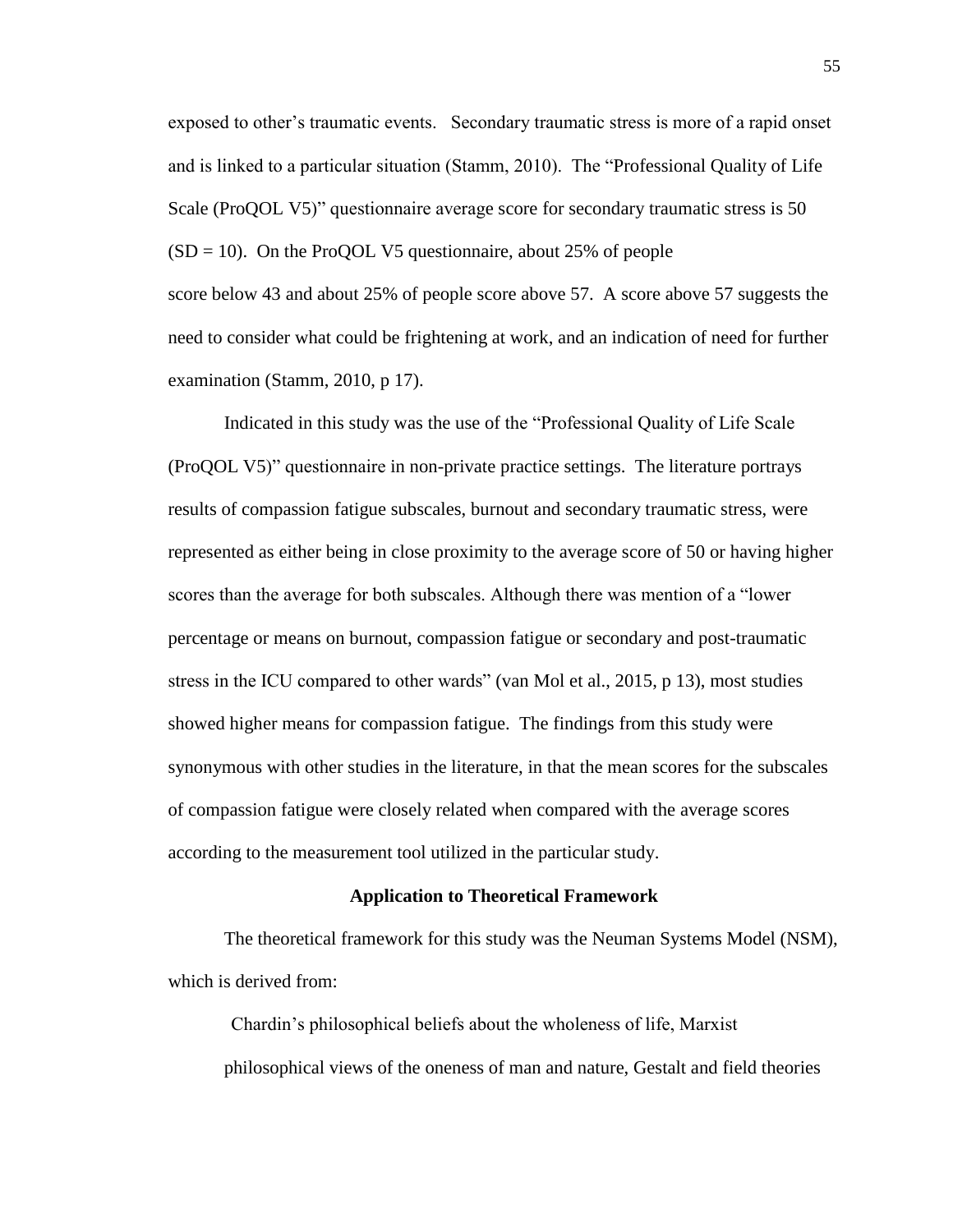of the interaction between person and environment, general system theory of the nature of living open systems, Putt's ideas of entropy and evolution in systems, Selye's conceptualization of stress, and Caplan's formulation of levels of prevention. (Neuman, 1989, p 67)

NSM was appropriate for this study in that it brings attention to the important role the environment plays as a stressor. Nurses may experience stress with almost every patient and family interaction due to the responsibility of advocating, educating, providing competent and quality care, and the accountability to patient safety. Compassion fatigue could potentially affect the nurse's personal and professional quality of life, which in turn could affect the patient's quality of life. Findings of this study were congruent with the NSM and indicated that nurses in the private practice setting experience about average levels of compassion fatigue. Therefore, results from this study suggested that compassion fatigue exists in the private practice setting and should be addressed. According to Leineweber et al. (2014), "the nurse work environment dynamics are related to nurses' burnout experiences" (p 2). The NSM includes the concept that an individual's energy is directly related to their environment (Neuman, 1989).

#### **Limitations**

Limitations of this study consisted of a small sample size of 15 participants. A larger sample size would offer a broader range of analysis to consider and a better representation of the population. Also, the sample was obtained from a convenience sample, which although is easier to access, may not be representative of the entire population. No demographics were collected during the study, which did not allow for comparison of demographics with other studies. Also, research was conducted at a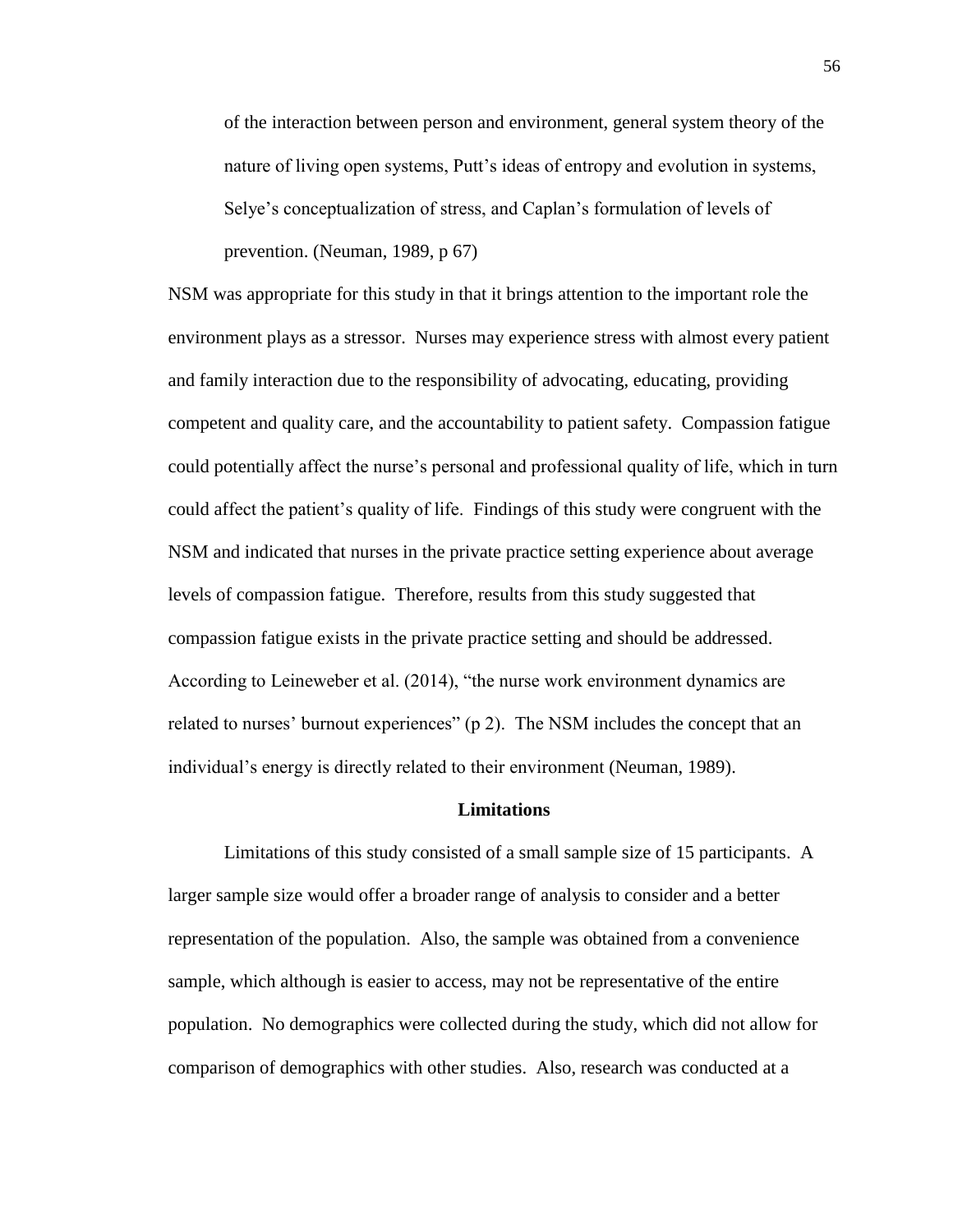private neurology practice and may not be a strong indicator of the environment of other private practice settings.

# **Implications for Nursing**

Nurse managers work closely with staff nurses and can impact the daily flow of the healthcare setting. Compassion fatigue can affect not only the nurse, but everyone the nurse comes in contact with, including the environment. It is significant for nurse managers to wholly grasp the concept of compassion fatigue, understand its subscales, how to identify the signs and symptoms associated with each, and which interventions to implement. Providing attention to the subject of compassion fatigue improves healthcare as a whole, and allows appropriate interventions to take place for the nurse and patient.

## **Recommendations**

Recommended is the assessment of all nursing staff at the healthcare facility for signs and symptoms associated with burnout and secondary traumatic stress, which formulate compassion fatigue. The assessment should incorporate the use of a valid and reliable measurement tool to ensure accuracy of results. After results have been finalized, the recommendation is to begin implementing interventions to address compassion fatigue. The nurse manager could advocate for the nursing staff to establish wellness programs and serve as facilitators for stress reduction techniques to utilize during the work day. These interventions could allow nurses time away from factors that contribute to fatigue and stress, and help nurses balance their energy and decompress, which may lead to decreased compassion fatigue.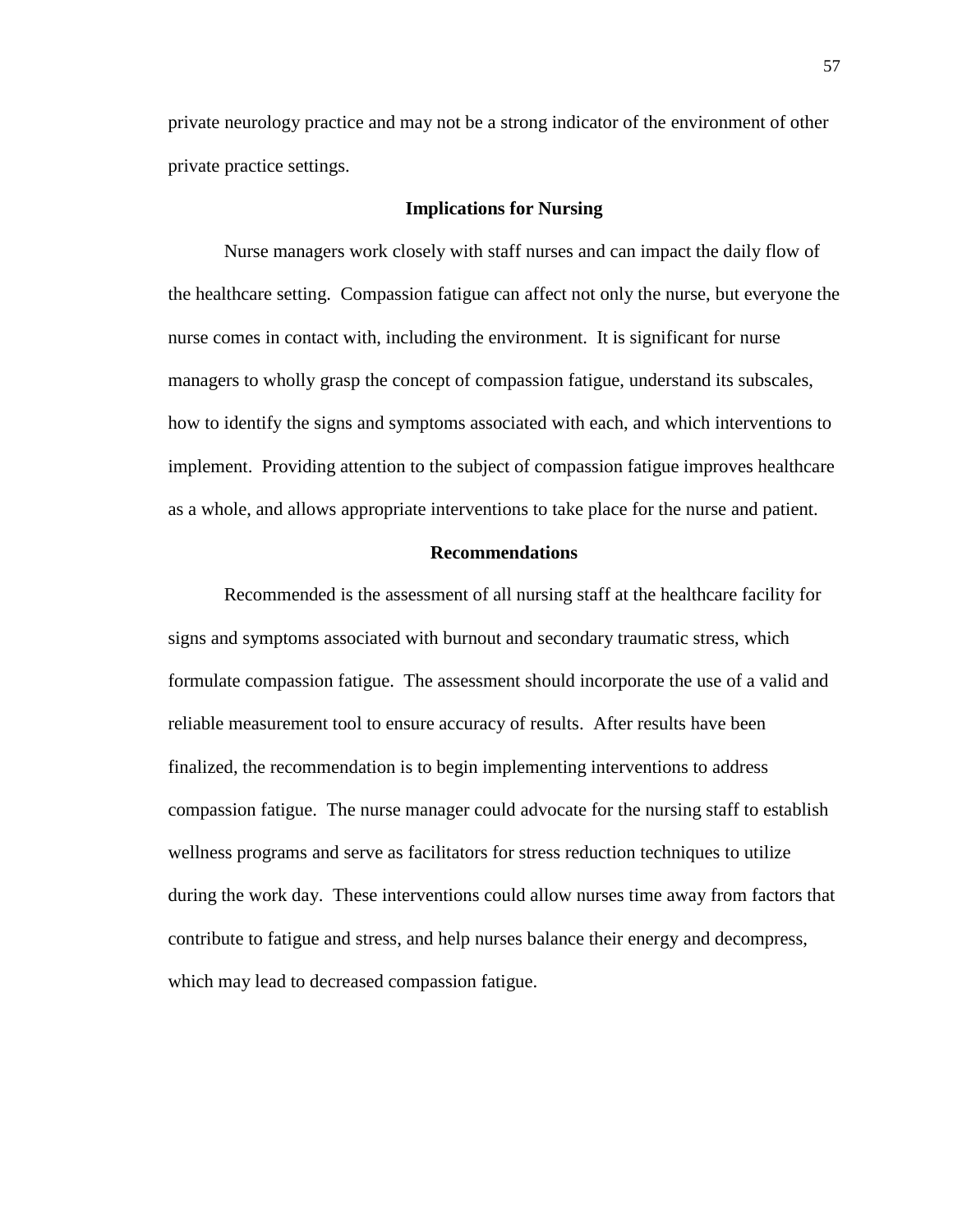# **Conclusion**

Most of the current literature regarding compassion fatigue is based in acute care settings. The researcher chose to investigate the presence of compassion fatigue in the private practice setting. The study was based on the Neuman Systems Model (NSM), which implies the exchange of energy, which is either moving an individual toward or away from stability (Neuman, 1989). The study's results indicated the presence of compassion fatigue in the private practice setting; however, there was a slight difference in the prevalence of compassion fatigue in the private practice setting when compared to other healthcare settings. To assist with the presence of compassion fatigue, it is essential for nurse managers and leaders to understand that compassion fatigue exists, how to assess for compassion fatigue, and ways to implement interventions to address it.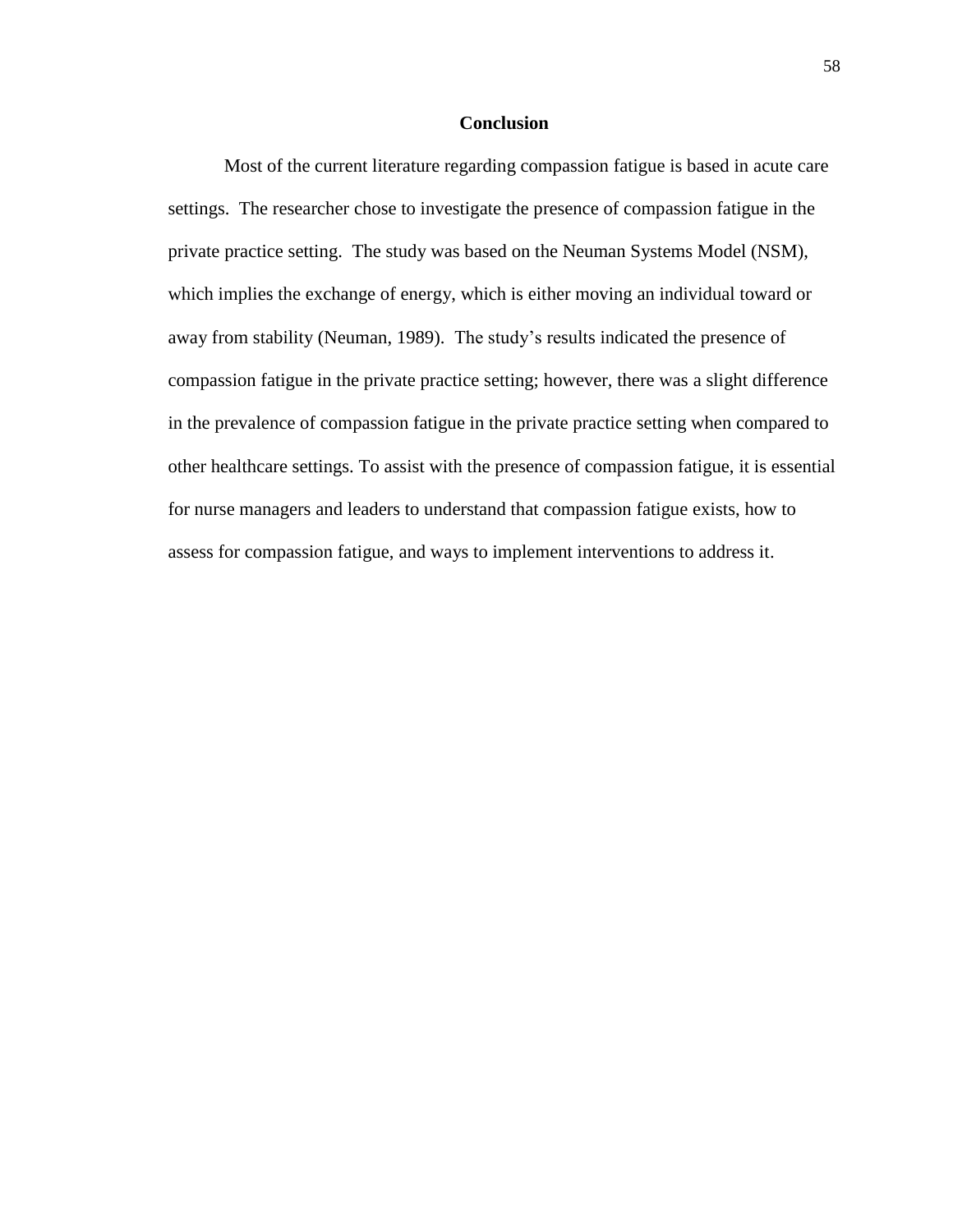#### References

- Allen, D., Weinhold, M., Miller, J., Joswiak, M. E., Bursiek, A., Rubin, A.…Grubbs, P. (2015). Nurses as champions for patient safety and interdisciplinary problem solving. *Medsurg Nursing, 24*(2), 107-110.
- Bao, S., & Taliaferro, D. (2015). Compassion fatigue and psychological capital in nurses working in acute care settings. *International Journal for Human Caring, 19*(2), 35-40.
- Billeter-Koponen, S., & Frede, L. (2005). Long-term stress, burnout and patient-nurse relations: Qualitative interview study about nurses' experiences. *Nordic College of Caring Sciences, 19,* 20-27.
- Boyle, D. A. (2011). Countering compassion fatigue: A requisite nursing agenda. *OJIN: The Online Journal of Issues in Nursing: A Scholarly Journal of the American Nurses Association, 16* (1), 1-13. doi: 10.3912/OJIN.Vol16No01Man02
- Fradelos, E., Mpelegrinos, S., Mparo, C., Vassilopoulo, C., Argyrou, P., Tsironi, M., …Theofilou, P. (2014). Burnout syndrome impacts on quality of life in nursing professionals: The contribution of perceived social support. *Progress in Health Sciences. 4*(1), 102-109.
- Gandi, J. C., Wai, P. S., Karick, H., & Dagona, Z. K. (2011). The role of stress and level of burnout in job performance among nurses. *Mental Health in Family Medicine, 8,* 181-194.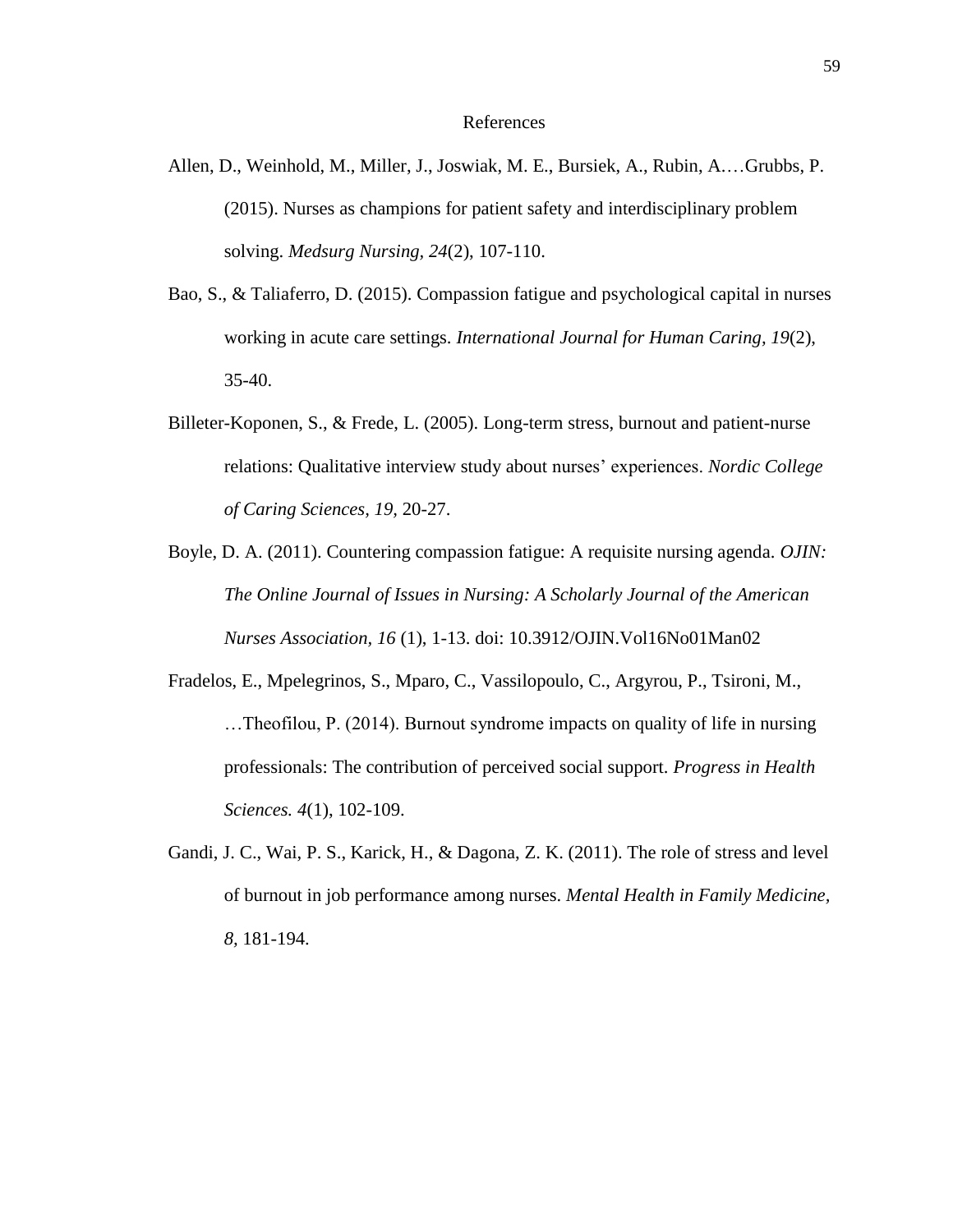Günüsen, N. P.¸ Üstün, B., & Erdem, S. (2014). Work stress and emotional exhaustion in nurses: The mediating role of internal locus of control. *Research and Theory for Nursing Practice: An International Journal, 28*(3), 260-268. doi:10.1891/1541- 6577.28.3.260

Henson, J. S. (2017). When compassion is lost. *MedSurg Nursing, 26*(2), 139-142. Introduction to SPSS. (n.d.) Retrieved from <http://www.uvm.edu/~dhowell/fundamentals7/SPSS> Manual/SPSSLongerManual/SPSSChapter1.pdf.

Lee, J. S., & Akhtar, S. (2011). Effects of the workplace social context and job content on nurse burnout. *Human Resource Management*, *50*(2), 227-245.

Leineweber, C., Westerlund, H., Chungkham, H. S., Lindqvist, R., Runesdotter, S., & Tishelman, C. (2014). Nurses' practice environment and work-family conflict in relation to burn out: A multilevel modelling approach. *PLoS ONE, 9*(5), 1-9. doi:http://dx.doi.org. ezproxygardner-webb.edu/10.1371/journal.pone.0096991

Lin, L., & Liang, B. A. (2007). Addressing the nursing work environment to promote patient safety. *Nursing Forum, 42*(1), 20-30. doi:10.1111/j.1744- 6198.2007.00062.x

- Lombardo, B., & Eyre, C. (2011). Compassion fatigue: A nurse's primer. *OJIN: The Online Journal of Issues in Nursing: A Scholarly Journal of the American Nurses Association, 16* (1), 1D – 8D.
- Marsh, V., Beard, M. T., & Adams, B. N. (1999). Job stress and burnout: The mediational effect of spiritual well-being and hardiness among nurses. *Journal of Theory Construction and Testing, 3*(1), 13-19.